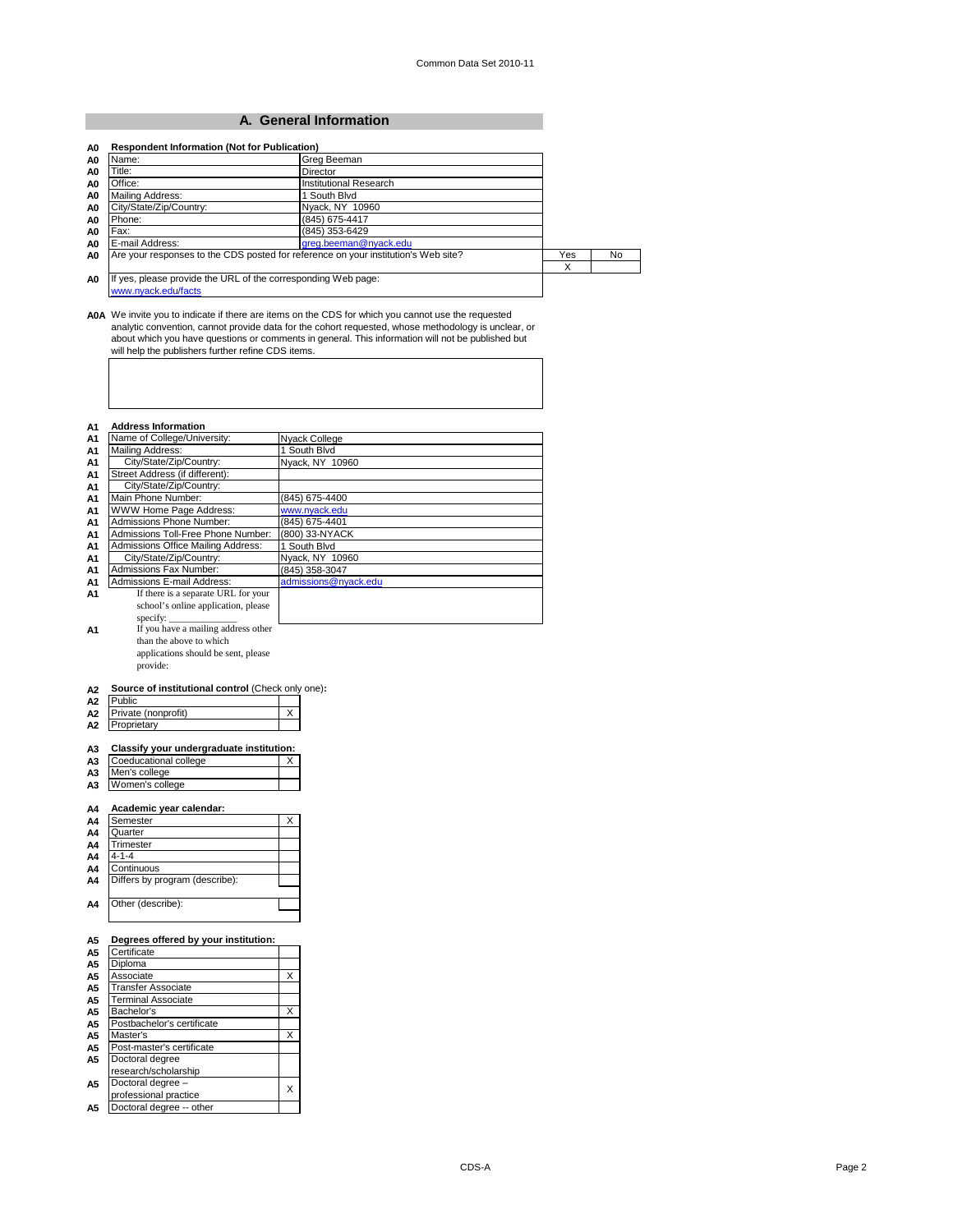### **B. ENROLLMENT AND PERSISTENCE**

**B1 Institutional Enrollment - Men and Women** Provide numbers of students for each of the following categories as of the institution's official fall reporting date or as of October 15, 2010. Note: Report students formerly designated as "first professional" in the graduate cells.

| <b>B1</b> |                                   |     | <b>FULL-TIME</b> | <b>PART-TIME</b> |       |
|-----------|-----------------------------------|-----|------------------|------------------|-------|
| <b>B1</b> |                                   | Men | Women            | Men              | Women |
| <b>B1</b> | <b>Undergraduates</b>             |     |                  |                  |       |
| <b>B1</b> | Degree-seeking, first-time        |     |                  |                  |       |
|           | freshmen                          | 133 | 181              | 6                | 5     |
| <b>B1</b> | Other first-year, degree-seeking  |     |                  |                  |       |
| <b>B1</b> | All other degree-seeking          | 677 | 856              | 85               | 166   |
| <b>B1</b> | Total degree-seeking              | 810 | 1,037            | 91               | 171   |
| <b>B1</b> | All other undergraduates enrolled |     |                  |                  |       |
|           | in credit courses                 | 0   |                  | 5                | 35    |
| <b>B1</b> | Total undergraduates              | 810 | 1,038            | 96               | 206   |
| <b>B1</b> | <b>Graduate</b>                   |     |                  |                  |       |
| <b>B1</b> | Degree-seeking, first-time        |     |                  |                  |       |
| <b>B1</b> | All other degree-seeking          | 208 | 227              | 274              | 432   |
| <b>B1</b> | All other graduates enrolled in   |     |                  |                  |       |
|           | credit courses                    |     |                  | 21               | 6     |
| <b>B1</b> | Total graduate                    | 209 | 228              | 295              | 438   |
| <b>B1</b> | Total all undergraduates          |     |                  |                  | 2,150 |
| <b>B1</b> | Total all graduate                |     |                  |                  | 1,170 |
| <b>B1</b> | <b>GRAND TOTAL ALL STUDENTS</b>   |     |                  |                  | 3,320 |
|           |                                   |     |                  |                  |       |

**B2 Enrollment by Racial/Ethnic Category.** Provide numbers of undergraduate students for each of the following categories as of the institution's official fall reporting date or as of October 15, 2010. Include international students only in the category "Nonresident aliens." Complete the "Total Undergraduates" column only if you cannot provide data for the first two columns. Report as your institution reports to IPEDS: persons who are Hispanic/Latino should be reported only on the Hispanic/Latino line, not under any race, and persons who are non-Hispanic/Latino multi-racial should be reported only under "Two or more races."

| <b>B2</b> |                                                                  | Degree-Seeking<br>First-Time<br><b>First Year</b> | Degree-Seeking<br>Undergraduates<br>(include first-time<br>first-year) | Total<br>Undergraduates<br>(both degree- and<br>non-degree-<br>seeking) |
|-----------|------------------------------------------------------------------|---------------------------------------------------|------------------------------------------------------------------------|-------------------------------------------------------------------------|
| <b>B2</b> | Nonresident aliens                                               | 9                                                 | 100                                                                    | 100                                                                     |
| <b>B2</b> | <b>Hispanic/Latino</b>                                           | 96                                                | 508                                                                    | 509                                                                     |
| <b>B2</b> | <b>Black or African American, non-Hispanic/Latino</b>            | 92                                                | 737                                                                    | 759                                                                     |
| <b>B2</b> | White, non-Hispanic/Latino                                       | 81                                                | 486                                                                    | 497                                                                     |
| <b>B2</b> | American Indian or Alaska Native, non-<br><b>Hispanic/Latino</b> | $\Omega$                                          | 4                                                                      |                                                                         |
| <b>B2</b> | Asian, non-Hispanic/Latino                                       | 25                                                | 155                                                                    | 4<br>156                                                                |
| <b>B2</b> | Native Hawaiian or other Pacific Islander, non-                  |                                                   |                                                                        |                                                                         |
|           | <b>Hispanic/Latino</b>                                           | 0                                                 | 0                                                                      |                                                                         |
| <b>B2</b> | Two or more races, non-Hispanic/Latino                           | 11                                                | 67                                                                     | 71                                                                      |
| <b>B2</b> | Race and/or ethnicity unknown                                    | 11                                                | 52                                                                     | 54                                                                      |
| <b>B2</b> | TOTAL                                                            | 325                                               | 2,109                                                                  | 2,150                                                                   |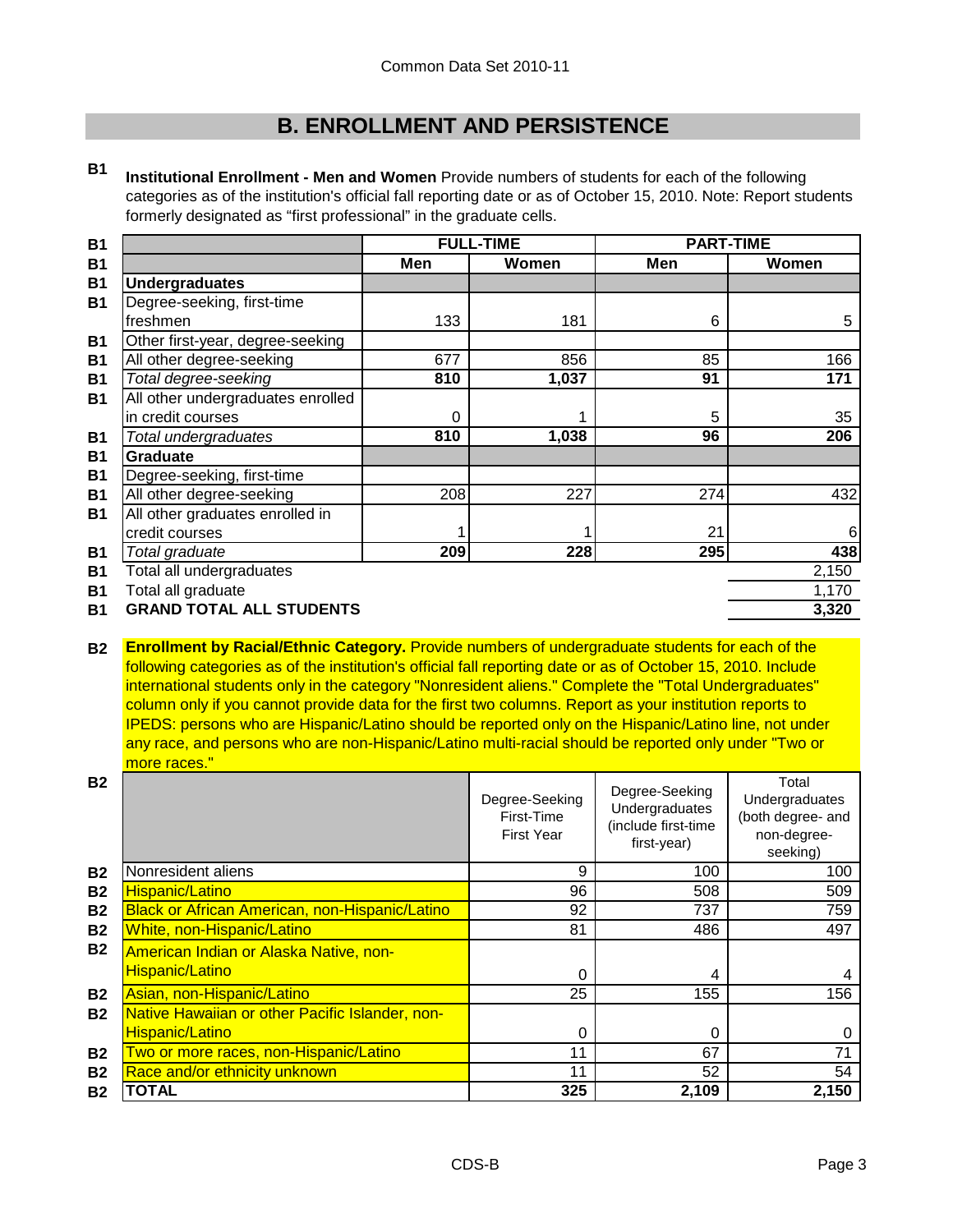#### **Persistence**

#### **B3 Number of degrees awarded from July 1, 2009 to June 30, 2010**

| <b>B3</b> | Certificate/diploma             |     |
|-----------|---------------------------------|-----|
| <b>B3</b> | Associate degrees               |     |
| <b>B3</b> | Bachelor's degrees              | 485 |
| <b>B3</b> | Postbachelor's certificates     |     |
| <b>B3</b> | Master's degrees                | 192 |
| <b>B3</b> | Post-Master's certificates      |     |
| <b>B3</b> | Doctoral degrees -              |     |
|           | research/scholarship            |     |
| <b>B3</b> | Doctoral degrees - professional |     |
|           | practice                        |     |
| Β3        | Doctoral degrees - other        |     |

### **Graduation Rates**

The items in this section correspond to data elements collected by the IPEDS Web-based Data Collection System's Graduation Rate Survey (GRS). For complete instructions and definitions of data elements, see the IPEDS GRS instructions and glossary on the 2010 Web-based survey.

#### **For Bachelor's or Equivalent Programs**

Please provide data for the Fall 2004 cohort if available. If Fall 2004 cohort data are not available, provide data for the Fall 2003 cohort.

#### *Fall 2004 Cohort*

Report for the cohort of full-time first-time bachelor's (or equivalent) degree-seeking undergraduate students who entered in Fall 2004. Include in the cohort those who entered your institution during the summer term preceding Fall 2004.

| <b>B4</b> | Initial 2004 cohort of first-time, full-time bachelor's (or equivalent) degree-seeking<br>undergraduate students; total all students:                                                                                                                                           | 260 |
|-----------|---------------------------------------------------------------------------------------------------------------------------------------------------------------------------------------------------------------------------------------------------------------------------------|-----|
| <b>B5</b> | Of the initial 2004 cohort, how many did not persist and did not graduate for the<br>following reasons: death, permanent disability, service in the armed forces, foreign aid<br>service of the federal government, or official church missions; total allowable<br>exclusions: |     |
|           |                                                                                                                                                                                                                                                                                 | 0   |
| <b>B6</b> | Final 2004 cohort, after adjusting for allowable exclusions: (subtract question B5 from<br>question B4)                                                                                                                                                                         |     |
|           |                                                                                                                                                                                                                                                                                 | 260 |
| <b>B7</b> | Of the initial 2004 cohort, how many completed the program in four years or less (by<br>August 31, 2008):                                                                                                                                                                       |     |
|           |                                                                                                                                                                                                                                                                                 | 80  |
| <b>B8</b> | Of the initial 2004 cohort, how many completed the program in more than four years<br>but in five years or less (after August 31, 2008 and by August 31, 2009):                                                                                                                 |     |
|           |                                                                                                                                                                                                                                                                                 | 23  |
| <b>B9</b> | Of the initial 2004 cohort, how many completed the program in more than five years but                                                                                                                                                                                          |     |
|           | in six years or less (after August 31, 2009 and by August 31, 2010):                                                                                                                                                                                                            |     |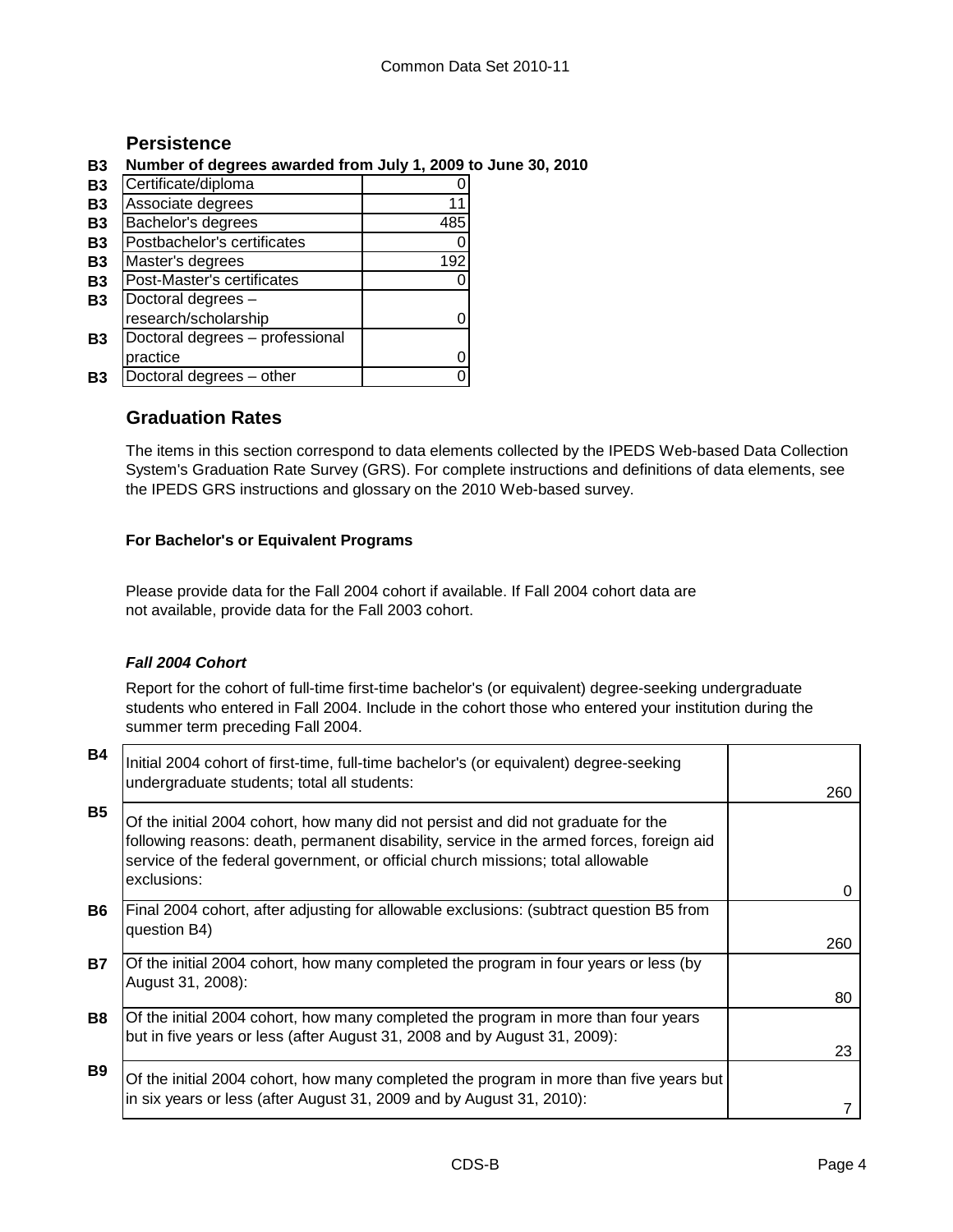**B10** Total graduating within six years (sum of questions B7, B8, and B9): 110 **B11** Six-year graduation rate for 2004 cohort (question B10 divided by question B6): 42%

#### **Retention Rates**

Report for the cohort of all full-time, first-time bachelor's (or equivalent) degree-seeking undergraduate students who entered in Fall 2009 (or the preceding summer term). The initial cohort may be adjusted for students who departed for the following reasons: death, permanent disability, service in the armed forces, foreign aid service of the federal government or official church missions. No other adjustments to the initial cohort should be made.

| <b>B22</b> For the cohort of all full-time bachelor's (or equivalent) degree-seeking undergraduate |                |
|----------------------------------------------------------------------------------------------------|----------------|
| students who entered your institution as freshmen in Fall 2009 (or the preceding                   |                |
| summer term), what percentage was enrolled at your institution as of the date your                 |                |
| linstitution calculates its official enrollment in Fall 2010?                                      |                |
|                                                                                                    | 71%l           |
|                                                                                                    | (rev. 1/28/16) |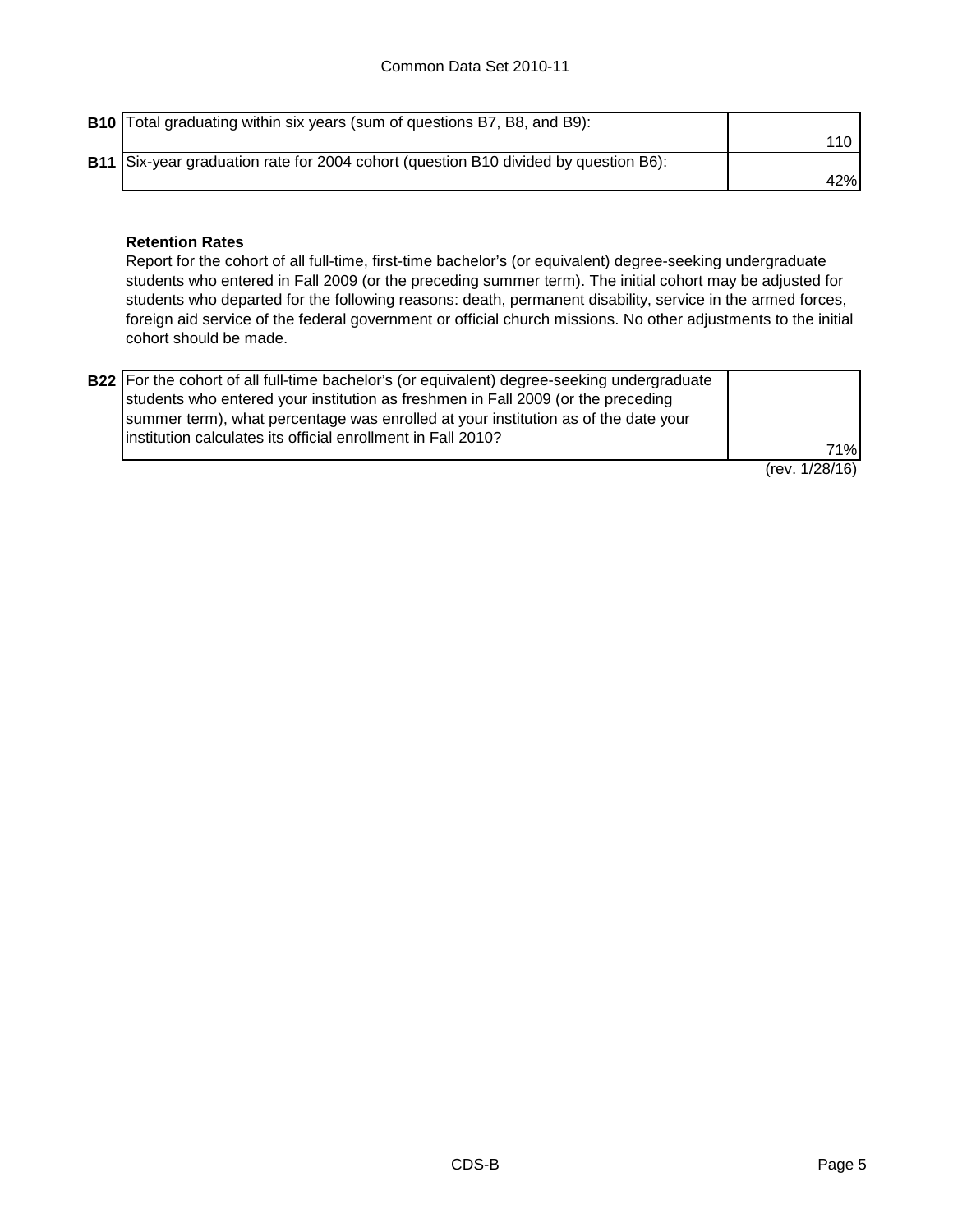### **C. FIRST-TIME, FIRST-YEAR (FRESHMAN) ADMISSION**

#### **Applications**

**C1 First-time, first-year, (freshmen) students:** Provide the number of degree-seeking, first-time, first-year students who applied, were admitted, and enrolled (full- or part-time) in Fall 2010. Include early decision, early action, and students who began studies during summer in this cohort. Applicants should include only those students who fulfilled the requirements for consideration for admission (i.e., who completed actionable applications) and who have been notified of one of the following actions: admission, nonadmission, placement on waiting list, or application withdrawn (by applicant or institution). Admitted applicants should include wait-listed students who were subsequently offered admission.

| C <sub>1</sub> | Total first-time, first-year (freshman) men who applied               | 249  |
|----------------|-----------------------------------------------------------------------|------|
| C <sub>1</sub> | Total first-time, first-year (freshman) women who applied             | 366  |
|                |                                                                       |      |
| C <sub>1</sub> | Total first-time, first-year (freshman) men who were admitted         | 248  |
| C1             | Total first-time, first-year (freshman) women who were admitted       | 365  |
|                |                                                                       |      |
| C <sub>1</sub> | Total full-time, first-time, first-year (freshman) men who enrolled   | 1331 |
| C <sub>1</sub> | Total part-time, first-time, first-year (freshman) men who enrolled   | 6    |
|                |                                                                       |      |
| C <sub>1</sub> | Total full-time, first-time, first-year (freshman) women who enrolled | 181  |
| C <sub>1</sub> | Total part-time, first-time, first-year (freshman) women who enrolled | 5    |

**C2 Freshman wait-listed students (students who met admission requirements but whose final admission was contingent on space availability)**

|                |                                                                  | Yes | No |
|----------------|------------------------------------------------------------------|-----|----|
| C <sub>2</sub> | Do you have a policy of placing students on a waiting list?      |     |    |
| C <sub>2</sub> | ves, please answer the questions below for Fall 2010 admissions: |     |    |
| C <sub>2</sub> | Number of qualified applicants offered a placed on waiting list  |     |    |
| C <sub>2</sub> | Number accepting a place on the waiting list                     |     |    |
| C <sub>2</sub> | Number of wait-listed students admitted                          |     |    |
| C.             | Is your waiting list ranked?                                     |     |    |

- **C2** Is your waiting list ranked?
- **C2** If yes, do you release that information to students?
- **C2** Do you release that information to school counselors?

#### **Admission Requirements**

**C3 High school completion requirement**

| C <sub>3</sub> | High school diploma is required and GED is<br>accepted     |  |
|----------------|------------------------------------------------------------|--|
| C <sub>3</sub> | High school diploma is required and GED is not<br>accepted |  |
| C <sub>3</sub> | High school diploma or equivalent is not required          |  |

**C4 Does your institution require or recommend a general college-preparatory program for degreeseeking students?**

| <b>C4</b> Require                       |  |
|-----------------------------------------|--|
| <b>C4</b> Recommend                     |  |
| <b>C4</b> Neither require nor recommend |  |

**C5 Distribution of high school units required and/or recommended.** Specify the distribution of academic high school course units required and/or recommended of all or most degree-seeking students using Carnegie units (one unit equals one year of study or its equivalent). If you use a different system for calculating units, please convert.

| C <sub>5</sub> | Units    | Units       |
|----------------|----------|-------------|
|                | Reauired | Recommended |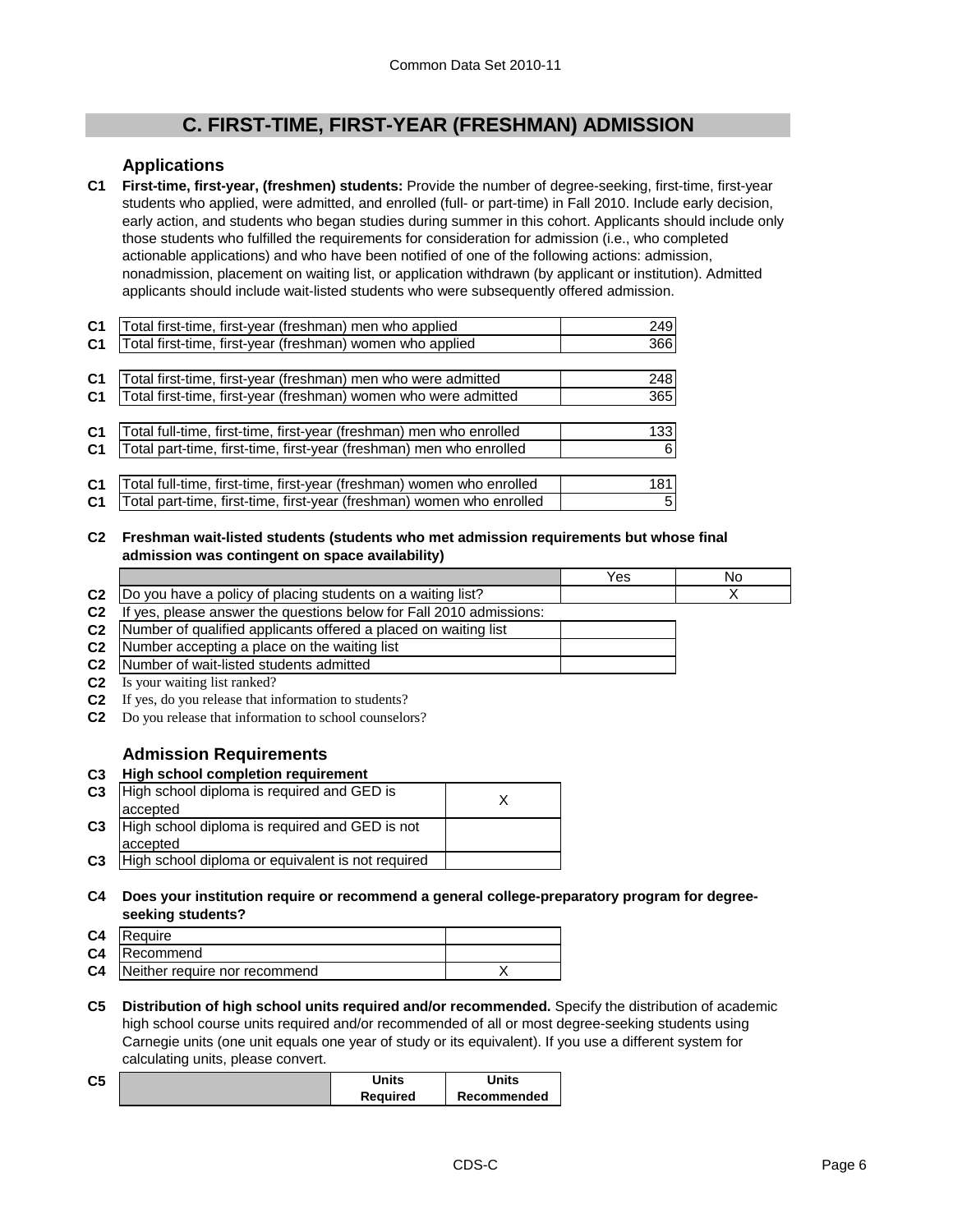| C <sub>5</sub> | Total academic units          | 15 |
|----------------|-------------------------------|----|
| C <sub>5</sub> | English                       | 4  |
| C <sub>5</sub> | Mathematics                   | 3  |
| C <sub>5</sub> | Science                       | 3  |
| C <sub>5</sub> | Of these, units that must be  |    |
|                | lab                           |    |
| C <sub>5</sub> | Foreign language              | 2  |
| C <sub>5</sub> | Social studies                | 3  |
| C <sub>5</sub> | History                       |    |
| C <sub>5</sub> | Academic electives            |    |
| C <sub>5</sub> | <b>Computer Science</b>       |    |
| C <sub>5</sub> | <b>Visual/Performing Arts</b> |    |
| C <sub>5</sub> | Other (specify)               |    |

#### **Basis for Selection**

**C6** Do you have an open admission policy, under which virtually all secondary school graduates or students with GED equivalency diplomas are admitted without regard to academic record, test scores, or other qualifications? If so, check which applies:

| C <sub>6</sub> | Open admission policy as described above for all students         |  |
|----------------|-------------------------------------------------------------------|--|
| C <sub>6</sub> | Open admission policy as described above for most students, but-- |  |
| C <sub>6</sub> | selective admission for out-of-state students                     |  |
| C <sub>6</sub> | selective admission to some programs                              |  |
| C6             | other (explain)                                                   |  |
|                |                                                                   |  |

#### **C7 Relative importance of each of the following academic and nonacademic factors in first-time, firstyear, degree-seeking (freshman) admission decisions.**

| C7 |                                     | <b>Very Important</b> | Important | <b>Considered</b>       | <b>Not Considered</b> |
|----|-------------------------------------|-----------------------|-----------|-------------------------|-----------------------|
| C7 | <b>Academic</b>                     |                       |           |                         |                       |
| C7 | Rigor of secondary school<br>record |                       |           | X                       |                       |
| C7 | Class rank                          | X                     |           |                         |                       |
| C7 | Academic GPA                        | Χ                     |           |                         |                       |
| C7 | Standardized test scores            | Χ                     |           |                         |                       |
| C7 | <b>Application Essay</b>            | X                     |           |                         |                       |
| C7 | Recommendation(s)                   | Χ                     |           |                         |                       |
| C7 | Nonacademic                         |                       |           |                         |                       |
| C7 | Interview                           |                       |           | X                       |                       |
| C7 | <b>Extracurricular activities</b>   |                       |           | $\overline{\mathsf{x}}$ |                       |
| C7 | Talent/ability                      |                       |           |                         | Χ                     |
| C7 | Character/personal qualities        |                       | X         |                         |                       |
| C7 | First generation                    |                       |           |                         | Χ                     |
| C7 | Alumni/ae relation                  |                       | X         |                         |                       |
| C7 | Geographical residence              |                       |           |                         | X                     |
| C7 | State residency                     |                       |           |                         | Χ                     |
| C7 | Religious<br>affiliation/commitment | X                     |           |                         |                       |
| C7 | Racial/ethnic status                |                       |           |                         | X                     |
| C7 | Volunteer work                      |                       |           | $\overline{\mathsf{x}}$ |                       |
| C7 | Work experience                     |                       |           |                         | Χ                     |
| C7 | Level of applicant's interest       |                       |           |                         | X                     |

#### **SAT and ACT Policies**

**C8 Entrance exams**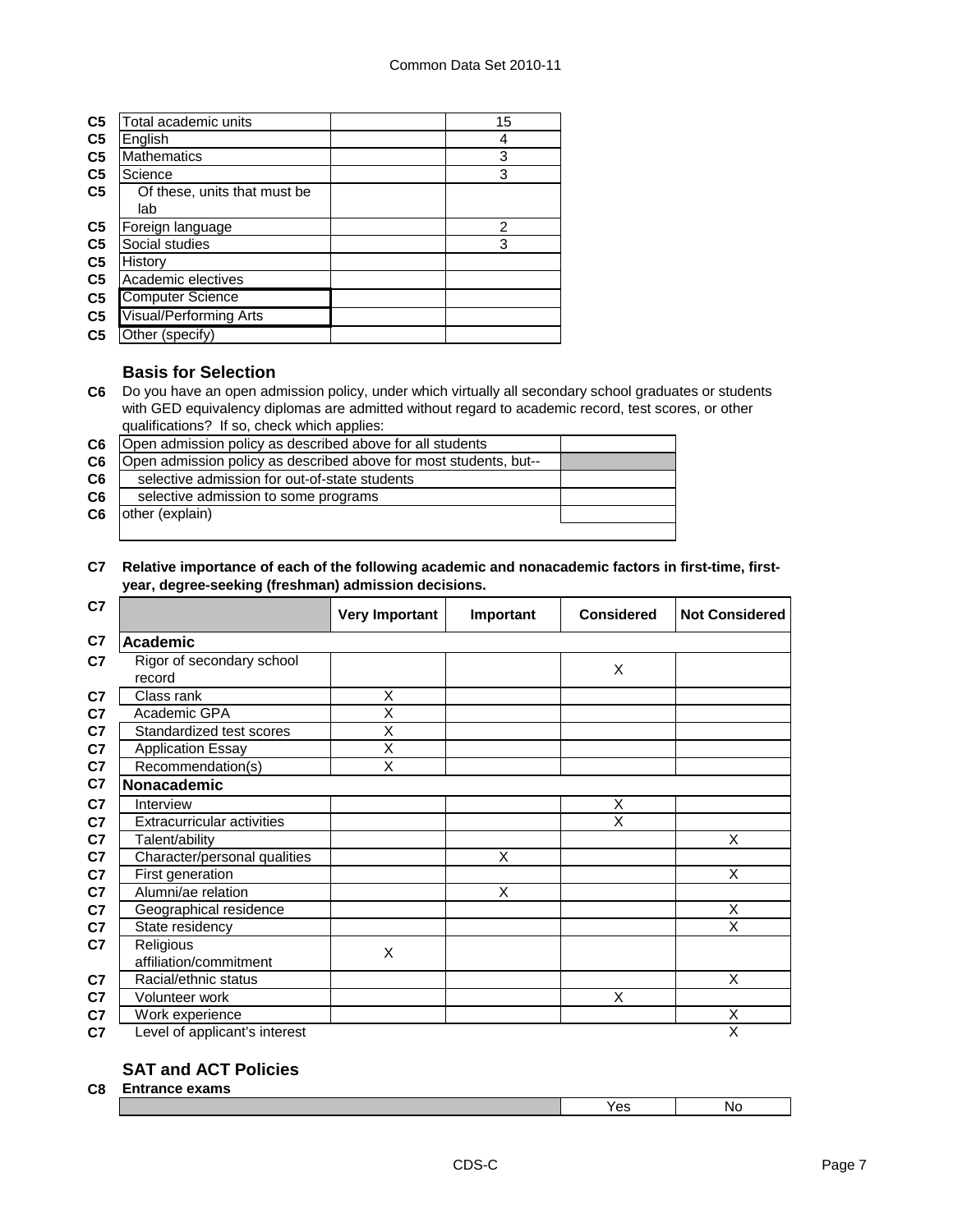| <b>C8A Does your institution make use of SAT, ACT, or SAT Subject Test</b> |  |
|----------------------------------------------------------------------------|--|
| scores in admission decisions for first-time, first-year, degree-seeking   |  |
| applicants?                                                                |  |

#### **C8A** If yes, place check marks in the appropriate boxes below to reflect your institution's policies for use in admission for **Fall 2012**.

| C8A |                                         | <b>ADMISSION</b> |           |                         |                    |                 |
|-----|-----------------------------------------|------------------|-----------|-------------------------|--------------------|-----------------|
| C8A |                                         | <b>Require</b>   | Recommend | <b>Require for Some</b> | <b>Consider if</b> | <b>Not Used</b> |
|     |                                         |                  |           |                         | <b>Submitted</b>   |                 |
|     | C8A SAT or ACT                          |                  |           |                         |                    |                 |
|     | C8A ACT only                            |                  |           |                         |                    |                 |
|     | C8A SAT only                            |                  |           |                         |                    |                 |
|     | <b>C8A SAT and SAT Subject Tests or</b> |                  |           |                         |                    |                 |
|     | <b>ACT</b>                              |                  |           |                         |                    |                 |
|     | <b>C8A SAT Subject Tests only</b>       |                  |           |                         |                    |                 |

**C8B** If your institution will make use of the ACT in **admission** decisions for first-time, first-year, degree-seeking applicants for **Fall 2012**, please indicate which ONE of the following applies: (regardless of whether the writing score will be used in the admissions process):

**C8B** ACT with Writing Component required

**C8B** ACT with Writing component recommended

**C8B** ACT with or without Writing component accepted **ACT** WE ACT WITH MET

|     | <b>C8C</b> Please indicate how your institution will use the SAT or ACT writing component; check all that apply: |                  |                |
|-----|------------------------------------------------------------------------------------------------------------------|------------------|----------------|
| C8C |                                                                                                                  | <b>SAT</b> essay | <b>ACT</b> ess |

- **C8C** For admission
- **C8C** For placement
- **C8C** For advising
- **C8C** In place of an application essay
- **C8C** As a validity check on the application essay **C8C** No college policy as of now

**C8C** Not using essay component

| C8C.                                                | <b>SAT</b> essay | <b>ACT</b> essay |
|-----------------------------------------------------|------------------|------------------|
| C8C For admission                                   |                  |                  |
| <b>C8C</b> For placement                            |                  |                  |
| C8C For advising                                    |                  |                  |
| C8C In place of an application essay                |                  |                  |
| C8C As a validity check on the<br>application essay |                  |                  |
| C8C No college policy as of now                     |                  |                  |
| $\theta$                                            | $\lambda$        |                  |

**C8D In addition**, does your institution use applicants' test scores for academic advising?

|                                                                        | 'es |  |
|------------------------------------------------------------------------|-----|--|
|                                                                        |     |  |
|                                                                        |     |  |
| COF IL atopt data by which SAT or ACT scores must be resolved for fall |     |  |

| <b>C8E</b> I Latest date by which SAT or ACT scores must be received for fall- | ROLLING |
|--------------------------------------------------------------------------------|---------|
| <b>C8E</b> Latest date by which SAT Subject Test scores must be received for   | N/A     |
| Ifall-term admission                                                           |         |

**C8F C8F** If necessary, use this space to clarify your test policies (e.g., if tests are recommended for some students,

**C8G** Please indicate which tests your institution uses for placement (e.g., state tests):

| C8G SAT |                                  |  |  |
|---------|----------------------------------|--|--|
| C8G ACT |                                  |  |  |
|         | <b>C8G</b> SAT Subject Tests     |  |  |
| C8G AP  |                                  |  |  |
|         | C8G CLEP                         |  |  |
|         | <b>C8G</b> Inst Exam: Accuplacer |  |  |
|         | <b>C8G</b> State Exam (specify): |  |  |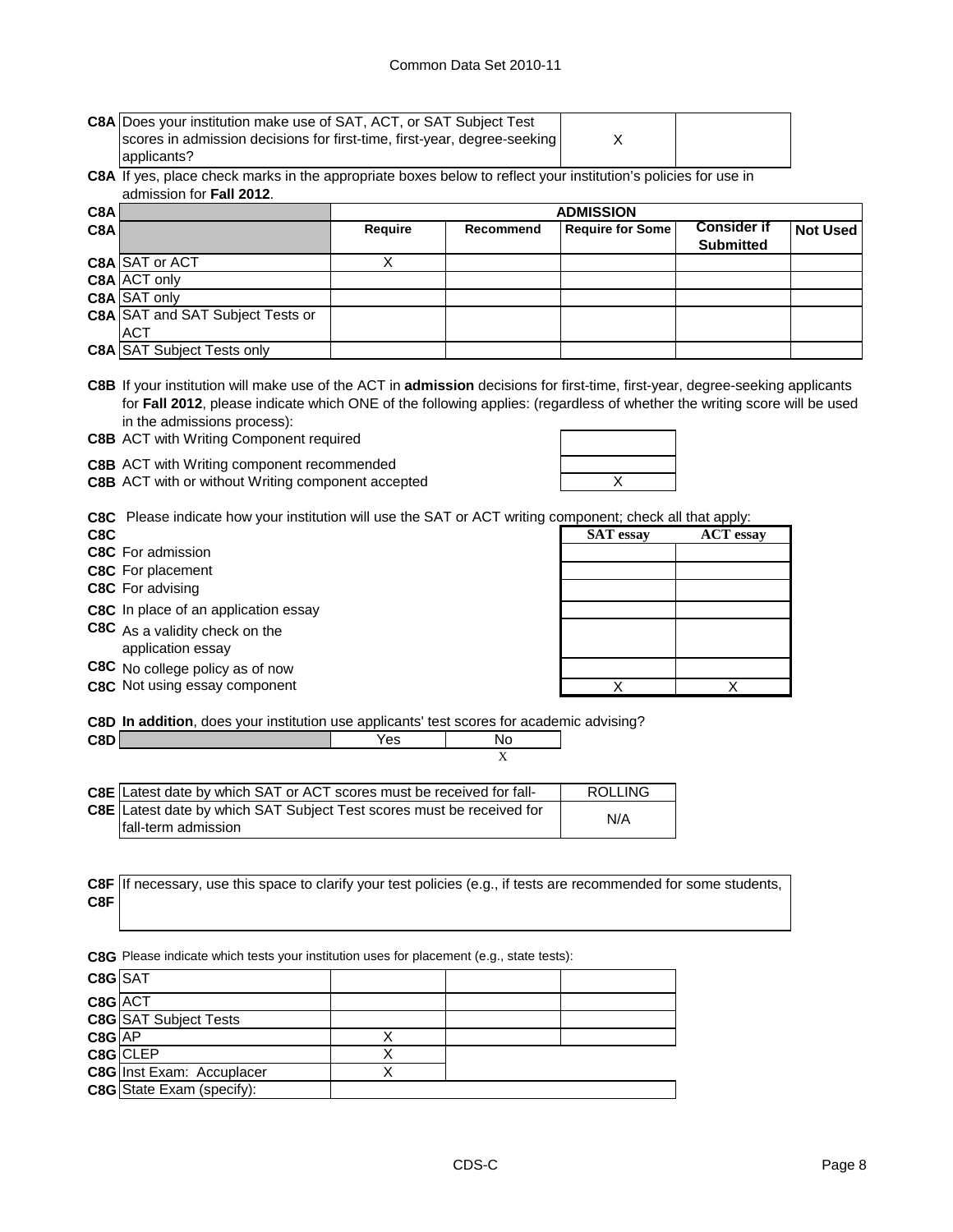#### **Freshman Profile**

Provide percentages for **ALL enrolled, degree-seeking, full-time and part-time, first-time, first-year (freshman) students** enrolled in Fall 2010, including students who began studies during summer, international students/nonresident aliens, and students admitted under special arrangements.

**C9 Percent and number of first-time, first-year (freshman) students enrolled in Fall 2010 who submitted national standardized (SAT/ACT) test scores.** Include information for **ALL enrolled, degreeseeking, first-time, first-year (freshman) students who submitted test scores**. Do not include partial test scores (e.g., mathematics scores but not critical reading for a category of students) or combine other standardized test results (such as TOEFL) in this item. Do not convert SAT scores to ACT scores and vice versa. The 25th percentile is the score that 25 percent scored at or below; the 75th percentile score is the one that 25 percent scored at or above.

| C <sub>9</sub> | Percent submitting SAT scores | 69% Number submitting SAT scores |     |
|----------------|-------------------------------|----------------------------------|-----|
| C9             | Percent submitting ACT scores | 12% Number submitting ACT scores | 401 |

| C9             |                             | 25th Percentile | 75th Percentile |
|----------------|-----------------------------|-----------------|-----------------|
| C <sub>9</sub> | <b>SAT Critical Reading</b> | 390             | 505             |
| C9             | SAT Math                    | 370             | 520             |
|                | <b>SAT Writing</b>          |                 |                 |
|                | <b>SAT Essay</b>            |                 |                 |
| C <sub>9</sub> | <b>ACT Composite</b>        | 15              | 22              |
| C <sub>9</sub> | <b>ACT Math</b>             | 16              | 22              |
| C <sub>9</sub> | <b>ACT English</b>          | 14              | 22              |
| C <sub>9</sub> | <b>ACT Writing</b>          |                 |                 |

**C9** Percent of first-time, first-year (freshman) students with scores in each range:

| C9             |                         | <b>SAT Critical</b>  |                    |                    |
|----------------|-------------------------|----------------------|--------------------|--------------------|
|                |                         | Reading              | <b>SAT Math</b>    | <b>SAT Writing</b> |
| C <sub>9</sub> | 700-800                 | 1.33%                | $0.00\%$           |                    |
| C <sub>9</sub> | 600-699                 | 7.11%                | 8.89%              |                    |
| C <sub>9</sub> | 500-599                 | 20.44%               | 22.22%             |                    |
| C9             | 400-499                 | 45.78%               | 37.33%             |                    |
| C <sub>9</sub> | 300-399                 | 23.11%               | 26.67%             |                    |
| C <sub>9</sub> | 200-299                 | 2.22%                | 4.89%              |                    |
|                | Totals should = $100\%$ | 99.99%               | 100.00%            | 0.00%              |
| C9             |                         | <b>ACT Composite</b> | <b>ACT</b> English | <b>ACT Math</b>    |
| C <sub>9</sub> | 30-36                   | $0.00\%$             | 2.50%              | $0.00\%$           |
| C <sub>9</sub> | 24-29                   | 12.50%               | 17.50%             | 15.00%             |
| C <sub>9</sub> | 18-23                   | 55.00%               | 40.00%             | 42.50%             |
| C <sub>9</sub> | $12 - 17$               | 30.00%               | 20.00%             | 42.50%             |
| C <sub>9</sub> | $6 - 11$                | 2.50%                | 20.00%             | $0.00\%$           |
| C9             | Below 6                 | 0.00%                | $0.00\%$           | 0.00%              |
|                | Totals should = 100%    | 100.00%              | 100.00%            | 100.00%            |

**C10** Percent of all degree-seeking, first-time, first-year (freshman) students who had high school class rank within each of the following ranges (report information for those students from whom you collected high school rank information).

| <b>C10</b> Percent in top tenth of high school graduating class      | 12% |                           |
|----------------------------------------------------------------------|-----|---------------------------|
| <b>C10</b> Percent in top quarter of high school graduating class    | 32% |                           |
| <b>C10</b> Percent in top half of high school graduating class       |     | $60\%$ Top half $+$       |
| <b>C10</b> Percent in bottom half of high school graduating class    |     | 40% bottom half = $100\%$ |
| <b>C10</b> Percent in bottom quarter of high school graduating class | 20% |                           |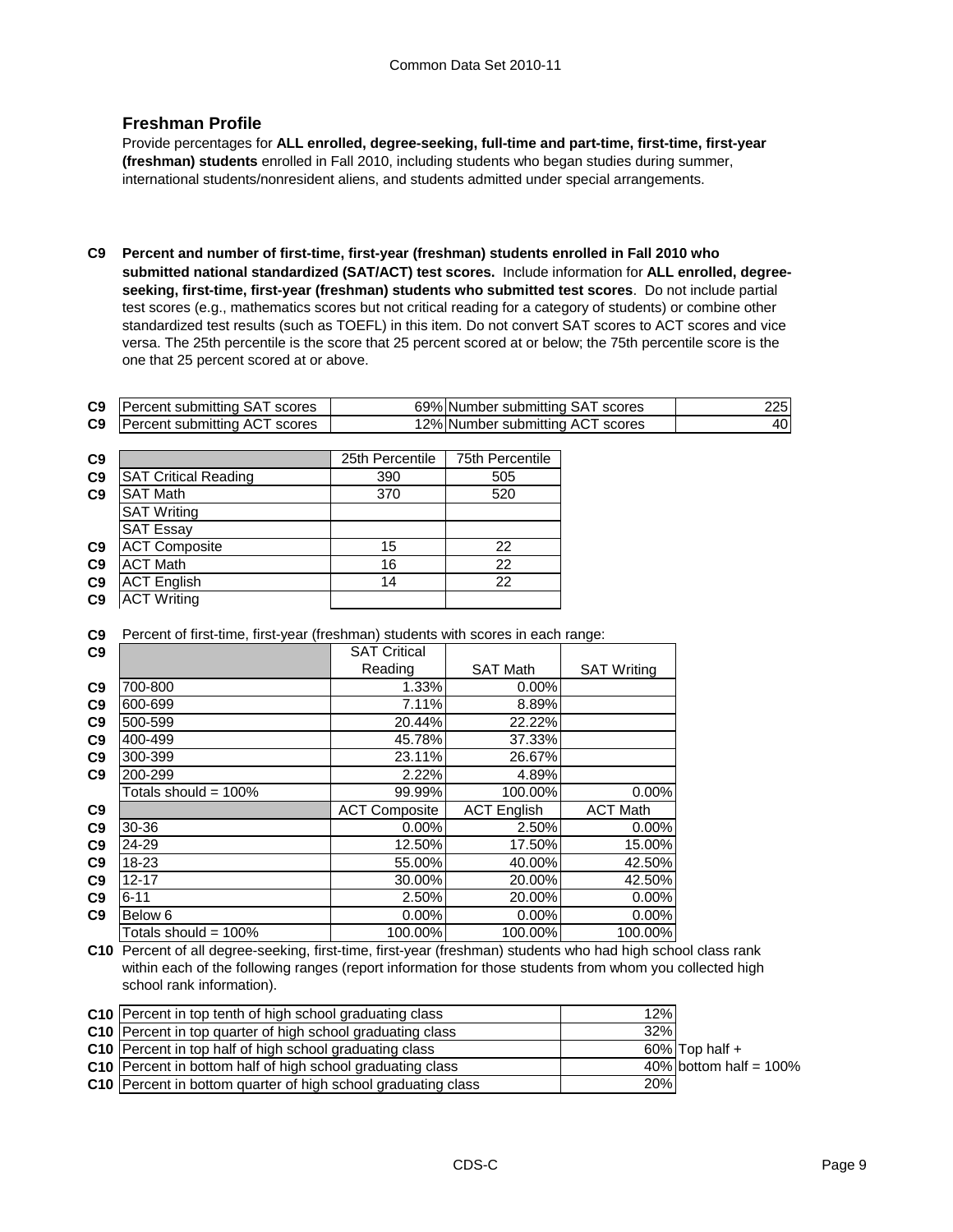| <b>C10</b> Percent of total first-time, first-year (freshmen) students who submitted high school |     |
|--------------------------------------------------------------------------------------------------|-----|
| Iclass rank:                                                                                     | 44% |

**C11** Percentage of all enrolled, degree-seeking, first-time, first-year (freshman) students who had high school grade-point averages within each of the following ranges (using 4.0 scale). Report information only for those students from whom you collected high school GPA.

| C11 Percent who had GPA of 3.75 and higher            | 6.05%   |
|-------------------------------------------------------|---------|
| C11 Percent who had GPA between 3.50 and 3.74         | 9.61%   |
| C11 Percent who had GPA between 3.25 and 3.49         | 9.61%   |
| C11   Percent who had GPA between 3.00 and 3.24       | 18.51%  |
| C11   Percent who had GPA between 2.50 and 2.99       | 20.64%  |
| C11   Percent who had GPA between 2.0 and 2.49        | 18.15%  |
| <b>C11</b> I Percent who had GPA between 1.0 and 1.99 | 16.73%  |
| C11   Percent who had GPA below 1.0                   | 0.70%   |
| Totals should = $100\%$                               | 100.00% |
|                                                       |         |

| C12 Average high school GPA of all degree-seeking, first-time, first-year<br>(freshman) students who submitted GPA: | 2.72   |
|---------------------------------------------------------------------------------------------------------------------|--------|
| C12 Percent of total first-time, first-year (freshman) students who<br>submitted high school GPA:                   |        |
|                                                                                                                     | 86.46% |

#### **Admission Policies**

#### **C13 Application Fee**

| C <sub>13</sub> |                                                             | Yes     | No |
|-----------------|-------------------------------------------------------------|---------|----|
|                 | C13 Does your institution have an<br>application fee?       |         |    |
|                 | C13 Amount of application fee:                              | \$25.00 |    |
| C <sub>13</sub> |                                                             | Yes     | N٥ |
|                 | C13 Can it be waived for applicants<br>with financial need? |         |    |

**C13** If you have an application fee and an on-line application option,

| $\sim$ |                          | \/~~ |  |
|--------|--------------------------|------|--|
|        |                          |      |  |
|        | C <sub>13</sub> Reduced: |      |  |
|        | C13 Free:                |      |  |
|        |                          |      |  |
|        | C13 Same fee:            |      |  |

| C <sub>13</sub> |                                               | Yes | חע |
|-----------------|-----------------------------------------------|-----|----|
|                 | C13 Can on-line application fee be            |     |    |
|                 | waived for applicants with<br>financial need? |     |    |

#### **C14 Application closing date**

| C <sub>14</sub> |                                             | Yes | No |
|-----------------|---------------------------------------------|-----|----|
|                 | C14 Does your institution have an           |     |    |
|                 | application closing date?                   |     |    |
|                 | <b>C14</b> Application closing date (fall): |     |    |
|                 | <b>C14</b> Priority date:                   |     |    |

| C <sub>15</sub> |                                                                       | Yes | Νc |
|-----------------|-----------------------------------------------------------------------|-----|----|
|                 | C15 Are first-time, first-year students accepted for terms other than |     |    |

**C16 Notification to applicants of admission decision sent** *(fill in one only)*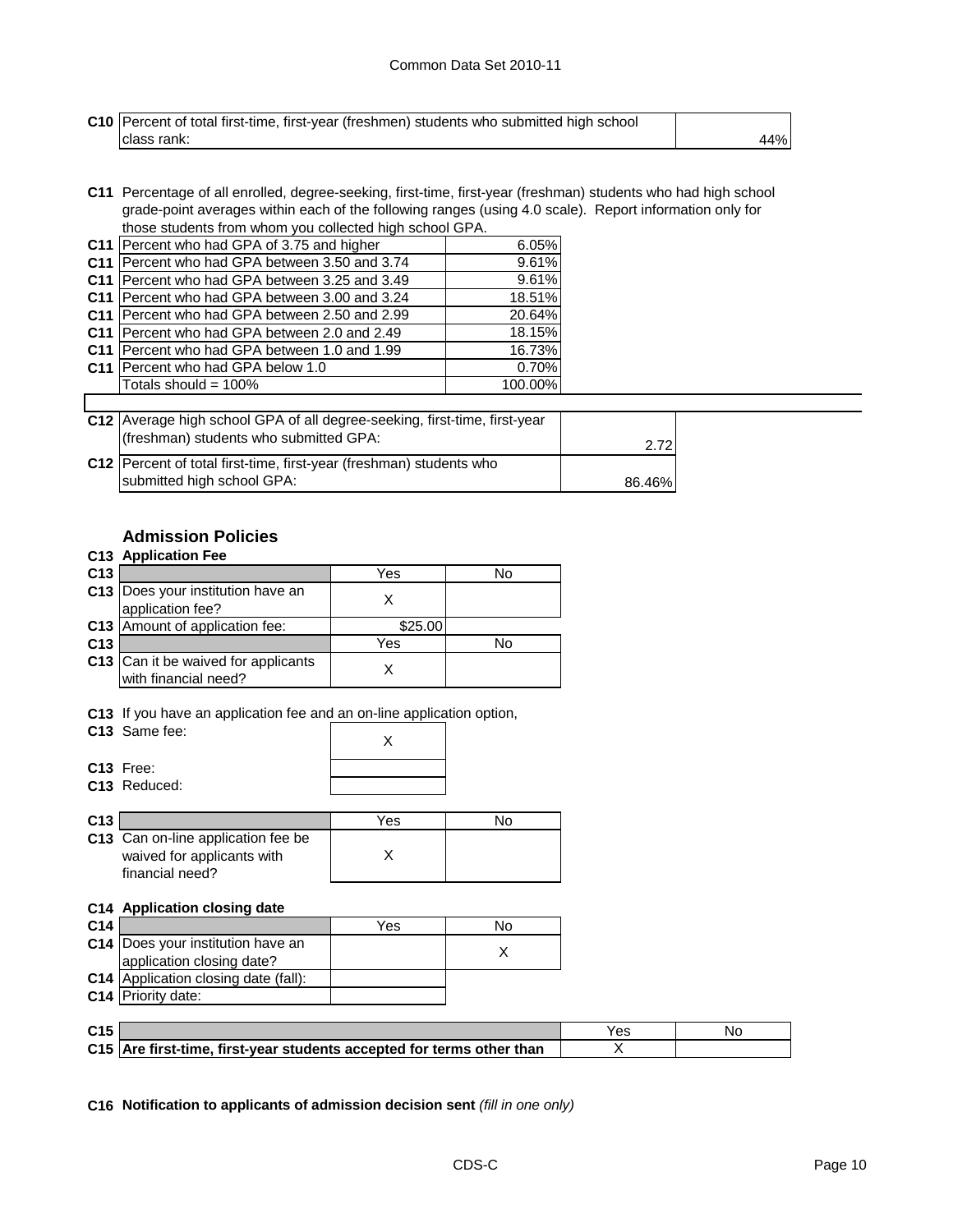|                 | C16 On a rolling basis beginning                                  | X |                |     |    |
|-----------------|-------------------------------------------------------------------|---|----------------|-----|----|
|                 | (date): September (prev year)                                     |   |                |     |    |
|                 | $C16$ By (date):                                                  |   |                |     |    |
| C16             | Other:                                                            |   |                |     |    |
|                 |                                                                   |   |                |     |    |
|                 |                                                                   |   |                |     |    |
|                 | C17 Reply policy for admitted applicants (fill in one only)       |   |                |     |    |
|                 | C17 Must reply by (date):                                         |   |                |     |    |
|                 | C <sub>17</sub> IN <sub>o</sub> set date:                         | X |                |     |    |
|                 | C17 Must reply by May 1 or within                                 |   |                |     |    |
|                 | weeks if notified                                                 |   |                |     |    |
|                 | thereafter                                                        |   |                |     |    |
| C <sub>17</sub> | Other:                                                            |   |                |     |    |
|                 |                                                                   |   |                |     |    |
|                 | <b>C17</b> Deadline for housing deposit (MM/DD):                  |   | <b>ROLLING</b> |     |    |
|                 | C17 Amount of housing deposit:                                    |   | \$150          |     |    |
|                 | C17 Refundable if student does not enroll?                        |   |                |     |    |
| C <sub>17</sub> | Yes, in full                                                      | X |                |     |    |
| C <sub>17</sub> | Yes, in part                                                      |   |                |     |    |
| C17             | No                                                                |   |                |     |    |
|                 |                                                                   |   |                |     |    |
|                 | C18 Deferred admission                                            |   |                |     |    |
| C18             |                                                                   |   |                | Yes | No |
| C18             | Does your institution allow students to postpone enrollment after |   |                |     |    |
|                 | admission?                                                        |   |                | X   |    |
|                 |                                                                   |   |                |     |    |
|                 | C18 If yes, maximum period of postponement:                       |   | 1 year         |     |    |

#### **C19 Early admission of high school students**

| C19 |                                                                                                                                                                                      | Yes | No |
|-----|--------------------------------------------------------------------------------------------------------------------------------------------------------------------------------------|-----|----|
|     | <b>C19</b> Does your institution allow high school students to enroll as full-time,<br>first-time, first-year (freshman) students one year or more before high<br>school graduation? |     |    |
|     |                                                                                                                                                                                      |     |    |

Question removed from CDS.

**C20 Common Application Question removed from CDS.** (Initiated during 2006-2007 cycle)

#### **Early Decision and Early Action Plans**

| C21             | <b>Early Decision</b>                                                   |     |     |  |  |
|-----------------|-------------------------------------------------------------------------|-----|-----|--|--|
| C <sub>21</sub> |                                                                         | Yes | No. |  |  |
| C <sub>21</sub> | Does your institution offer an early decision plan (an admission plan   |     |     |  |  |
|                 | that permits students to apply and be notified of an admission          |     |     |  |  |
|                 | decision well in advance of the regular notification date and that asks |     | X   |  |  |
|                 | students to commit to attending if accepted) for first-time, first-year |     |     |  |  |
|                 | (freshman) applicants for fall enrollment?                              |     |     |  |  |
| C21             | If "yes," please complete the following:                                |     |     |  |  |
| C <sub>21</sub> | First or only early decision plan closing date                          |     |     |  |  |
|                 | C21 First or only early decision plan notification date                 |     |     |  |  |
| C <sub>21</sub> | Other early decision plan closing date                                  |     |     |  |  |
|                 | C21 Other early decision plan notification date                         |     |     |  |  |
|                 | C21 For the Fall 2010 entering class:                                   |     |     |  |  |
|                 | C21 Number of early decision applications received by your institution  |     |     |  |  |
|                 | C21 Number of applicants admitted under early decision plan             |     |     |  |  |
| C <sub>21</sub> | Please provide significant details about your early decision plan:      |     |     |  |  |
|                 |                                                                         |     |     |  |  |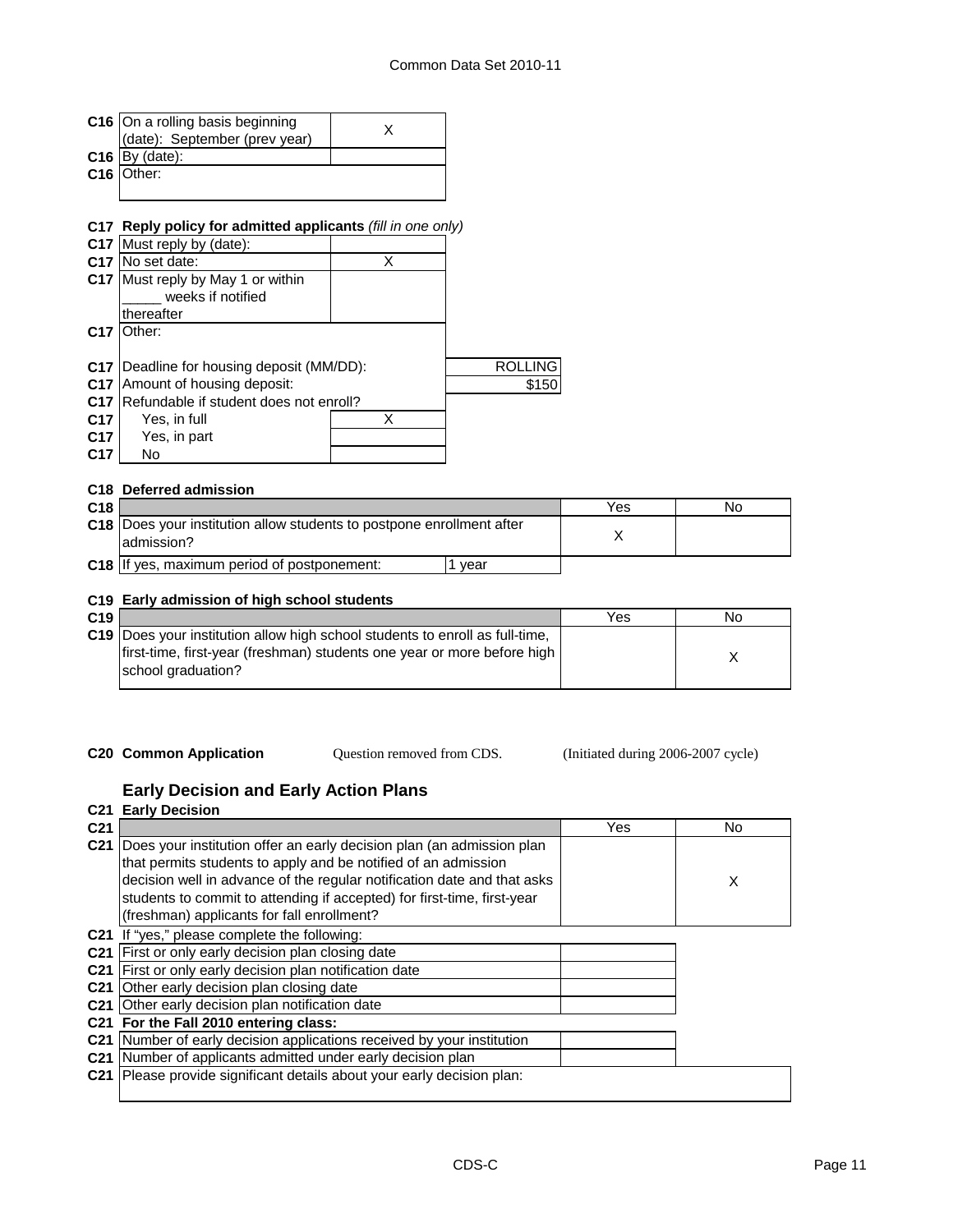# **C22 Early action**

**C22**

| C22  Do you have a nonbinding early action plan whereby students are<br>notified of an admission decision well in advance of the regular<br>notification date but do not have to commit to attending your college? |  |
|--------------------------------------------------------------------------------------------------------------------------------------------------------------------------------------------------------------------|--|
| C22 If "yes," please complete the following:                                                                                                                                                                       |  |
| C22 Early action closing date                                                                                                                                                                                      |  |
| C22 Early action notification date                                                                                                                                                                                 |  |
|                                                                                                                                                                                                                    |  |

|     | <b>C22</b> Is your early action plan a "restrictive" plan under which you limit students from applying to other early plans? |    |  |  |
|-----|------------------------------------------------------------------------------------------------------------------------------|----|--|--|
| C22 | Yes                                                                                                                          | Nο |  |  |
| ___ |                                                                                                                              |    |  |  |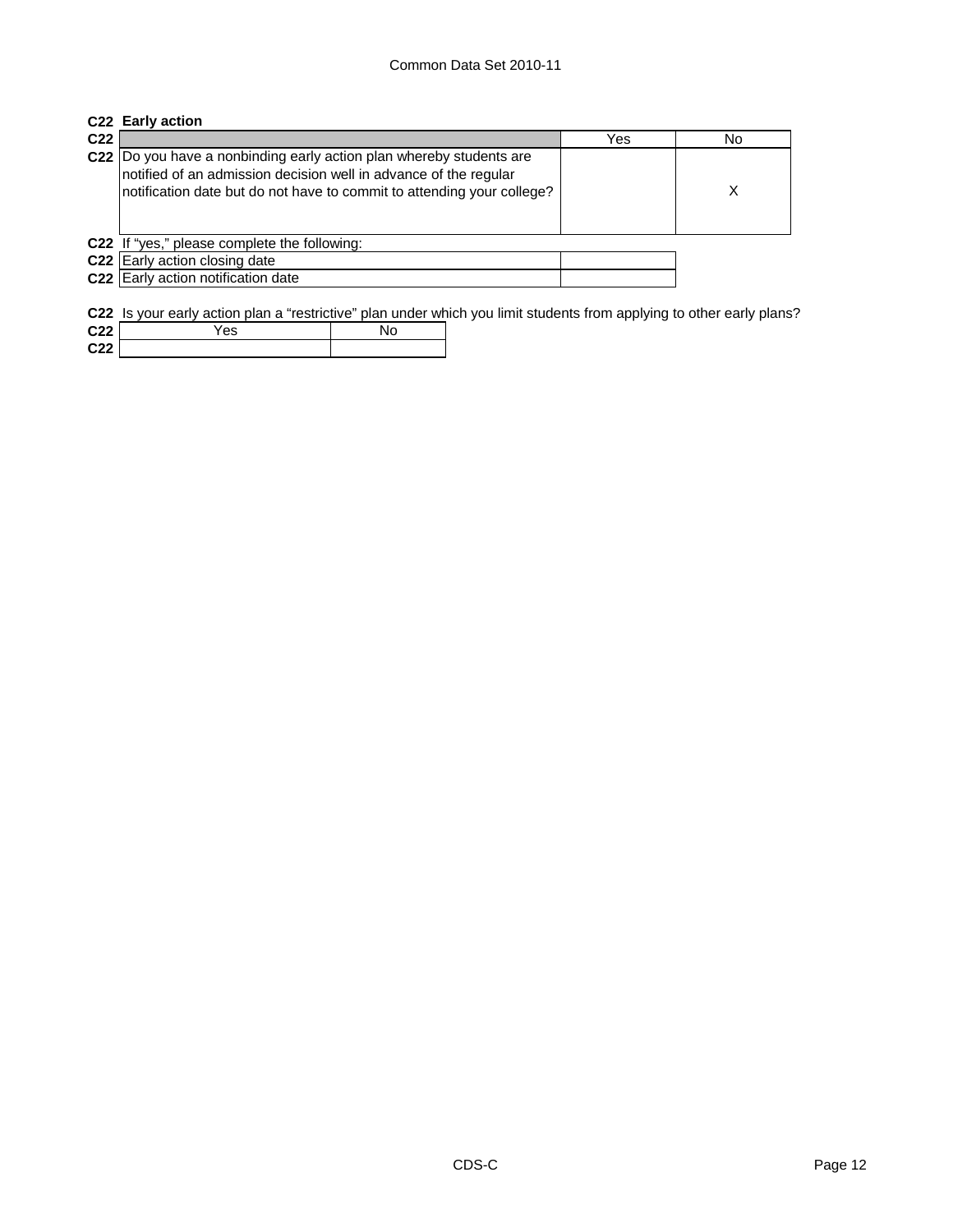## **D. TRANSFER ADMISSION**

### **Fall Applicants**

| D1 |                                                                                                                                                             | Yes | N٥ |
|----|-------------------------------------------------------------------------------------------------------------------------------------------------------------|-----|----|
| D1 | Does your institution enroll transfer students? (If no,<br>please skip to Section E)                                                                        |     |    |
| D1 | If yes, may transfer students earn advanced standing credit<br>by transferring credits earned from course work completed<br>at other colleges/universities? |     |    |

**D2** Provide the number of students who applied, were admitted, and enrolled as degree-seeking transfer students in Fall 2010.

| D <sub>2</sub> |             |            | Admitted   | Enrolled   |
|----------------|-------------|------------|------------|------------|
|                |             | Applicants | Applicants | Applicants |
| D <sub>2</sub> | Men         | 184        | 184        | 96         |
| D <sub>2</sub> | Women       | 220        | 217        | 146        |
| D <sub>2</sub> | <b>otal</b> | 404        | 401        | 242        |

### **Application for Admission**

**D3** Indicate terms for which transfers may enroll:

| D <sub>3</sub> | Fall   |   |
|----------------|--------|---|
| D <sub>3</sub> | Winter | ╳ |
| D <sub>3</sub> | Spring |   |
| D <sub>3</sub> | Summer |   |

| D4 |                                                                                                                        | Yes | N٥ |
|----|------------------------------------------------------------------------------------------------------------------------|-----|----|
| D4 | Must a transfer applicant have a minimum number of<br>credits completed or else must apply as an entering<br>freshman? |     |    |
| D4 | If yes, what is the minimum number of credits and the unit<br>of measure?                                              |     |    |

**D5** Indicate all items required of transfer students to apply for admission:

| D <sub>5</sub> |                                                         | Required of All | Recommended<br>of All | Recommended<br>of Some | Required of Some | Not Required |
|----------------|---------------------------------------------------------|-----------------|-----------------------|------------------------|------------------|--------------|
| D <sub>5</sub> | High school transcript                                  | X               |                       |                        |                  |              |
| D <sub>5</sub> | College transcript(s)                                   |                 |                       |                        |                  |              |
| D <sub>5</sub> | Essay or personal<br>statement                          |                 |                       |                        |                  |              |
| D <sub>5</sub> | <b>Interview</b>                                        |                 |                       |                        |                  |              |
| D <sub>5</sub> | Standardized test scores                                |                 |                       |                        |                  |              |
| D <sub>5</sub> | Statement of good standing<br>from prior institution(s) |                 |                       |                        |                  | Χ            |

| D6 If a minimum high school grade point average is required of |      |
|----------------------------------------------------------------|------|
| transfer applicants, specify (on a 4.0 scale):                 | 2.00 |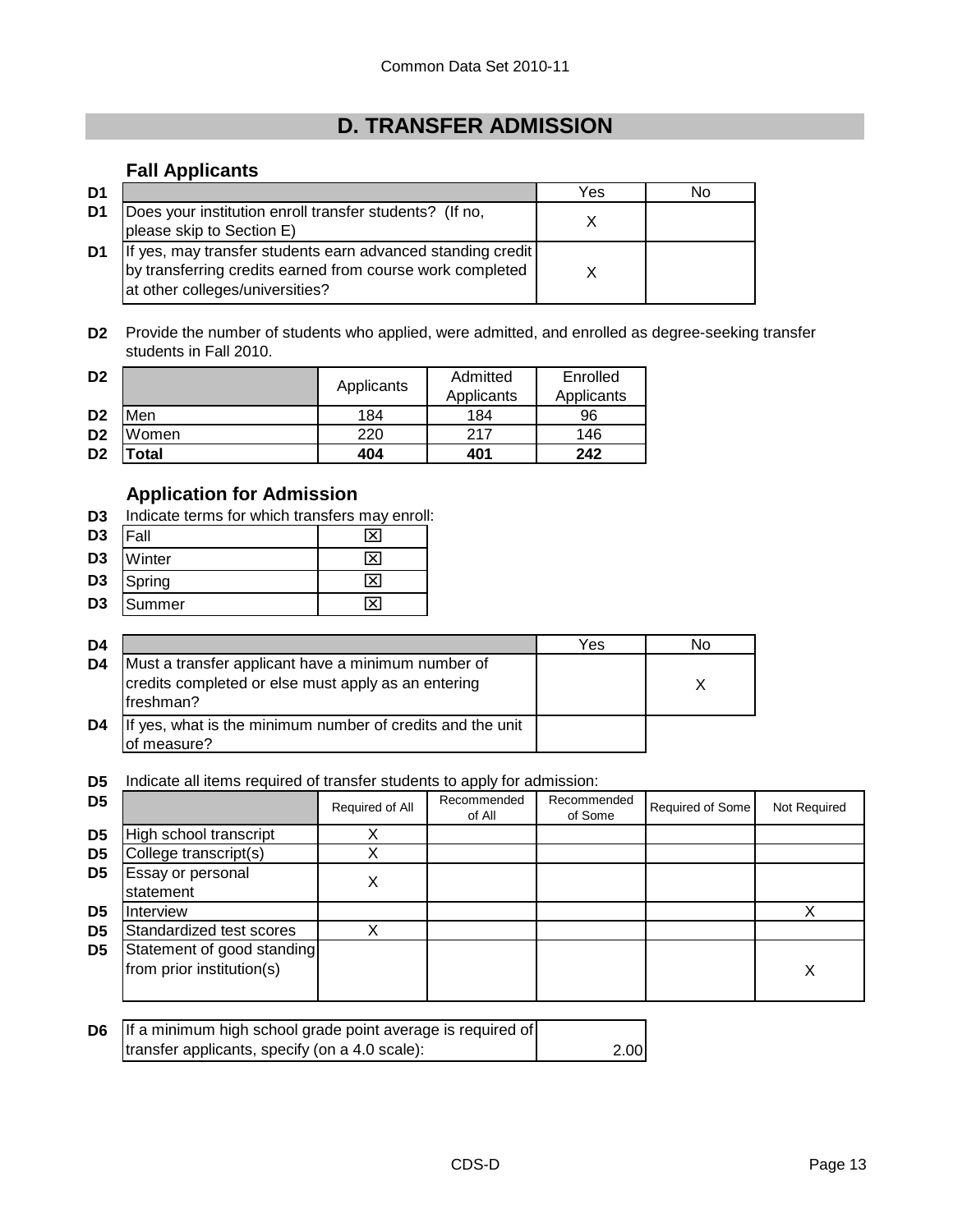#### Common Data Set 2010-11

| <b>D7</b> If a minimum college grade point average is required of |      |
|-------------------------------------------------------------------|------|
| transfer applicants, specify (on a 4.0 scale):                    | 2.00 |

**D8** List any other application requirements specific to transfer applicants:

**D9** List application priority, closing, notification, and candidate reply dates for transfer students. If applications are reviewed on a continuous or rolling basis, place a check mark in the "Rolling admission" column.

| D <sub>9</sub> |        | <b>Priority Date</b> | <b>Closing Date</b> | Notification Date | <b>Reply Date</b> | Rolling<br>Admission |
|----------------|--------|----------------------|---------------------|-------------------|-------------------|----------------------|
| D <sub>9</sub> | Fall   |                      |                     |                   |                   |                      |
| D <sub>9</sub> | Winter |                      |                     |                   |                   |                      |
| D <sub>9</sub> | Spring |                      |                     |                   |                   |                      |
| D <sub>9</sub> | Summer |                      |                     |                   |                   |                      |

| D <sub>10</sub> |                                                                 | Yes | No |
|-----------------|-----------------------------------------------------------------|-----|----|
|                 | <b>D10</b> Does an open admission policy, if reported, apply to |     |    |
|                 | transfer students?                                              |     |    |

**D11** Describe additional requirements for transfer admission, if applicable:

#### **Transfer Credit Policies**

| <b>D12</b> Report the lowest grade earned for any course that may be |  |
|----------------------------------------------------------------------|--|
| transferred for credit:                                              |  |

| D <sub>13</sub> |                                                             | Number | Unit Type |
|-----------------|-------------------------------------------------------------|--------|-----------|
|                 | <b>D13</b> Maximum number of credits or courses that may be | 90     |           |
|                 | transferred from a two-year institution:                    |        |           |

| D <sub>14</sub> |                                                                                                                       | Number | Unit Type |
|-----------------|-----------------------------------------------------------------------------------------------------------------------|--------|-----------|
|                 | D14 Maximum number of credits or courses that may be<br>transferred from a four-year institution:                     | 90     |           |
|                 |                                                                                                                       |        |           |
|                 | <b>D15</b> Minimum number of credits that transfers must complete at<br>your institution to earn an associate degree: | 15     |           |
|                 |                                                                                                                       |        |           |
|                 | D16 Minimum number of credits that transfers must complete at<br>your institution to earn a bachelor's degree:        | 30     |           |
|                 |                                                                                                                       |        |           |
|                 |                                                                                                                       |        |           |

**D17** Describe other transfer credit policies: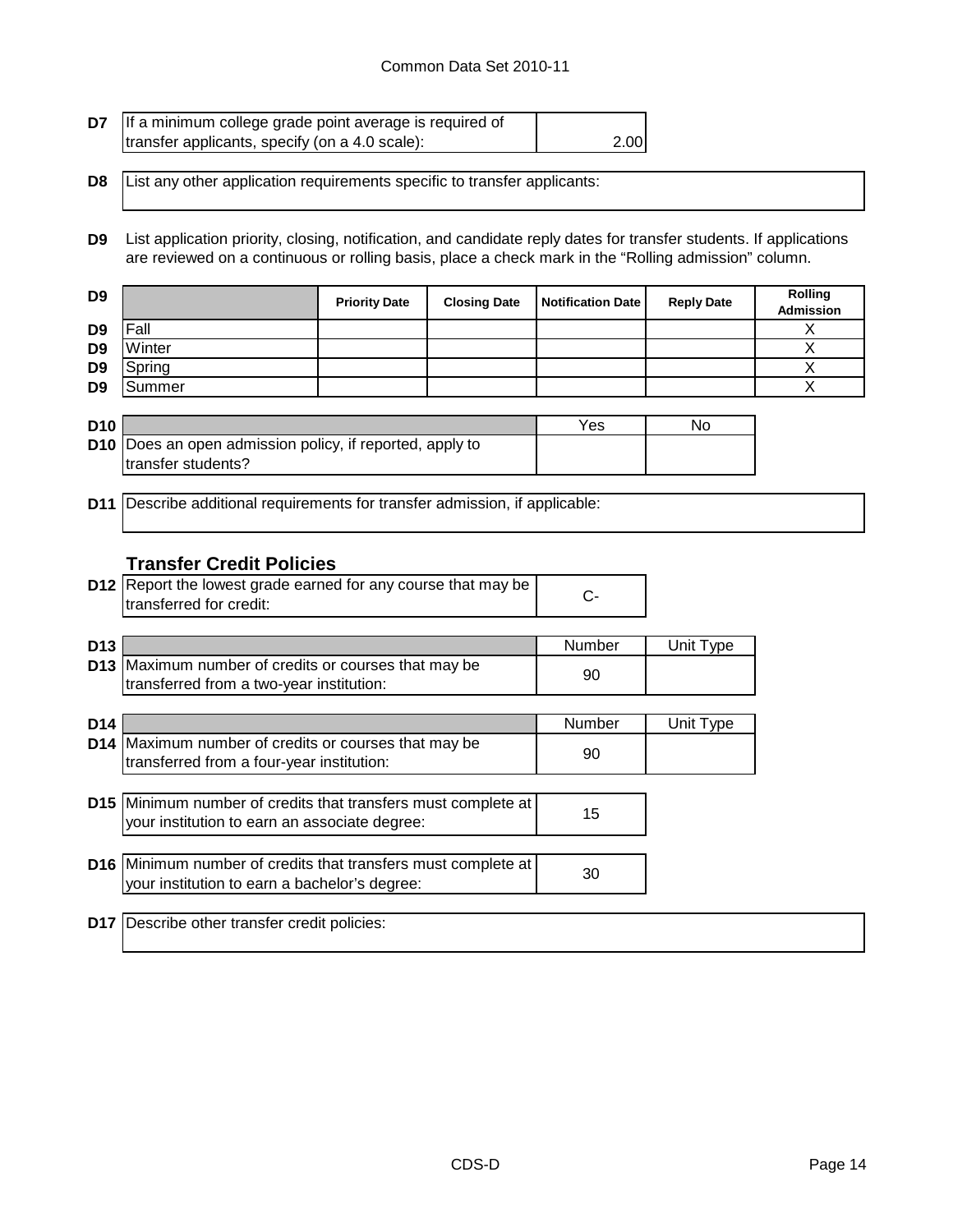## **E. ACADEMIC OFFERINGS AND POLICIES**

**E1 Special study options:** Identify those programs available at your institution. Refer to the glossary for definitions.

| E <sub>1</sub> | Accelerated program                 |   |
|----------------|-------------------------------------|---|
| E <sub>1</sub> | Cooperative education program       |   |
| E1             | Cross-registration                  |   |
| E <sub>1</sub> | Distance learning                   | X |
| E <sub>1</sub> | Double major                        | X |
| E <sub>1</sub> | Dual enrollment                     |   |
| E <sub>1</sub> | English as a Second Language (ESL)  | X |
| E <sub>1</sub> | Exchange student program (domestic) |   |
| E <sub>1</sub> | External degree program             |   |
| E <sub>1</sub> | Honors Program                      | X |
| E <sub>1</sub> | Independent study                   | X |
| E <sub>1</sub> | Internships                         | X |
| E <sub>1</sub> | Liberal arts/career combination     |   |
| E <sub>1</sub> | Student-designed major              |   |
| E <sub>1</sub> | Study abroad                        | X |
| E <sub>1</sub> | Teacher certification program       |   |
| E <sub>1</sub> | Weekend college                     |   |
| E1             | Other (specify):                    |   |
|                |                                     |   |

**E2 This question has been removed from the Common Data Set.**

#### **E3 Areas in which all or most students are required to complete some course work prior to graduation:**

|                | WUIN DIJUL IU YIAUUALIUII.         |   |
|----------------|------------------------------------|---|
| E3             | Arts/fine arts                     |   |
| E3             | Computer literacy                  |   |
| E <sub>3</sub> | English (including composition)    |   |
| E <sub>3</sub> | Foreign languages                  |   |
| E3             | History                            | v |
| E3             | Humanities                         | v |
| E <sub>3</sub> | Mathematics                        |   |
| E <sub>3</sub> | Philosophy                         |   |
| E <sub>3</sub> | Sciences (biological or physical)  |   |
| E <sub>3</sub> | Social science                     |   |
| E3             | Other (describe): Bible & Ministry |   |
|                |                                    |   |

**Library Collections: The CDS Publishers will collect library data again when a new Academic Libraries Survey is in place.**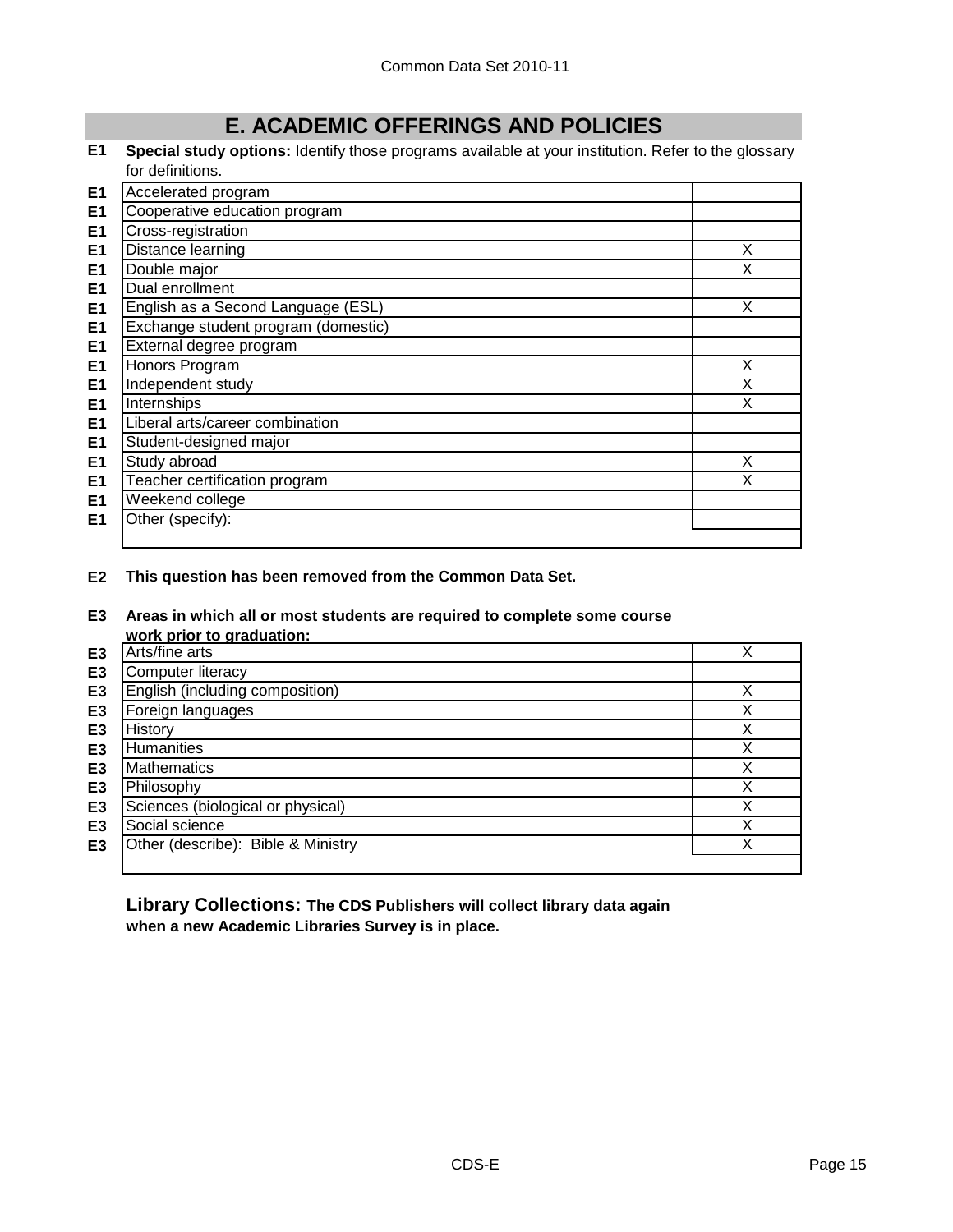## **F. STUDENT LIFE**

**F1** Percentages of first-time, first-year (freshman) degree-seeking students and degree-seeking undergraduates enrolled in Fall 2010 who fit the following categories:

| F <sub>1</sub> |                                                     | First-time, first-year |                |
|----------------|-----------------------------------------------------|------------------------|----------------|
|                |                                                     | (freshman)             | Undergraduates |
|                |                                                     | students               |                |
| F <sub>1</sub> | Percent who are from out of state (exclude          |                        |                |
|                | international/nonresident aliens from the numerator |                        |                |
|                | and denominator)                                    | 35%                    | 31%            |
| F <sub>1</sub> | Percent of men who join fraternities                |                        |                |
| F1             | Percent of women who join sororities                |                        |                |
| F <sub>1</sub> | Percent who live in college-owned, -operated, or -  |                        |                |
|                | affiliated housing                                  | N/A                    | 69%            |
| F <sub>1</sub> | Percent who live off campus or commute              | N/A                    | 31%            |
| F <sub>1</sub> | Percent of students age 25 and older                | 8%                     | 29%            |
| F1             | Average age of full-time students                   | 20                     | 24             |
| F <sub>1</sub> | Average age of all students (full- and part-time)   | 21                     | 25             |

**F2 Activities offered** Identify those programs available at your institution.

| F <sub>2</sub> | <b>Campus Ministries</b>     | Х |
|----------------|------------------------------|---|
| F <sub>2</sub> | Choral groups                | X |
| F <sub>2</sub> | Concert band                 | X |
| F <sub>2</sub> | Dance                        | X |
| F <sub>2</sub> | Drama/theater                | X |
| F <sub>2</sub> | <b>International Student</b> |   |
|                | Organization                 |   |
| F <sub>2</sub> | Jazz band                    |   |
| F <sub>2</sub> | Literary magazine            | X |
| F <sub>2</sub> | Marching band                |   |
| F <sub>2</sub> | Model UN                     |   |
| F <sub>2</sub> | Music ensembles              | X |
| F <sub>2</sub> | Musical theater              |   |
| F <sub>2</sub> | Opera                        | Χ |
| F <sub>2</sub> | Pep band                     |   |
| F <sub>2</sub> | Radio station                | Χ |
| F <sub>2</sub> | Student government           | X |
| F <sub>2</sub> | Student newspaper            | X |
| F <sub>2</sub> | Student-run film society     |   |
| F <sub>2</sub> | Symphony orchestra           |   |
| F <sub>2</sub> | <b>Television station</b>    |   |
| F <sub>2</sub> | Yearbook                     | Χ |

**F3 ROTC** (program offered in cooperation with Reserve Officers' Training Corps)

| F <sub>3</sub> |                                      | On Campus | At Cooperating<br>Institution | Name of Cooperating<br>Institution |
|----------------|--------------------------------------|-----------|-------------------------------|------------------------------------|
| F <sub>3</sub> | Army ROTC is offered:                | N/A       | N/A                           |                                    |
|                | <b>F3</b> Naval ROTC is offered:     | N/A       | N/A                           |                                    |
|                | <b>F3</b> Air Force ROTC is offered: | N/A       | N/A                           |                                    |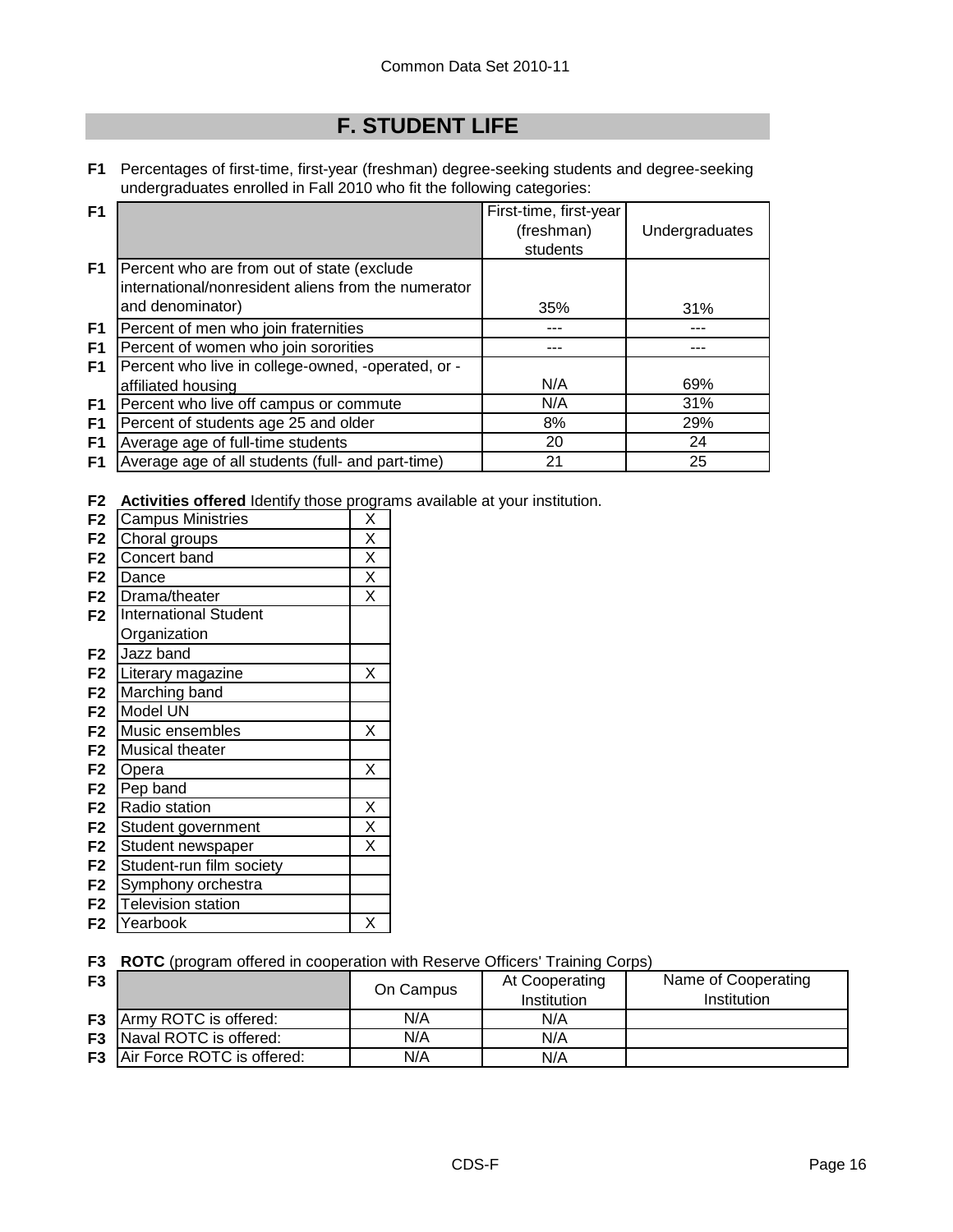**F4 Housing:** Check all types of college-owned, -operated, or -affiliated housing available for undergraduates at your institution.

| F <sub>4</sub> | Coed dorms                                    |             |                    |
|----------------|-----------------------------------------------|-------------|--------------------|
| F4             | Men's dorms                                   | X           |                    |
| F4             | Women's dorms                                 | X           |                    |
| F4             | Apartments for married students               | X (Limited) |                    |
| F4             | Apartments for single students                |             | X (Older students) |
| F4             | Special housing for disabled<br>students      |             | X (Limited)        |
| F4             | Special housing for international<br>students |             |                    |
| F4             | Fraternity/sorority housing                   |             |                    |
| F4             | Cooperative housing                           |             |                    |
| F4             | Theme housing                                 |             |                    |
| F4             | Wellness housing                              |             |                    |
| F4             | Other housing options (specify):              |             |                    |
|                |                                               |             |                    |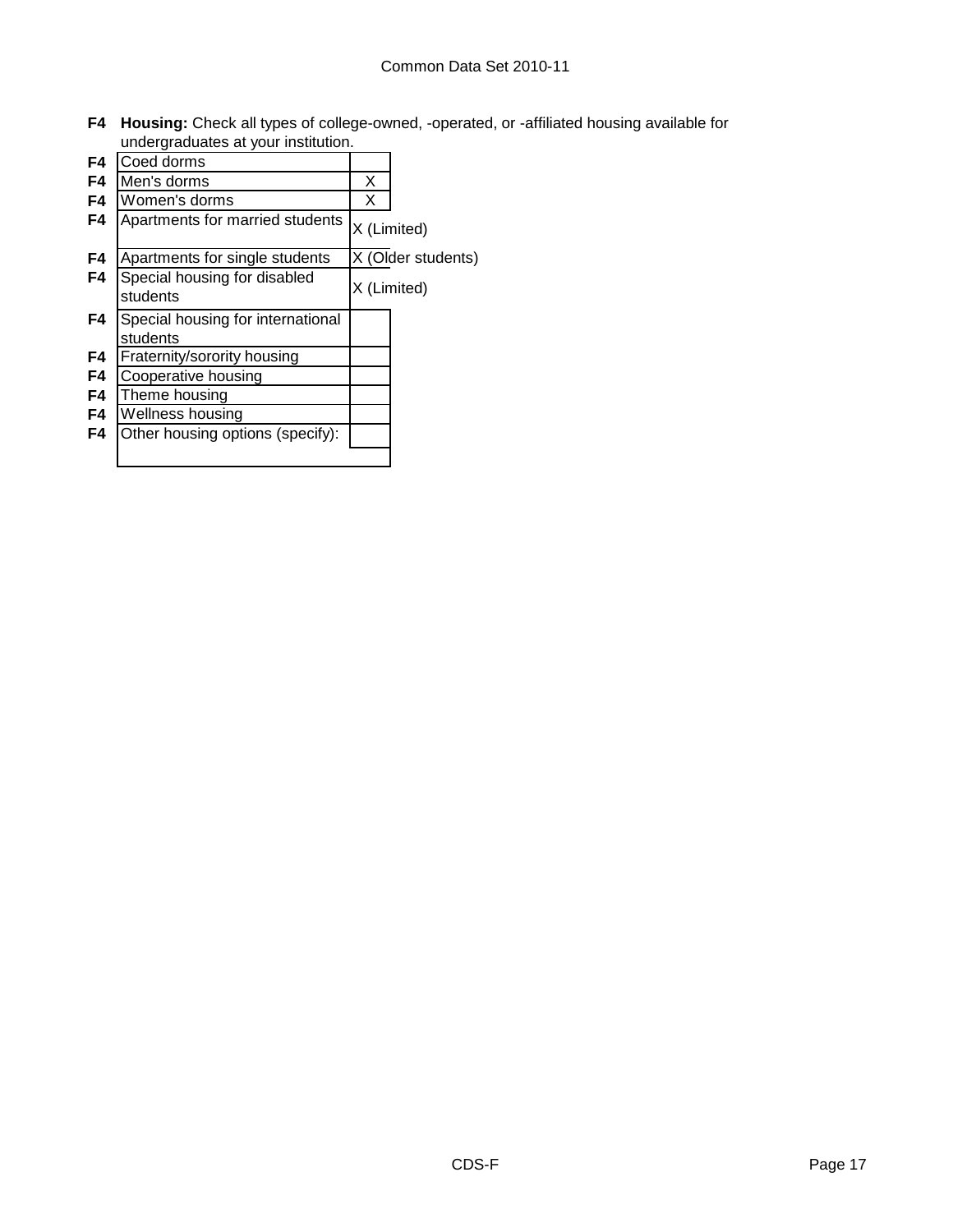## **G. ANNUAL EXPENSES**

#### **G0** Please provide the URL of your institution's net price calculator: (not yet available)

**Provide 2011-2012 academic year costs of attendance for the following categories that are applicable to your institution.**

Check here if your institution's 2011-2012 academic year costs of attendance are not available at this time and provide an approximate date (i.e., month/day) when your institution's final 2011-2012 academic year costs of attendance will be available:

**G1 Undergraduate full-time tuition, required fees, room and board** List the typical tuition, required fees, and room and board for a full-time undergraduate student for the FULL 2011-2012 academic year (30 semester or 45 quarter hours for institutions that derive annual tuition by multiplying credit hour cost by number of credits). A full academic year refers to the period of time generally extending from September to June; usually equated to two semesters, two trimesters, three quarters, or the period covered by a fourone-four plan. Room and board is defined as double occupancy and 19 meals per week or the maximum meal plan. Required fees include only charges that all full-time students must pay that are not included in tuition (e.g., registration, health, or activity fees.) Do not include optional fees (e.g., parking, laboratory use).

| G <sub>1</sub> |                                                       | First-Year | Undergraduates |
|----------------|-------------------------------------------------------|------------|----------------|
| G <sub>1</sub> | PRIVATE INSTITUTIONS                                  |            |                |
|                | Tuition:                                              | \$20,500   | \$20,500       |
| G <sub>1</sub> | PUBLIC INSTITUTIONS                                   |            |                |
|                | Tuition:                                              |            |                |
|                | In-district                                           |            |                |
| G1             | PUBLIC INSTITUTIONS                                   |            |                |
|                | In-state (out-of-district):                           |            |                |
| G1             | PUBLIC INSTITUTIONS                                   |            |                |
|                | Out-of-state:                                         |            |                |
| G <sub>1</sub> | NONRESIDENT ALIENS                                    |            |                |
|                | Tuition:                                              |            |                |
|                |                                                       |            |                |
| G <sub>1</sub> | <b>REQUIRED FEES:</b>                                 | \$1,000    | \$1,000        |
|                |                                                       |            |                |
| G <sub>1</sub> | ROOM AND BOARD:                                       |            |                |
|                | (on-campus)                                           | \$8,250    | \$8,250        |
| G <sub>1</sub> | <b>ROOM ONLY:</b>                                     |            |                |
|                | (on-campus)                                           |            |                |
| G1             | <b>BOARD ONLY:</b>                                    |            |                |
|                | (on-campus meal plan)                                 |            |                |
|                |                                                       |            |                |
| G <sub>1</sub> | Comprehensive tuition and room and board fee (if your |            |                |
|                | college cannot provide separate tuition and room and  |            |                |
|                | board fees):                                          |            |                |
|                |                                                       |            |                |
| G1             | Other:                                                |            |                |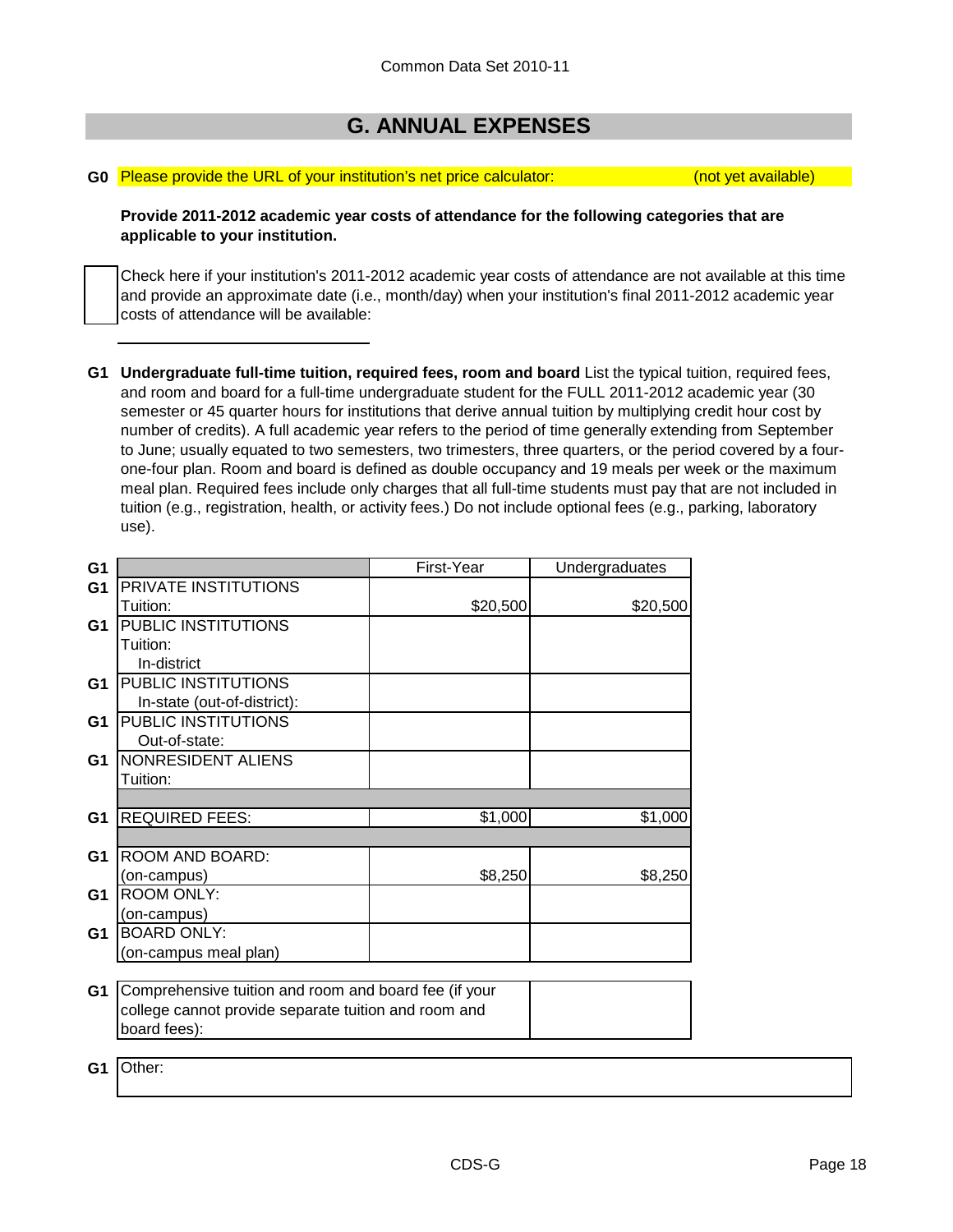| G <sub>2</sub> |                                                                                                           | Minimum | Maximum |
|----------------|-----------------------------------------------------------------------------------------------------------|---------|---------|
| G <sub>2</sub> | Number of credits per term a student can take for the                                                     |         |         |
|                | stated full-time tuition                                                                                  | 12      | 18      |
| G <sub>3</sub> |                                                                                                           | Yes     | No.     |
| G <sub>3</sub> | Do tuition and fees vary by year of study (e.g., sophomore,<br>junior, senior)?                           |         | X       |
|                |                                                                                                           |         |         |
| G <sub>4</sub> |                                                                                                           | Yes     | No      |
| G4             | Do tuition and fees vary by undergraduate instructional<br>program?                                       |         | X       |
| G4             |                                                                                                           | $\%$    |         |
| G4             | If yes, what percentage of full-time undergraduates pay<br>more than the tuition and fees reported in G1? |         |         |

**G5** Provide the estimated expenses for a typical full-time undergraduate student:

| G <sub>5</sub> |                                                                                                                                  | <b>Residents</b> | Commuters<br>(living at home) | Commuters<br>(not living at home) |
|----------------|----------------------------------------------------------------------------------------------------------------------------------|------------------|-------------------------------|-----------------------------------|
| G <sub>5</sub> | Books and supplies                                                                                                               | \$750            | \$750                         | \$750                             |
| G <sub>5</sub> | Room only                                                                                                                        |                  |                               |                                   |
| G5             | Board only                                                                                                                       |                  | \$4,800                       |                                   |
| G5             | Room and board total (if your<br>college cannot provide separate<br>room and board figures for<br>commuters not living at home): |                  |                               | \$9,030                           |
| G <sub>5</sub> | ransportation                                                                                                                    | \$1,350          | \$2,470                       | \$1,350                           |
| G5             | Other expenses                                                                                                                   | \$2,346          | \$2,346                       | \$2,346                           |

**G6** Undergraduate per-credit-hour charges (tuition only)

|                | <b>G6 IPRIVATE INSTITUTIONS:</b> |          |
|----------------|----------------------------------|----------|
|                |                                  | \$855.00 |
| G <sub>6</sub> | <b>PUBLIC INSTITUTIONS</b>       |          |
|                | In-district:                     |          |
| G6             | <b>PUBLIC INSTITUTIONS</b>       |          |
|                | In-state (out-of-district):      |          |
| G <sub>6</sub> | <b>PUBLIC INSTITUTIONS</b>       |          |
|                | Out-of-state:                    |          |
| G6             | <b>NONRESIDENT ALIENS:</b>       |          |
|                |                                  |          |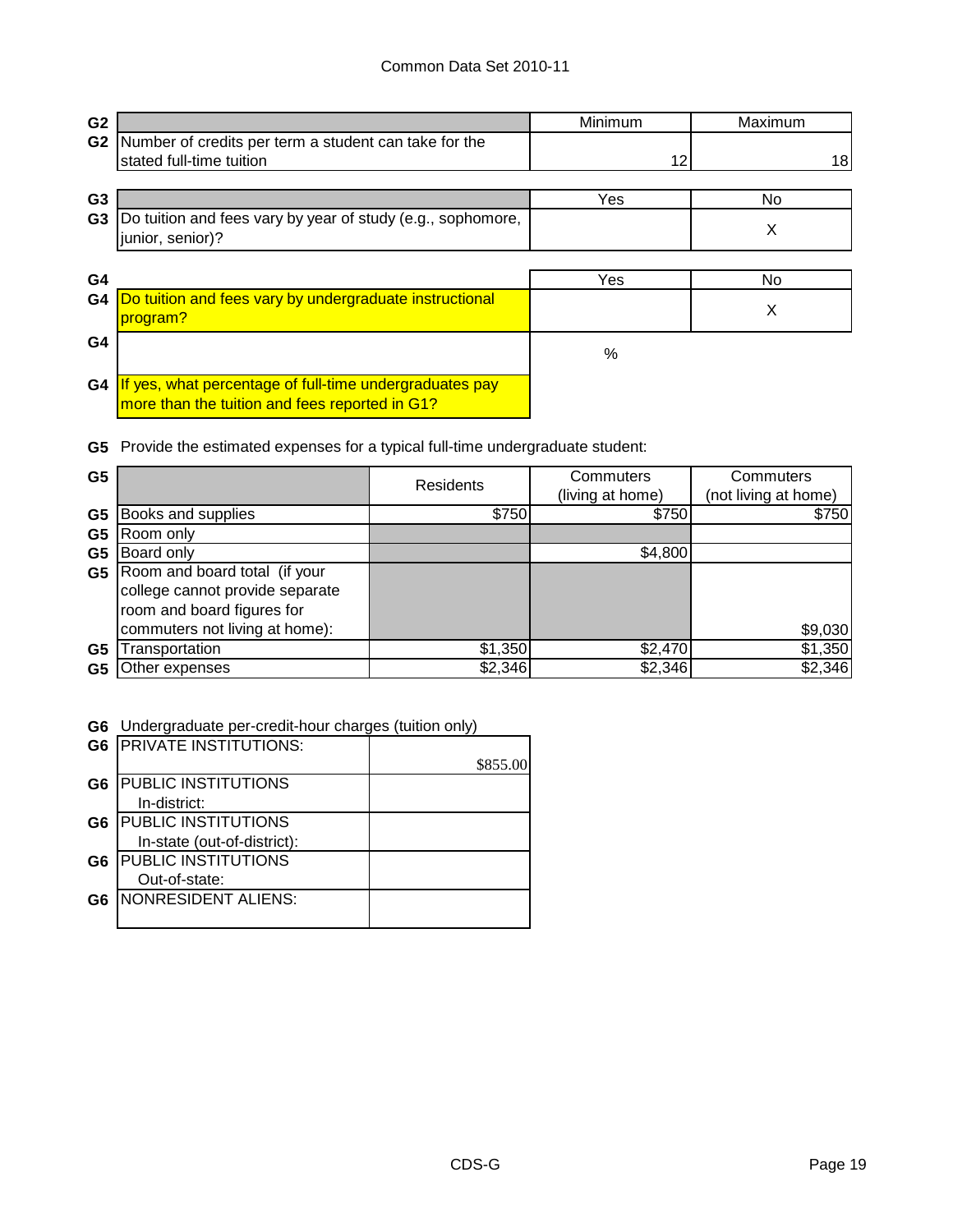## **H. FINANCIAL AID**

### **Aid Awarded to Enrolled Undergraduates**

Enter total dollar amounts **awarded** to enrolled full-time and less than full-time degree-seeking undergraduates **(using the same cohort reported in CDS Question B1, "total degree-seeking" undergraduates)** in the following categories. (Note: If the data being reported are final figures for the 2009- 2010 academic year (see the next item below), use the 2009-2010 academic year's CDS Question B1 cohort.) Include aid awarded to international students (i.e., those not qualifying for federal aid). **Aid that is non-need-based but that was used to meet need should be reported in the need-based aid columns. (For a suggested order of precedence in assigning categories of aid to cover need, see the entry for "non-need-based scholarship or grant aid" on the last page of the definitions section.)**

| H1 |                                                                                                | 2010-2011<br>estimated | 2009-2010<br>final |
|----|------------------------------------------------------------------------------------------------|------------------------|--------------------|
| H1 | Indicate the academic year for which data are reported for items H1,<br>H2, H2A, and H6 below: |                        |                    |

**H3** Which needs-analysis methodology does your institution use in awarding institutional aid?

| <b>H3</b> | Federal methodology (FM)            |  |
|-----------|-------------------------------------|--|
|           | H3   Institutional methodology (IM) |  |
| <b>H3</b> | <b>IBoth FM and IM</b>              |  |

| <b>H1</b>      |                                                                                                                                                                                   | Need-based \$<br>(Include non-need-<br>based aid used to<br>meet need.) | Non-need-<br>based \$<br>(Exclude non-need-<br>based aid used to<br>meet need.) |
|----------------|-----------------------------------------------------------------------------------------------------------------------------------------------------------------------------------|-------------------------------------------------------------------------|---------------------------------------------------------------------------------|
| H1             | <b>Scholarships/Grants</b>                                                                                                                                                        |                                                                         |                                                                                 |
| H1             | Federal                                                                                                                                                                           | \$4,530,907                                                             | \$5,510                                                                         |
| H1             | State (i.e., all states, not only the state in which your institution is<br>located)                                                                                              | \$2,487,912                                                             | \$28,293                                                                        |
| H1             | Institutional: Endowed scholarships, annual gifts and tuition funded<br>grants, awarded by the college, excluding athletic aid and tuition<br>waivers (which are reported below). | \$9,041,305                                                             | \$1,439,844                                                                     |
| H1             | Scholarships/grants from external sources (e.g., Kiwanis, National<br>Merit) not awarded by the college                                                                           | \$276,627                                                               | \$94,492                                                                        |
| H <sub>1</sub> | <b>Total Scholarships/Grants</b>                                                                                                                                                  | \$16,336,751                                                            | \$1,568,139                                                                     |
| H <sub>1</sub> | <b>Self-Help</b>                                                                                                                                                                  |                                                                         |                                                                                 |
| H <sub>1</sub> | Student loans from all sources (excluding parent loans)                                                                                                                           | \$12,514,464                                                            | \$2,013,429                                                                     |
| H1             | <b>Federal Work-Study</b>                                                                                                                                                         | \$279,063                                                               |                                                                                 |
| H1             | State and other (e.g., institutional) work-study/employment (Note:                                                                                                                |                                                                         |                                                                                 |
|                | Excludes Federal Work-Study captured above.)                                                                                                                                      | \$90,611                                                                | \$8,652                                                                         |
| H <sub>1</sub> | <b>Total Self-Help</b>                                                                                                                                                            | \$12,884,138                                                            | \$2,022,081                                                                     |
| <b>H1</b>      | <b>Other</b>                                                                                                                                                                      |                                                                         |                                                                                 |
| H1             | <b>Parent Loans</b>                                                                                                                                                               | \$1,019,024                                                             | \$659,911                                                                       |
| <b>H1</b>      | <b>Tuition Waivers</b><br>Reporting is optional. Report tuition waivers in this row if you choose to report them. Do<br>not report tuition waivers elsewhere.                     | \$249,438                                                               | \$195,541                                                                       |
| H1             | <b>Athletic Awards</b>                                                                                                                                                            | \$720,013                                                               | \$547,410                                                                       |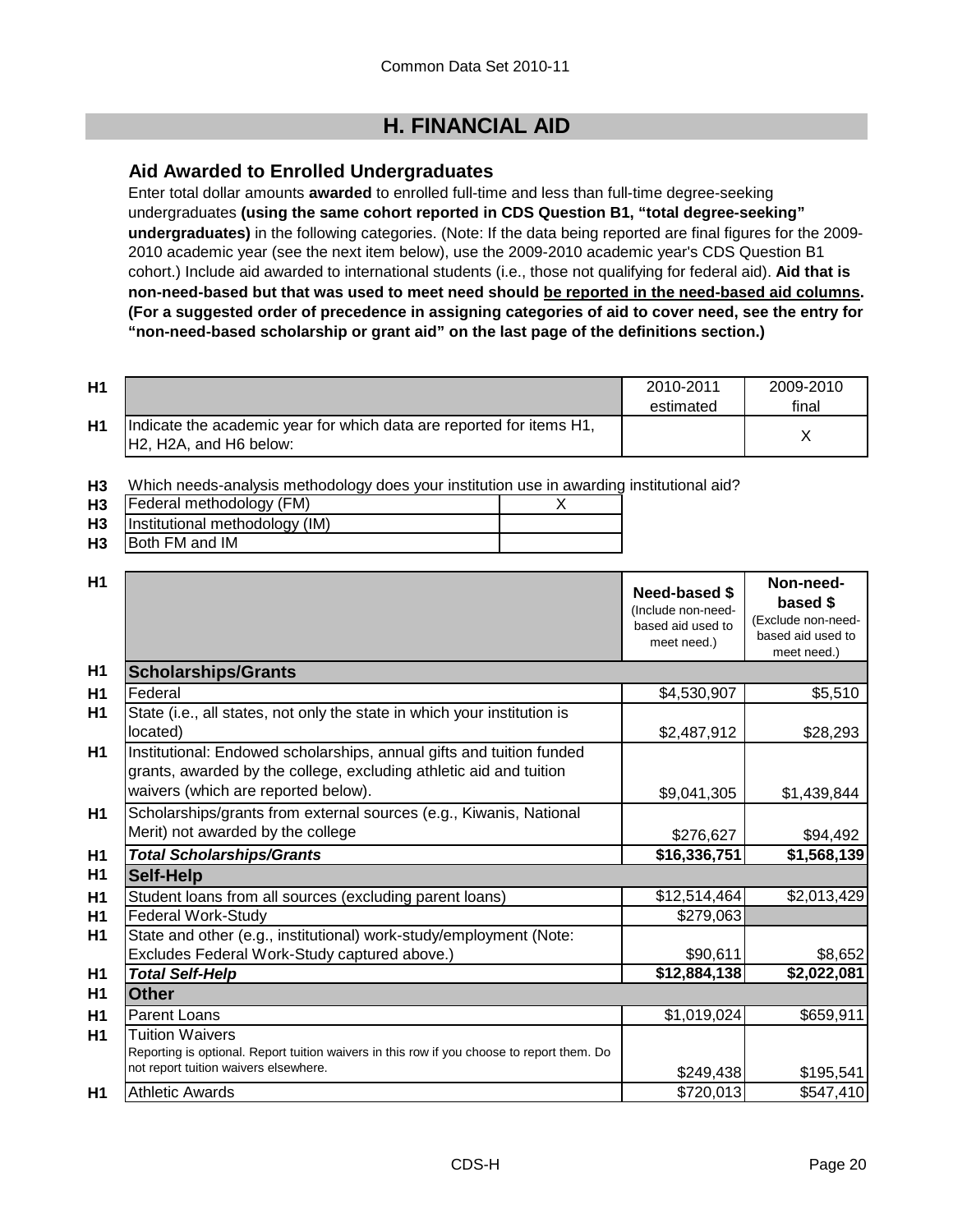**H2 Number of Enrolled Students Awarded Aid:** List the number of degree-seeking full-time and less-thanfull-time undergraduates who applied for and were awarded financial aid from any source. **Aid that is nonneed-based but that was used to meet need should be counted as need-based aid.** Numbers should reflect the cohort awarded the dollars reported in H1. Note: In the chart below, students may be counted in more than one row, and full-time freshmen should also be counted as full-time undergraduates.

| H <sub>2</sub> |              |                                                                                                                                                                                                                                                                                              | <b>First-time</b><br><b>Full-time</b> | <b>Full-time</b><br><b>Undergraduate</b> | <b>Less Than</b><br><b>Full-time</b> |
|----------------|--------------|----------------------------------------------------------------------------------------------------------------------------------------------------------------------------------------------------------------------------------------------------------------------------------------------|---------------------------------------|------------------------------------------|--------------------------------------|
|                |              |                                                                                                                                                                                                                                                                                              | <b>Freshmen</b>                       | (Incl. Fresh.)                           | Undergraduate                        |
| H <sub>2</sub> |              | a) Number of degree-seeking undergraduate students<br>(CDS Item B1 if reporting on Fall 2010 cohort)                                                                                                                                                                                         | 314                                   | 1792                                     | 258                                  |
| H <sub>2</sub> |              | b) Number of students in line a who applied for need-<br>based financial aid                                                                                                                                                                                                                 | 284                                   | 1559                                     | 176                                  |
| H <sub>2</sub> |              | c) Number of students in line <b>b</b> who were determined to<br>have financial need                                                                                                                                                                                                         | 266                                   | 1482                                     | 162                                  |
| H <sub>2</sub> |              | d) Number of students in line c who were awarded any<br>financial aid                                                                                                                                                                                                                        | 266                                   | 1475                                     | 161                                  |
| H <sub>2</sub> |              | e) Number of students in line d who were awarded any<br>need-based scholarship or grant aid                                                                                                                                                                                                  | 265                                   | 1462                                     | 152                                  |
| H <sub>2</sub> | $f$ )        | Number of students in line d who were awarded any<br>need-based self-help aid                                                                                                                                                                                                                | 253                                   | 1390                                     | 152                                  |
| H <sub>2</sub> |              | g) Number of students in line d who were awarded any<br>non-need-based scholarship or grant aid                                                                                                                                                                                              | 20                                    | 103                                      | $\overline{2}$                       |
| H <sub>2</sub> |              | h) Number of students in line <b>d</b> whose need was fully met<br>(exclude PLUS loans, unsubsidized loans, and private<br>alternative loans)                                                                                                                                                | 24                                    | 141                                      | 9                                    |
| H <sub>2</sub> |              | On average, the percentage of need that was met of<br>students who were awarded any need-based aid.<br>Exclude any aid that was awarded in excess of need as<br>well as any resources that were awarded to replace<br>EFC (PLUS loans, unsubsidized loans, and private<br>alternative loans) | 66.7%                                 | 63.2%                                    | 43.8%                                |
| H <sub>2</sub> | li)          | The average financial aid package of those in line d.<br>Exclude any resources that were awarded to replace<br>EFC (PLUS loans, unsubsidized loans, and private<br>alternative loans)                                                                                                        | 18,140<br>\$                          | 16,846<br>\$                             | \$<br>6,900                          |
| H <sub>2</sub> | $\mathsf{k}$ | Average need-based scholarship and grant award of<br>those in line e                                                                                                                                                                                                                         | \$13,520                              | \$11,472                                 | \$3,504                              |
| H <sub>2</sub> |              | Average need-based self-help award (excluding PLUS<br>loans, unsubsidized loans, and private alternative<br>loans) of those in line f                                                                                                                                                        | \$4,884                               | \$5,809                                  | \$3,804                              |
| H <sub>2</sub> |              | m) Average need-based loan (excluding PLUS loans,<br>unsubsidized loans, and private alternative loans) of<br>those in line f who were awarded a need-based loan                                                                                                                             | 3,360<br>\$                           | \$4,534                                  | \$3,720                              |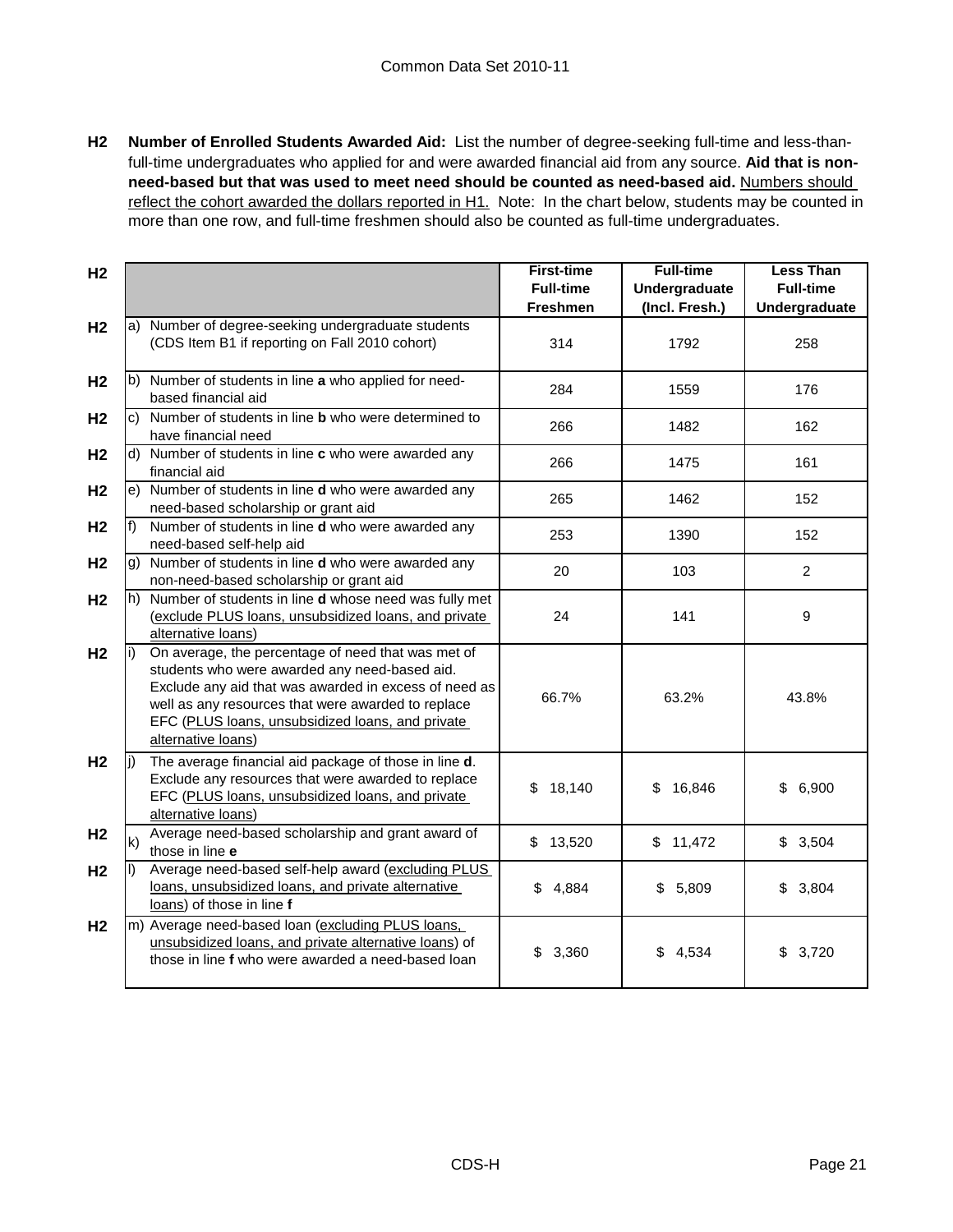**H2A Number of Enrolled Students Awarded Non-need-based Scholarships and Grants**: List the number of degree-seeking full-time and less-than-full-time undergraduates who had no financial need and who were awarded institutional non-need-based scholarship or grant aid. Numbers should reflect the cohort awarded the dollars reported in H1. Note: In the chart below, students may be counted in more than one row, and full-time freshmen should also be counted as full-time undergraduates.

| H2A               |                                                                                                                                                                                                                  | <b>First-time</b> | <b>Full-time</b> | <b>Less Than</b> |
|-------------------|------------------------------------------------------------------------------------------------------------------------------------------------------------------------------------------------------------------|-------------------|------------------|------------------|
|                   |                                                                                                                                                                                                                  | <b>Full-time</b>  | <b>Undergrad</b> | <b>Full-time</b> |
|                   |                                                                                                                                                                                                                  | <b>Freshmen</b>   | (Incl. Fresh.)   | <b>Undergrad</b> |
| $H2A \ln$         | Number of students in line a who had no financial need<br>and who were awarded institutional non-need-based<br>scholarship or grant aid (exclude those who were<br>awarded athletic awards and tuition benefits) | 62                | 193              | 26               |
| $H2A$ (o)         | Average dollar amount of institutional non-need-based<br>scholarship and grant aid awarded to students in line n                                                                                                 | 7,355<br>\$       | \$6,247          | \$<br>1,838      |
| $H2A$ $ p\rangle$ | Number of students in line a who were awarded an<br>institutional non-need-based athletic scholarship or<br>grant                                                                                                | 10                | 53               | 0                |
| $H2A  q\rangle$   | Average dollar amount of institutional non-need-based<br>athletic scholarships and grants awarded to students in<br>line <b>p</b>                                                                                | 13,718<br>S.      | 10,328<br>\$.    | \$0              |

**H3** Incorporated into H1 above.

**Note:** These are the graduates and loan types to include and exclude in order to fill out CDS H4, H4a, H5, and H5a.

Include: \* 2010 undergraduate class who graduated between July 1, 2009 and June 30, 2010 who started at your institution as first- time students and received a bachelor's degree between July 1, 2009 and June 30, 2010.

\* only loans made to students who borrowed

while enrolled at your institution.

\* co-signed loans.

Exclude: \* those who transferred in. \* money borrowed at other institutions.

| H4        | Provide the percentage of the class (defined above) who borrowed at any time through<br>any loan programs (institutional, state, Federal Perkins, Federal Stafford Subsidized and<br>Unsubsidized, private loans that were certified by your institution, etc.; exclude parent<br>loans). Include both Federal Direct Student Loans and Federal Family Education Loans. |          |
|-----------|-------------------------------------------------------------------------------------------------------------------------------------------------------------------------------------------------------------------------------------------------------------------------------------------------------------------------------------------------------------------------|----------|
|           |                                                                                                                                                                                                                                                                                                                                                                         | 88%      |
| H4a       |                                                                                                                                                                                                                                                                                                                                                                         |          |
|           | Provide the percentage of the class (defined above) who borrowed at any time through<br>federal loan programs--Federal Perkins, Federal Stafford Subsidized and Unsubsidized.<br>Include both Federal Direct Student Loans and Federal Family Education Loans. NOTE:                                                                                                    |          |
|           | exclude all institutional, state, private alternative loans and parent loans.                                                                                                                                                                                                                                                                                           | 88%      |
| <b>H5</b> | Report the average per-undergraduate-borrower cumulative principal borrowed of those                                                                                                                                                                                                                                                                                    |          |
|           | in line H4.                                                                                                                                                                                                                                                                                                                                                             | \$35,879 |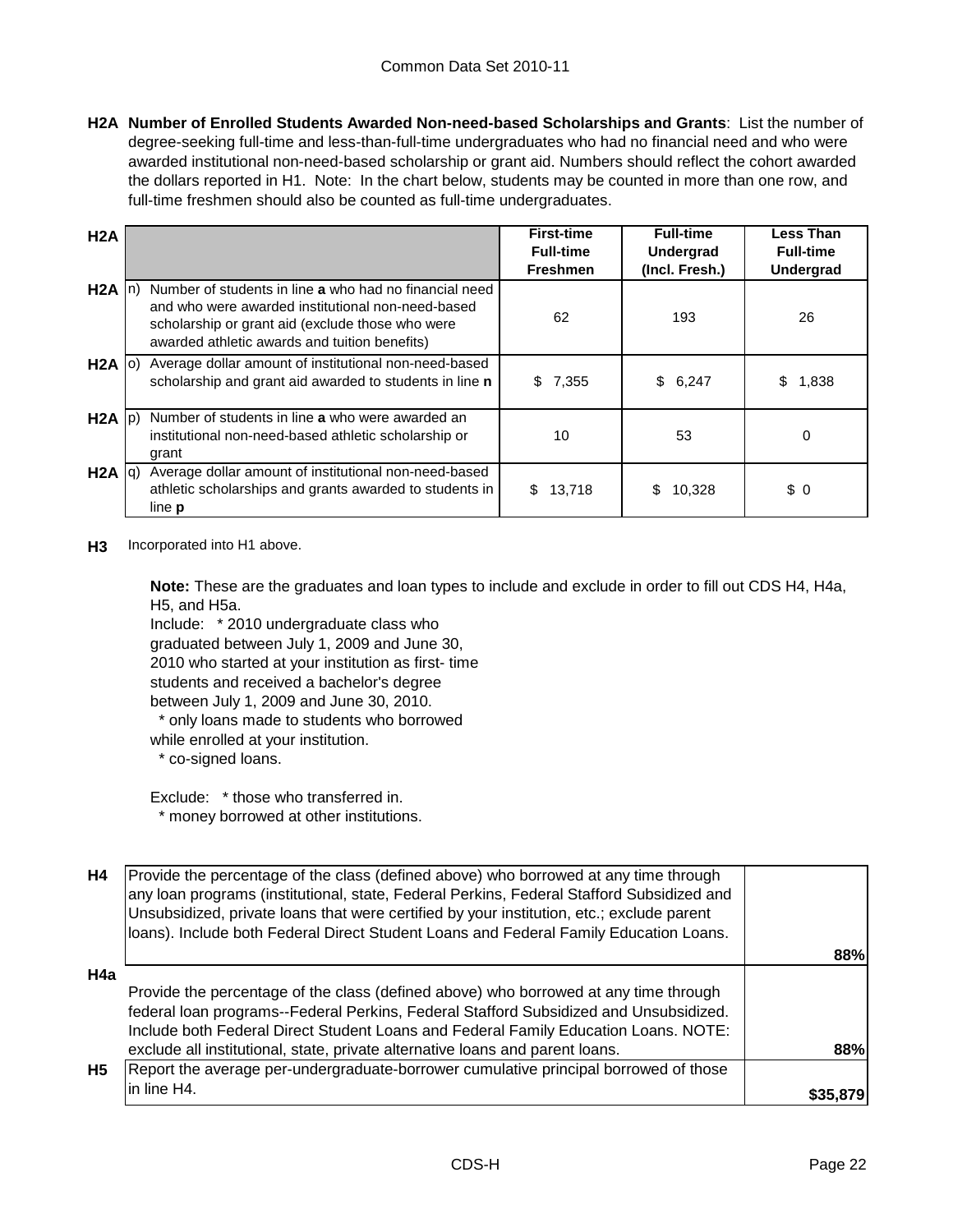**H5a** Report the average per-undergraduate-borrower cumulative principal borrowed, of those in H4a, through federal loan programs--Federal Perkins, Federal Stafford Subsidized and Unsubsidized. Include both Federal Direct Student Loans and Federal Family Education Loans. These are listed in line H4a. NOTE: exclude all institutional, state, private alternative loans and exclude parent loans.

**\$28,306**

**Aid to Undergraduate Degree-seeking Nonresident Aliens** (Note: Report numbers and dollar amounts for the same academic year checked in item H1.)

**H6** Indicate your institution's policy regarding institutional scholarship and grant aid for undergraduate degreeseeking nonresident aliens:

| H6   Institutional need-based scholarship or grant aid is available     |  |
|-------------------------------------------------------------------------|--|
| H6   Institutional non-need-based scholarship or grant aid is available |  |
| H6   Institutional scholarship or grant aid is not available            |  |

**H6** 78 If institutional financial aid is available for undergraduate degree-seeking nonresident aliens, provide the number of undergraduate degree-seeking nonresident aliens who were awarded need-based or non-need-based aid:

| H <sub>6</sub> | Average dollar amount of institutional financial aid awarded to undergraduate degree- |  |
|----------------|---------------------------------------------------------------------------------------|--|
|                | seeking nonresident aliens:                                                           |  |
|                |                                                                                       |  |

- **H6** \$314,700 Total dollar amount of institutional financial aid awarded to undergraduate degreeseeking nonresident aliens:
- **H7** Check off all financial aid forms nonresident alien first-year financial aid applicants must submit:

| <b>H7</b> | Institution's own financial aid form                                  |  |
|-----------|-----------------------------------------------------------------------|--|
| <b>H7</b> | <b>CSS/Financial Aid PROFILE</b>                                      |  |
| <b>H7</b> | International Student's Financial Aid Application                     |  |
| <b>H7</b> | International Student's Certification of Finances                     |  |
| <b>H7</b> | Other (specify):                                                      |  |
|           | Admission application gathers institutional financial aid eligibility |  |

### **Process for First-Year/Freshman Students**

**H8** Check off all financial aid forms domestic first-year (freshman) financial aid applicants must submit:

| H <sub>8</sub> | <b>FAFSA</b>                                                          |  |
|----------------|-----------------------------------------------------------------------|--|
| H <sub>8</sub> | Institution's own financial aid form                                  |  |
| H <sub>8</sub> | <b>CSS/Financial Aid PROFILE</b>                                      |  |
| H <sub>8</sub> | State aid form                                                        |  |
| H <sub>8</sub> | Noncustodial PROFILE                                                  |  |
| H <sub>8</sub> | <b>Business/Farm Supplement</b>                                       |  |
| H <sub>8</sub> | Other (specify):                                                      |  |
|                | Admission application gathers institutional financial aid eligibility |  |

#### **H9** Indicate filing dates for first-year (freshman) students:

| H9             | Priority date for filing required financial aid forms:             |  |
|----------------|--------------------------------------------------------------------|--|
| H <sub>9</sub> | Deadline for filing required financial aid forms:                  |  |
| H9             | No deadline for filing required forms (applications processed on a |  |
|                | rolling basis):                                                    |  |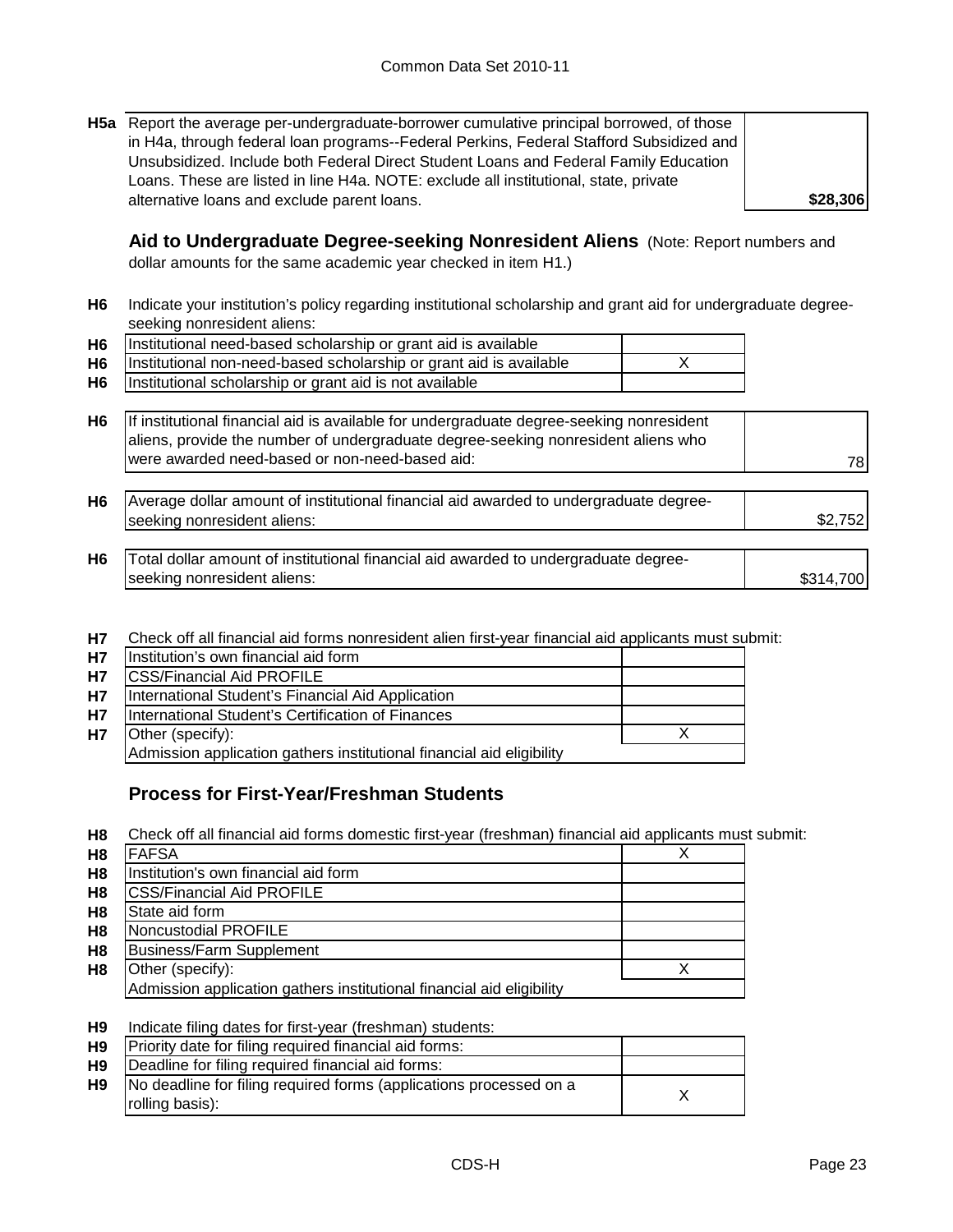**H10** Indicate notification dates for first-year (freshman) students (answer a or b):

|                 | H10 a) Students notified on or about (date):   |       |    |
|-----------------|------------------------------------------------|-------|----|
| H <sub>10</sub> |                                                | Yes   | No |
|                 | $H10$ b) Students notified on a rolling basis: |       |    |
| H <sub>10</sub> | If yes, starting date:                         | Mar 1 |    |

**H11** Indicate reply dates:

| H11 Students must reply by (date):                  |  |
|-----------------------------------------------------|--|
| H <sub>11</sub> or within<br>weeks of notification. |  |

### **Types of Aid Available**

Please check off all types of aid available to undergraduates at your institution:

**H12** Loans

| <b>H12 FEDERAL DIRECT STUDENT LOAN PROGRAM (DIRECT LOAN)</b> |  |
|--------------------------------------------------------------|--|
| <b>H12</b> Direct Subsidized Stafford Loans                  |  |
| <b>H12</b> Direct Unsubsidized Stafford Loans                |  |
| <b>H12</b> Direct PLUS Loans                                 |  |

| <b>H12</b>   Federal Perkins Loans                    |  |
|-------------------------------------------------------|--|
| <b>H12</b>   Federal Nursing Loans                    |  |
| <b>H12</b> State Loans                                |  |
| H12 College/university loans from institutional funds |  |
| H12 Other (specify):                                  |  |
|                                                       |  |

#### **H13** Scholarships and Grants

|                 | <b>H13</b> NEED-BASED:                                               |   |
|-----------------|----------------------------------------------------------------------|---|
| H <sub>13</sub> | <b>Federal Pell</b>                                                  | X |
| H <sub>13</sub> | <b>ISEOG</b>                                                         | х |
|                 | H <sub>13</sub> State scholarships/grants                            | Х |
|                 | <b>H13</b> Private scholarships                                      | х |
| H13             | College/university scholarship or grant aid from institutional funds |   |
| H13             | United Negro College Fund                                            |   |
| H13             | <b>Federal Nursing Scholarship</b>                                   |   |
| H13             | Other (specify):                                                     |   |
|                 |                                                                      |   |

**H14** Check off criteria used in awarding institutional aid. Check all that apply.

| H14             |                          | Non-Need Based | Need-Based |
|-----------------|--------------------------|----------------|------------|
| H <sub>14</sub> | Academics                | х              |            |
| H <sub>14</sub> | Alumni affiliation       | X              |            |
| H <sub>14</sub> | Art                      |                |            |
| H14             | Athletics                | Χ              |            |
| H <sub>14</sub> | Job skills               |                |            |
| H <sub>14</sub> | <b>ROTC</b>              |                |            |
| H <sub>14</sub> | Leadership               | Χ              |            |
| H <sub>14</sub> | Minority status          |                |            |
| H <sub>14</sub> | Music/drama              | Χ              |            |
| H <sub>14</sub> | Religious affiliation    | Χ              |            |
| H <sub>14</sub> | State/district residency | Χ              |            |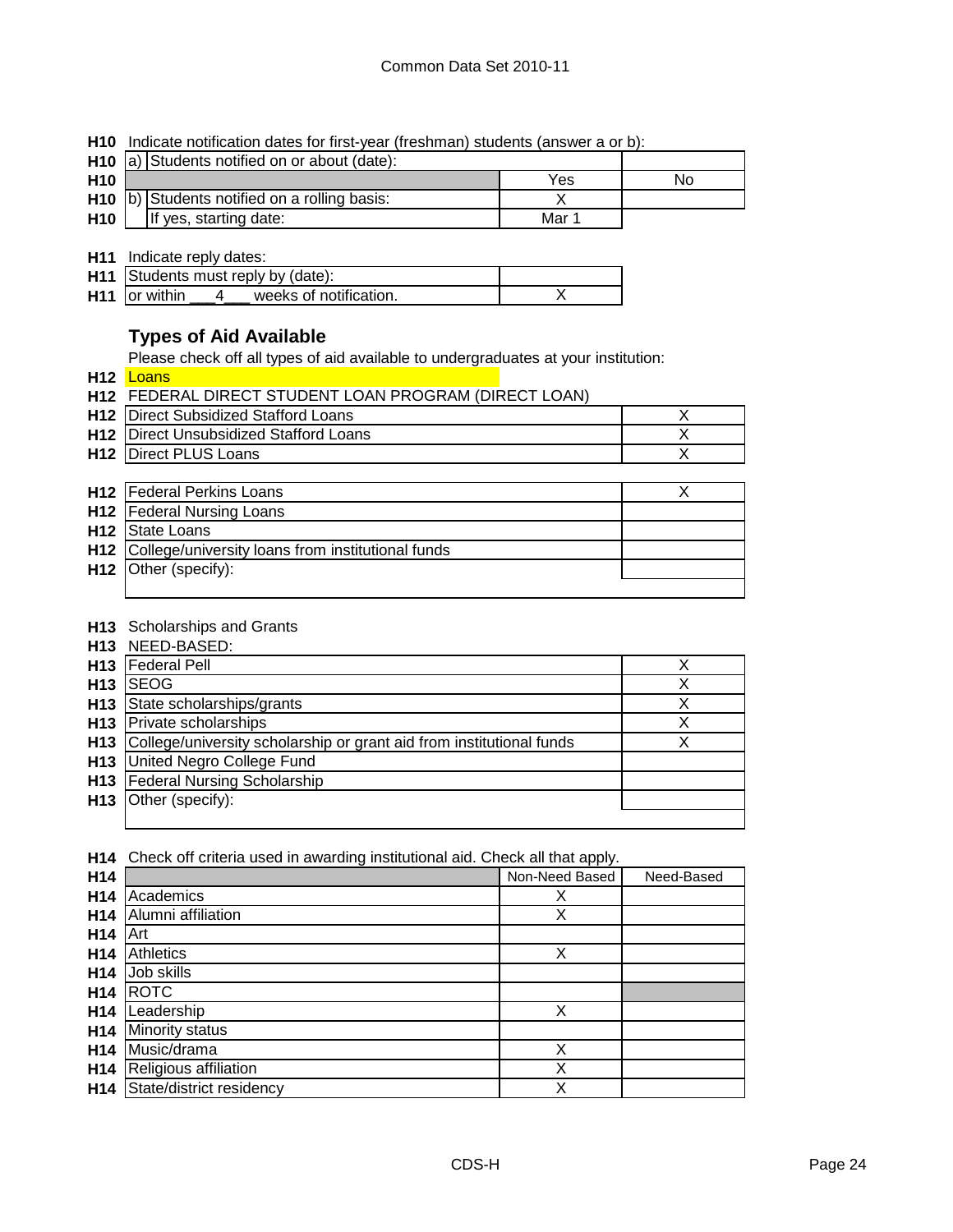#### **H15**

If your institution has recently implemented any major financial aid policy, program, or initiative to make your institution more affordable to incoming students such as replacing loans with grants, or waiving costs for families below a certain income level please provide details below: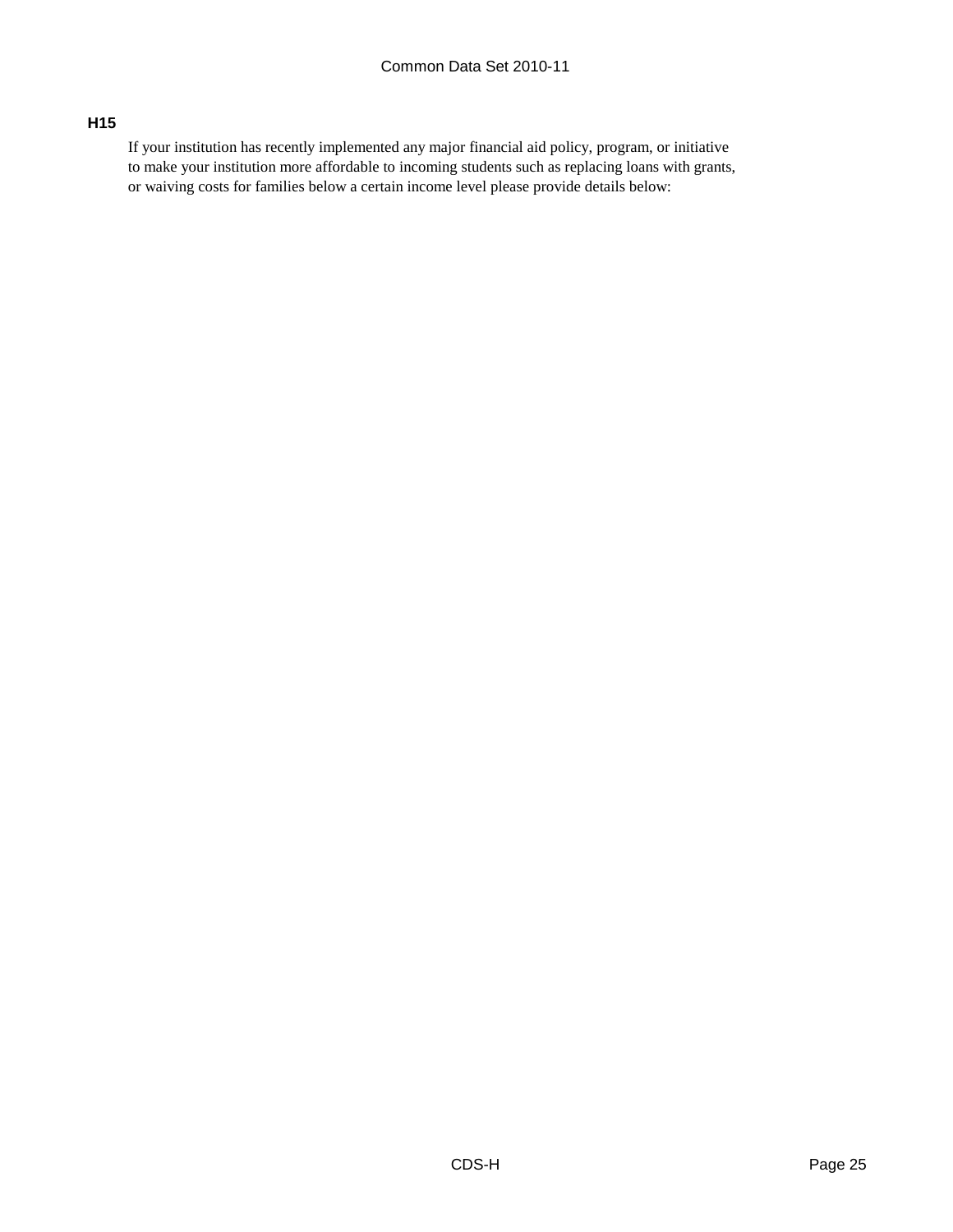## **I. INSTRUCTIONAL FACULTY AND CLASS SIZE**

## **Please report the number of instructional faculty members in each category for Fall 2010. Include faculty who are on your institution's payroll on the census date your institution uses for**

#### **I1 IPEDS/AAUP.**

The following definition of full-time instructional faculty is used by the American Association of University Professors (AAUP) in its annual Faculty Compensation Survey (the part time definitions are not used by AAUP). Instructional Faculty is defined as those members of the instructional-research staff whose major regular assignment is instruction, including those with released time for research. Use the chart below to determine inclusions and exclusions:

|                                                                                                                                                                                                                                          | Full-time | Part-time                                                                       |
|------------------------------------------------------------------------------------------------------------------------------------------------------------------------------------------------------------------------------------------|-----------|---------------------------------------------------------------------------------|
| (a) instructional faculty in preclinical and clinical medicine, faculty who are not paid (e.g.,<br>those who donate their services or are in the military), or research-only faculty, post-<br>doctoral fellows, or pre-doctoral fellows | Exclude   | Include only if<br>they teach one<br>or more non-<br>clinical credit<br>courses |
| (b) administrative officers with titles such as dean of students, librarian, registrar, coach,<br>and the like, even though they may devote part of their time to classroom instruction and<br>may have faculty status                   | Exclude   | Include if they<br>teach one or<br>more non-<br>clinical credit<br>courses      |
| (c) other administrators/staff who teach one or more non-clinical credit courses even<br>though they do not have faculty status                                                                                                          | Exclude   | Include                                                                         |
| (d) undergraduate or graduate students who assist in the instruction of courses, but<br>have titles such as teaching assistant, teaching fellow, and the like                                                                            | Exclude   | Exclude                                                                         |
| (e) faculty on sabbatical or leave with pay                                                                                                                                                                                              | Include   | Exclude                                                                         |
| (f) faculty on leave without pay                                                                                                                                                                                                         | Exclude   | Exclude                                                                         |
| (g) replacement faculty for faculty on sabbatical leave or leave with pay                                                                                                                                                                | Exclude   | Include                                                                         |

*Full-time instructional faculty:* faculty employed on a full-time basis for instruction (including those with released time for research)

*Part-time instructional faculty:* Adjuncts and other instructors being paid solely for part-time classroom instruction. Also includes full-time faculty teaching less than two semesters, three quarters, two trimesters, or two four-month sessions. Employees who are not considered full-time instructional faculty but who teach one or more non-clinical credit courses may be counted as part-time faculty.

*Minority faculty: includes faculty who designate themselves as Black, non-Hispanic; American Indian or Alaska Native; Asian, Native Hawaiian or other Pacific Islander, or Hispanic.* 

*Doctorate: includes such degrees as Doctor of Philosophy, Doctor of Education, Doctor of Juridical Science, and Doctor of Public Health in any field such as arts, sciences, education, engineering, business, and public administration. Also includes terminal degrees formerly designated as "first professional," including dentistry (DDS or DMD), medicine (MD), optometry (OD), osteopathic medicine (DO), pharmacy (DPharm or BPharm), podiatric medicine (DPM), veterinary medicine (DVM), chiropractic (DC or DCM), or law (JD).*

*Terminal degree:* the highest degree in a field: example, M. Arch (architecture) and MFA (master of fine arts).

| $\mathsf{I}$ |   |                                                         | Full-Time | Part-Time | Total            |
|--------------|---|---------------------------------------------------------|-----------|-----------|------------------|
| $\mathsf{I}$ | a | Total number of instructional faculty                   | 110       | 180       | 290              |
| $\mathsf{I}$ |   | Total number who are members of minority groups         | 47        | 88        | 135              |
| $\mathsf{I}$ |   | Total number who are women                              | 50        | 82        | 132              |
| 11           |   | Total number who are men                                | 60        | 98        | 158              |
| $\mathbf{I}$ | e | Total number who are nonresident aliens (international) |           |           | $\mathcal{D}$    |
|              |   | Total number with doctorate, or other terminal degree   |           |           |                  |
| $\mathsf{I}$ |   |                                                         | 76        | 26        | 102 <sub>l</sub> |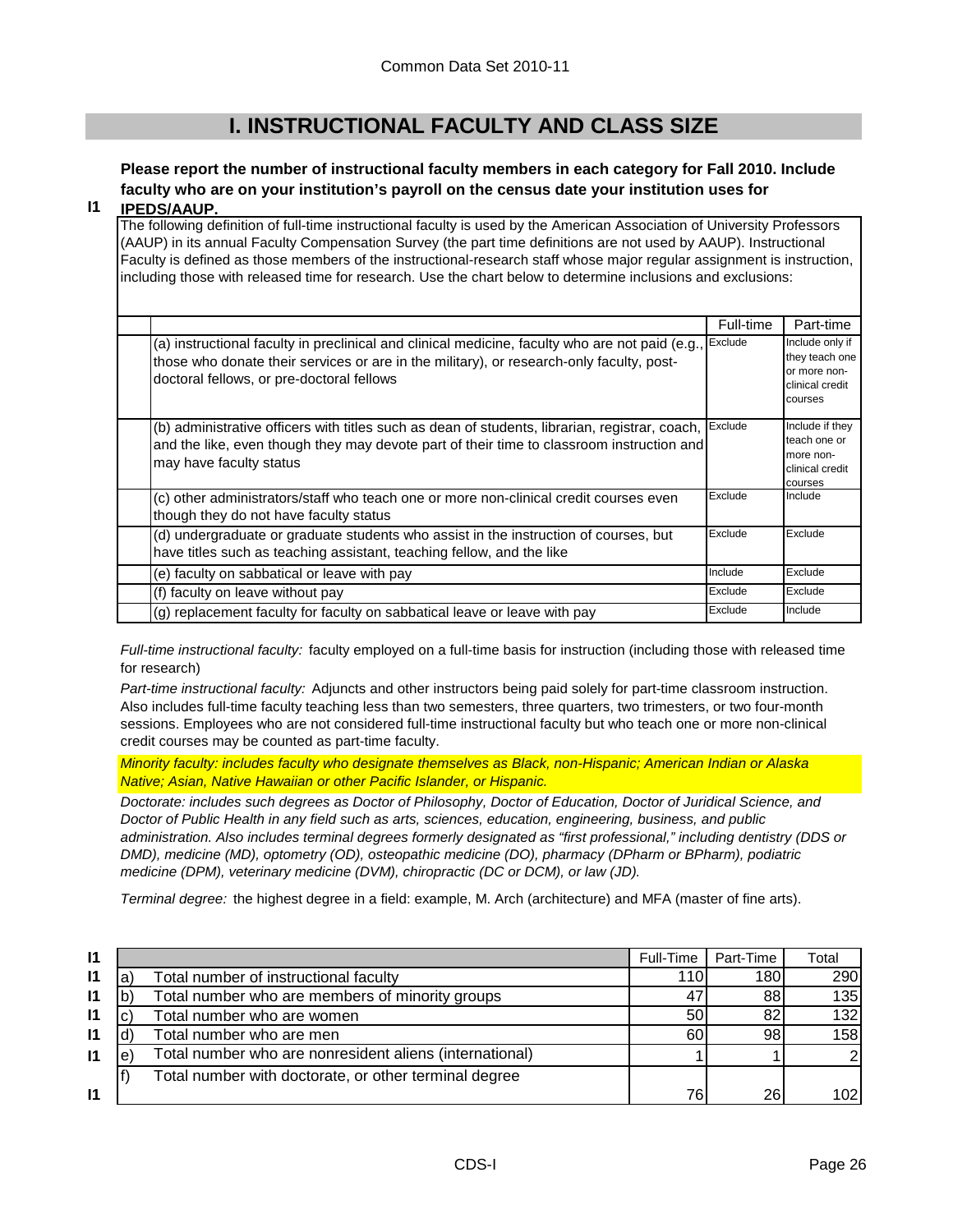|              | lg) | Total number whose highest degree is a master's but not a terminal |    |                 |     |
|--------------|-----|--------------------------------------------------------------------|----|-----------------|-----|
| $\mathbf{I}$ |     | master's                                                           | 34 | 117             | 151 |
| $\mathsf{I}$ |     | Total number whose highest degree is a bachelor's                  |    | 22              | 22  |
|              |     | Total number whose highest degree is unknown or other (Note:       |    |                 |     |
| $\mathbf{I}$ |     | Items f, g, h, and i must sum up to item a.)                       |    | 15 <sub>1</sub> | 15I |
|              |     | Total number in stand-alone graduate/ professional programs in     |    |                 |     |
| $\mathbf{I}$ |     | which faculty teach virtually only graduate-level students         | 25 | 33              | 58I |

### **I2 Student to Faculty Ratio**

Report the Fall 2010 ratio of full-time equivalent students (full-time plus 1/3 part time) to full-time equivalent instructional faculty (full time plus 1/3 part time). In the ratio calculations, exclude both faculty and students in stand-alone graduate or professional programs such as medicine, law, veterinary, dentistry, social work, business, or public health in which faculty teach virtually only graduate-level students. Do not count undergraduate or graduate student teaching assistants as faculty.

| 12 | <b>Fall 2010 Student to Faculty ratio</b> | 15Ito | (based<br>on | 1949 students   |
|----|-------------------------------------------|-------|--------------|-----------------|
|    |                                           |       | and          | $134$ faculty). |

#### **I3 Undergraduate Class Size**

**I3**

In the table below, please use the following definitions to report information about the size of classes and class sections offered in the Fall 2010 term.

*Class Sections:* A class section is an organized course offered for credit, identified by discipline and number, meeting at a stated time or times in a classroom or similar setting, and not a subsection such as a laboratory or discussion session. Undergraduate class sections are defined as any sections in which at least one degree-seeking undergraduate student is enrolled for credit. Exclude distance learning classes and noncredit classes and individual instruction such as dissertation or thesis research, music instruction, or one-to-one readings. Exclude students in independent study, co-operative programs, internships, foreign language taped tutor sessions, practicums, and all students in one-on-one classes. Each class section should be counted only once and should not be duplicated because of course catalog cross-listings.

*Class Subsections:* A class subsection includes any subsection of a course, such as laboratory, recitation, and discussion subsections that are supplementary in nature and are scheduled to meet separately from the lecture portion of the course. Undergraduate subsections are defined as any subsections of courses in which degree-seeking undergraduate students enrolled for credit. As above, exclude noncredit classes and individual instruction such as dissertation or thesis research, music instruction, or one-to-one readings. Each class subsection should be counted only once and should not be duplicated because of cross-listings.

Using the above definitions, please report for each of the following class-size intervals the number of class sections and class subsections offered in Fall 2010. For example, a lecture class with 800 students who met at another time in 40 separate labs with 20 students should be counted once in the "100+" column in the class section column and 40 times under the "20-29" column of the class subsections table.

| 13             | Undergraduate Class Size (provide numbers) |         |           |           |           |       |       |        |       |
|----------------|--------------------------------------------|---------|-----------|-----------|-----------|-------|-------|--------|-------|
| 13             | <b>CLASS</b>                               | $2 - 9$ | $10 - 19$ | $20 - 29$ | $30 - 39$ | 40-49 | 50-99 | $100+$ | Total |
| $\mathsf{I}3$  | <b>SECTIONS</b>                            |         |           |           |           |       |       |        |       |
|                |                                            |         |           |           |           |       |       |        |       |
| $\overline{3}$ | <b>CLASS SUB-</b>                          | $2 - 9$ | $10 - 19$ | $20 - 29$ | $30 - 39$ | 40-49 | 50-99 | $100+$ | Total |
| 13             | <b>SECTIONS</b>                            |         |           |           |           |       |       |        |       |

#### **Number of Class Sections with Undergraduates Enrolled**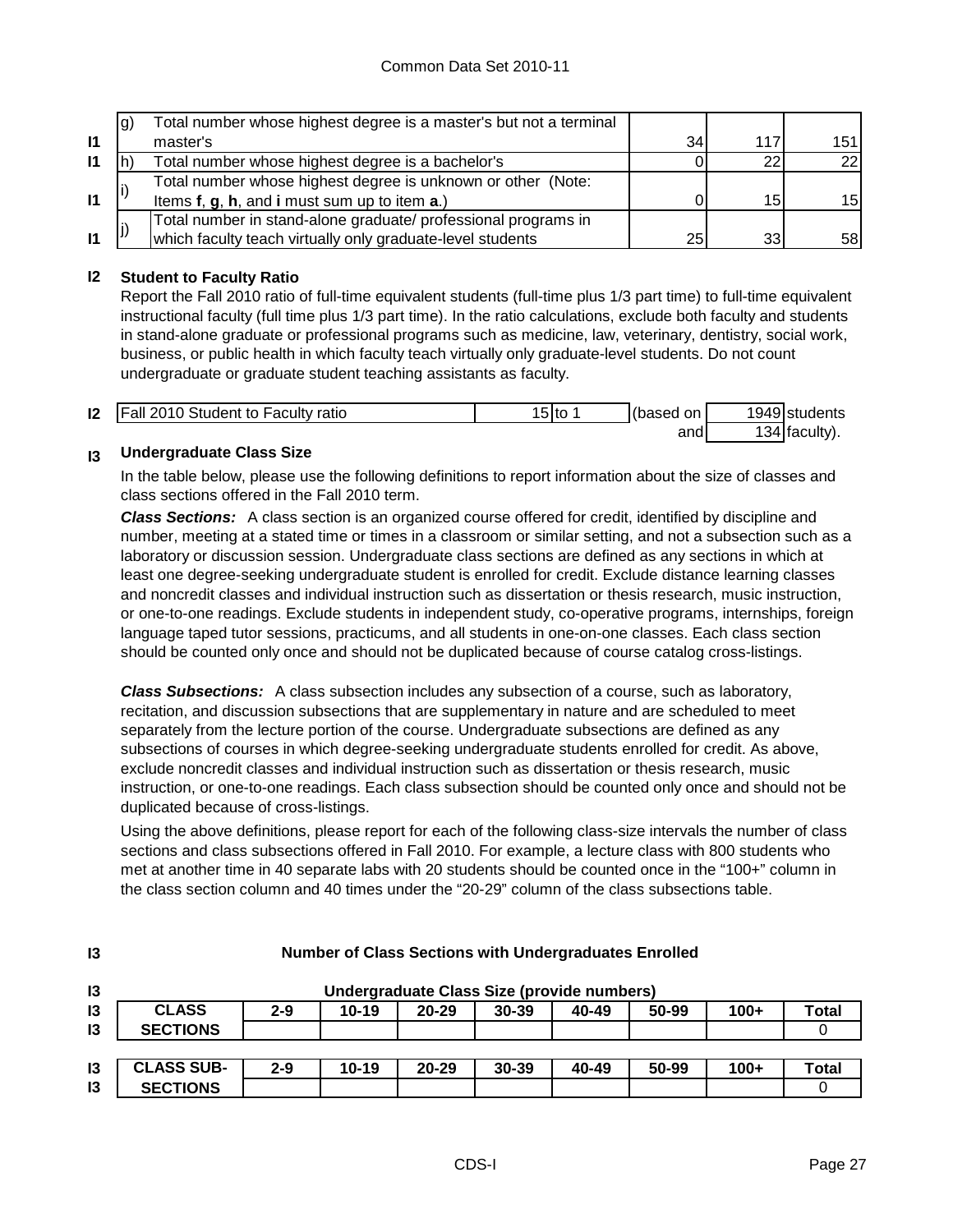#### **J. DEGREES CONFERRED**

#### **J1 Degrees conferred between July 1, 2009 and June 30, 2010**

**J1** For each of the following discipline areas, provide the percentage of diplomas/certificates, associate, and bachelor's degrees awarded. To determine the percentage, use majors, not headcount (e.g., students with one degree but a double major will be represented twice). Calculate the percentage from your institution's IPEDS Completions by using the sum of 1st and 2nd majors for each CIP code as the numerator and the sum of the Grand Total by 1st Majors and the Grand Total by 2nd major as the denominator. If you prefer, you can compute the percentages using 1st majors only.

| J <sub>1</sub> | Category                                              | <b>Diploma/Certificates</b> | <b>Associate</b> | <b>Bachelor's</b> | CIP 2000 Categories<br>to Include |
|----------------|-------------------------------------------------------|-----------------------------|------------------|-------------------|-----------------------------------|
| J1             | Agriculture                                           |                             |                  |                   |                                   |
| J1             | Natural resources/environmental science               |                             |                  |                   | 3                                 |
| J1             | Architecture                                          |                             |                  |                   | $\overline{4}$                    |
| J1             | Area and ethnic studies                               |                             |                  |                   | 5                                 |
| J1             | Communication/journalism                              |                             |                  | 2.82%             | 9                                 |
| J1             | Communication technologies                            |                             |                  |                   | 10                                |
| J1             | Computer and information sciences                     |                             |                  | 1.01%             | 11                                |
| J1             | Personal and culinary services                        |                             |                  |                   | 12                                |
| J1             | Education                                             |                             |                  | 5.03%             | 13                                |
| J1             | Engineering                                           |                             |                  |                   | 14                                |
| J1             | Engineering technologies                              |                             |                  |                   | 15                                |
| J1             | Foreign languages and literature                      |                             |                  |                   | 16                                |
| J1             | Family and consumer sciences                          |                             |                  |                   | 19                                |
| J1             | Law/legal studies                                     |                             |                  |                   | 22                                |
| J1             | English                                               |                             |                  | 1.61%             | 23                                |
| J1             | Liberal arts/general studies                          |                             | 2.01%            |                   | 24                                |
| J1             | Library science                                       |                             |                  |                   | $\overline{25}$                   |
| J1             | Biological/life sciences                              |                             |                  |                   | 26                                |
| J <sub>1</sub> | <b>Mathematics and statistics</b>                     |                             |                  |                   | 27                                |
| J1             | Military science and military technologies            |                             |                  |                   | 28 & 29                           |
| J1             | Interdisciplinary studies                             |                             |                  | 9.05%             | 30                                |
| J1             | Parks and recreation                                  |                             |                  |                   | 31                                |
| J1             | Philosophy and religious studies                      |                             |                  | 1.41%             | 38                                |
| J1             | Theology and religious vocations                      |                             | 0.20%            | 9.46%             | 39                                |
| J1             | Physical sciences                                     |                             |                  |                   | 40                                |
| J1             | Science technologies                                  |                             |                  |                   | 41                                |
| J1             | Psychology                                            |                             |                  | 5.43%             | 42                                |
| J <sub>1</sub> | Homeland Security, law enforcement, firefighting, and |                             |                  |                   | 43                                |
|                | protective services                                   |                             |                  |                   |                                   |
| J1             | Public administration and social services             |                             |                  | 4.43%             | 44                                |
| J1             | Social sciences                                       |                             |                  | 0.80%             | 45                                |
| J1             | <b>Construction</b> trades                            |                             |                  |                   | 46                                |
| J1             | Mechanic and repair technologies                      |                             |                  |                   | 47                                |
| J1             | Precision production                                  |                             |                  |                   | 48                                |
| J1             | Transportation and materials moving                   |                             |                  |                   | 49                                |
| J1             | Visual and performing arts                            |                             |                  | 2.82%             | 50                                |
| J1             | Health professions and related sciences               |                             |                  |                   | 51                                |
| J1             | Business/marketing                                    |                             | 0.20%            | 53.12%            | 52                                |
| J1             | History                                               |                             |                  | 0.60%             | 54                                |
| J1             | Other                                                 |                             |                  |                   |                                   |
| J1             | TOTAL (should = 100%)                                 | 0.00%                       | 2.41%            | 97.59%            |                                   |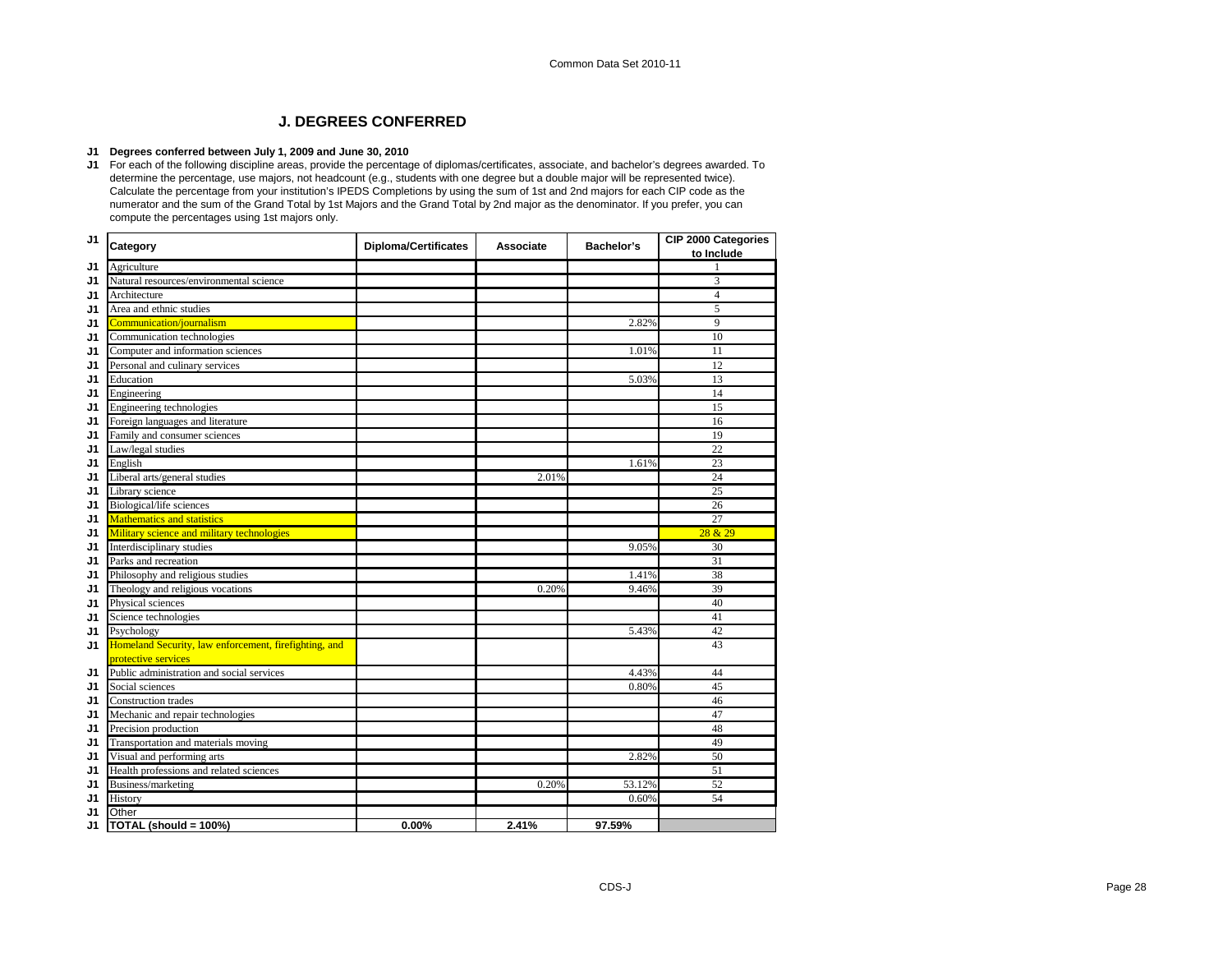## **Common Data Set Definitions**

**All definitions related to the financial aid section appear at the end of the Definitions document.**

Items preceded by an asterisk (\*) represent definitions agreed to among publishers which do not appear on the CDS document but may be present on individual publishers' surveys.

**\*Academic advisement:** Plan under which each student is assigned to a faculty member or a trained adviser, who, through regular meetings, helps the student plan and implement immediate and long-term academic and vocational goals.

**Accelerated program:** Completion of a college program of study in fewer than the usual number of years, most often by attending summer sessions and carrying extra courses during the regular academic term**.**

**Admitted student:** Applicant who is offered admission to a degree-granting program at your institution.

**\*Adult student services:** Admission assistance, support, orientation, and other services expressly for adults who have started college for the first time, or who are re-entering after a lapse of a few years.

**American Indian or Alaska Native:** A person having origins in any of the original peoples of North and South America (including Central America) who maintains cultural identification through tribal affiliation or community attachment.

**Applicant (first-time, first year):** An individual who has fulfilled the institution's requirements to be considered for admission (including payment or waiving of the application fee, if any) and who has been notified of one of the following actions: admission, nonadmission, placement on waiting list, or application withdrawn (by applicant or institution).

**Application fee:** That amount of money that an institution charges for processing a student's application for acceptance. This amount is *not* creditable toward tuition and required fees, nor is it refundable if the student is not admitted to the institution.

**Asian:** A person having origins in any of the original peoples of the Far East, Southeast Asia, or the Indian Subcontinent, including, for example, Cambodia, China, India, Japan, Korea, Malaysia, Pakistan, the Philippine Islands, Thailand, and Vietnam.

**Associate degree:** An award that normally requires at least two but less than four years of full-time equivalent college work.

**Bachelor's degree:** An award (baccalaureate or equivalent degree, as determined by the Secretary of the U.S. Department of Education) that normally requires at least four years but *not* more than five years of fulltime equivalent college-level work. This includes ALL bachelor's degrees conferred in a five-year cooperative (work-study plan) program. (A cooperative plan provides for alternate class attendance and employment in business, industry, or government; thus, it allows students to combine actual work experience with their college studies.) Also, it includes bachelor's degrees in which the normal four years of work are completed in three years.

**Black or African American:** A person having origins in any of the black racial groups of Africa.

**Board (charges):** Assume average cost for 19 meals per week or the maximum meal plan.

**Books and supplies (costs):** Average cost of books and supplies. Do not include unusual costs for special groups of students (e.g., engineering or art majors), unless they constitute the majority of students at your institution.

**Calendar system:** The method by which an institution structures most of its courses for the academic year.

**Campus Ministry:** Religious student organizations (denominational or nondenominational) devoted to fostering religious life on college campuses. May also refer to Campus Crusade for Christ, an interdenominational Christian organization.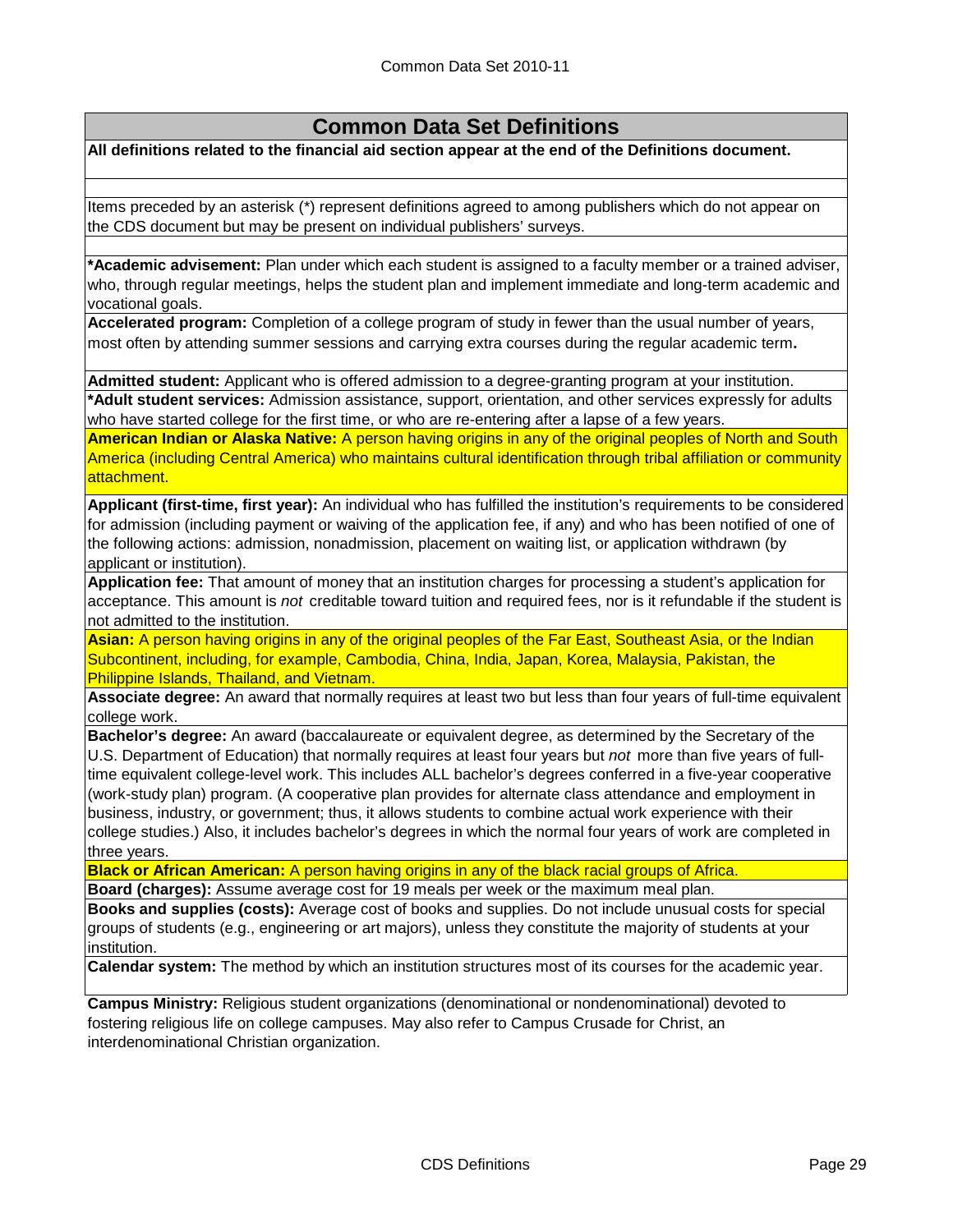**\*Career and placement services:** A range of services, including (often) the following: coordination of visits of employers to campus; aptitude and vocational testing; interest inventories, personal counseling; help in resume writing, interviewing, launching the job search; listings for those students desiring employment and those seeking permanent positions; establishment of a permanent reference folder; career resource materials.

**Carnegie units:** One year of study or the equivalent in a secondary school subject.

**Certificate:** See **Postsecondary award, certificate, or diploma.**

**Class rank:** The relative numerical position of a student in his or her graduating class, calculated by the high school on the basis of grade-point average, whether weighted or unweighted.

**College-preparatory program:** Courses in academic subjects (English, history and social studies, foreign languages, mathematics, science, and the arts) that stress preparation for college or university study.

**Common Application:** The standard application form distributed by the National Association of Secondary School Principals for a large number of private colleges who are members of the Common Application Group.

**\*Community service program:** Referral center for students wishing to perform volunteer work in the community or participate in volunteer activities coordinated by academic departments.

**Commuter:** A student who lives off campus in housing that is not owned by, operated by, or affiliated with the college. This category includes students who commute from home and students who have moved to the area to attend college.

**Contact hour:** A unit of measure that represents an hour of scheduled instruction given to students. Also referred to as clock hour.

**Continuous basis (for program enrollment):** A calendar system classification that is used by institutions that enroll students at any time during the academic year. For example, a cosmetology school or a word processing school might allow students to enroll and begin studies at various times, with no requirement that classes begin on a certain date.

**Cooperative education program:** A program that provides for alternate class attendance and employment in business, industry, or government.

**Cooperative housing:** College-owned, -operated, or -affiliated housing in which students share room and board expenses and participate in household chores to reduce living expenses.

**\*Counseling service:** Activities designed to assist students in making plans and decisions related to their education, career, or personal development.

**Credit:** Recognition of attendance or performance in an instructional activity (course or program) that can be applied by a recipient toward the requirements for a degree, diploma, certificate, or other formal award.

**Credit course:** A course that, if successfully completed, can be applied toward the number of courses required for achieving a degree, diploma, certificate, or other formal award.

**Credit hour:** A unit of measure representing an hour (50 minutes) of instruction over a 15-week period in a semester or trimester system or a 10-week period in a quarter system. It is applied toward the total number of hours needed for completing the requirements of a degree, diploma, certificate, or other formal award.

**Cross-registration:** A system whereby students enrolled at one institution may take courses at another institution without having to apply to the second institution.

**Deferred admission:** The practice of permitting admitted students to postpone enrollment, usually for a period of one academic term or one year.

**Degree:** An award conferred by a college, university, or other postsecondary education institution as official recognition for the successful completion of a program of studies.

**Degree-seeking students:** Students enrolled in courses for credit who are recognized by the institution as seeking a degree or formal award. At the undergraduate level, this is intended to include students enrolled in vocational or occupational programs.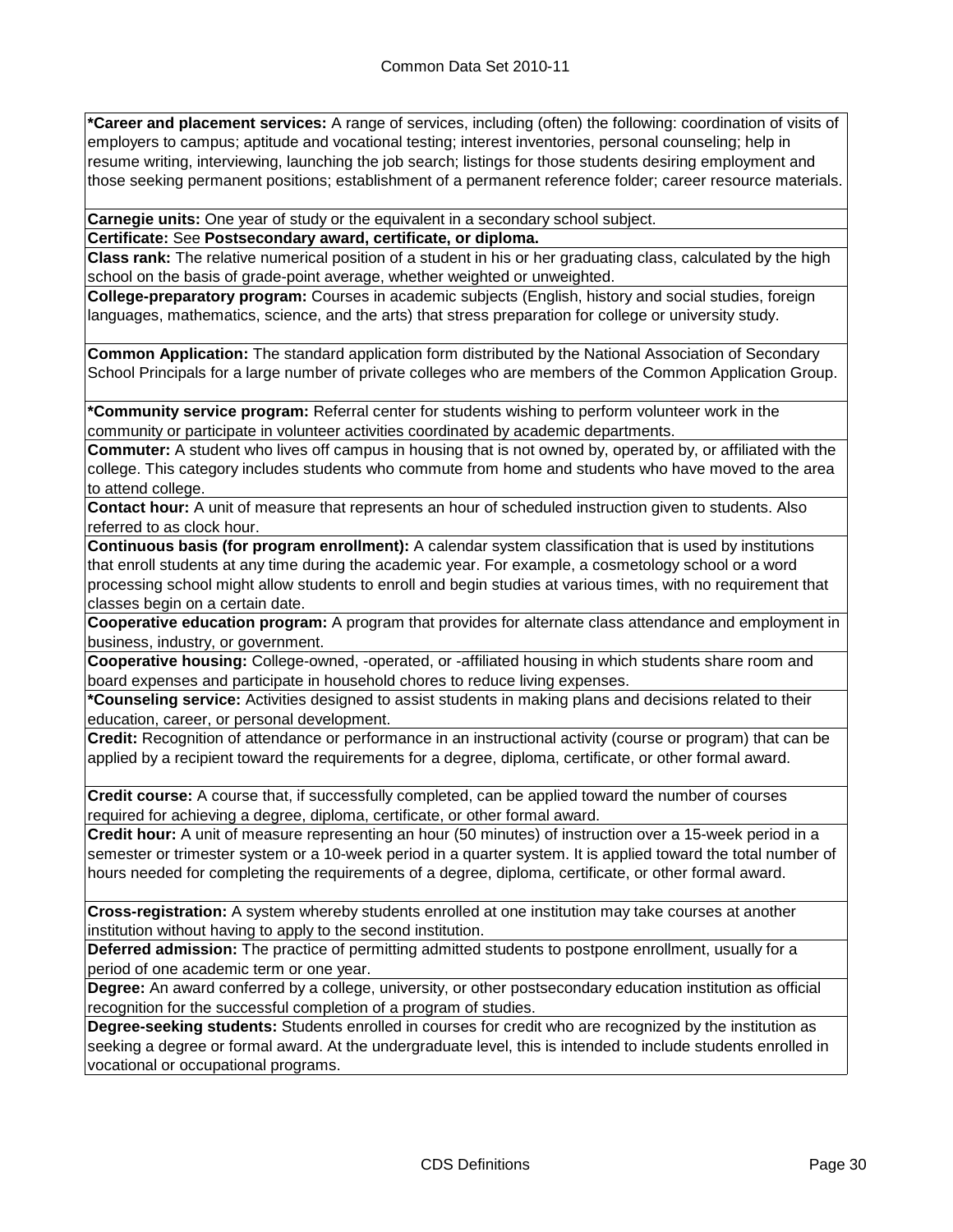**Differs by program (calendar system):** A calendar system classification that is used by institutions that have occupational/vocational programs of varying length. These schools may enroll students at specific times depending on the program desired. For example, a school might offer a two-month program in January, March, May, September, and November; and a three-month program in January, April, and October.

**Diploma:** See **Postsecondary award, certificate, or diploma.**

**Distance learning:** An option for earning course credit at off-campus locations via cable television, internet, satellite classes, videotapes, correspondence courses, or other means.

**Doctor's degree-research/scholarship:** A Ph.D. or other doctor's degree that requires advanced work beyond the master's level, including the preparation and defense of a dissertation based on original research, or the planning and execution of an original project demonstrating substantial artistic or scholarly achievement. Some examples of this type of degree may include Ed.D., D.M.A., D.B.A., D.Sc., D.A., or D.M, and others, as designated by the awarding institution.

**Doctor's degree-professional practice:** A doctor's degree that is conferred upon completion of a program providing the knowledge and skills for the recognition, credential, or license required for professional practice. The degree is awarded after a period of study such that the total time to the degree, including both preprofessional and professional preparation, equals at least six full-time equivalent academic years. Some of these degrees were formerly classified as "first-professional" and may include: Chiropractic (D.C. or D.C.M.); Dentistry (D.D.S. or D.M.D.); Law (L.L.B. or J.D.); Medicine (M.D.); Optometry (O.D.); Osteopathic Medicine (D.O); Pharmacy (Pharm.D.); Podiatry (D.P.M., Pod.D., D.P.); or, Veterinary Medicine (D.V.M.), and others, as designated by the awarding institution.

**Doctor's degree-other:** A doctor's degree that does not meet the definition of a doctor's degree research/scholarship or a doctor's degree - professional practice.

**Double major:** Program in which students may complete two undergraduate programs of study simultaneously.

**Dual enrollment:** A program through which high school students may enroll in college courses while still enrolled in high school. Students are not required to apply for admission to the college in order to participate.

**Early action plan:** An admission plan that allows students to apply and be notified of an admission decision well in advance of the regular notification dates. If admitted, the candidate is not committed to enroll; the student may reply to the offer under the college's regular reply policy.

**Early admission:** A policy under which students who have not completed high school are admitted and enroll full time in college, usually after completion of their junior year.

**Early decision plan:** A plan that permits students to apply and be notified of an admission decision (and financial aid offer if applicable) well in advance of the regular notification date. Applicants agree to accept an offer of admission and, if admitted, to withdraw their applications from other colleges. There are three possible decisions for early decision applicants: admitted, denied, or not admitted but forwarded for consideration with the regular applicant pool, without prejudice.

**English as a Second Language (ESL):** A course of study designed specifically for students whose native language is not English.

**Exchange student program-domestic:** Any arrangement between a student and a college that permits study for a semester or more at another college **in the United States** without extending the amount of time required for a degree. **See also Study abroad**.

**External degree program:** A program of study in which students earn credits toward a degree through independent study, college courses, proficiency examinations, and personal experience. External degree programs require minimal or no classroom attendance.

**Extracurricular activities (as admission factor):** Special consideration in the admissions process given for participation in both school and nonschool-related activities of interest to the college, such as clubs, hobbies, student government, athletics, performing arts, etc.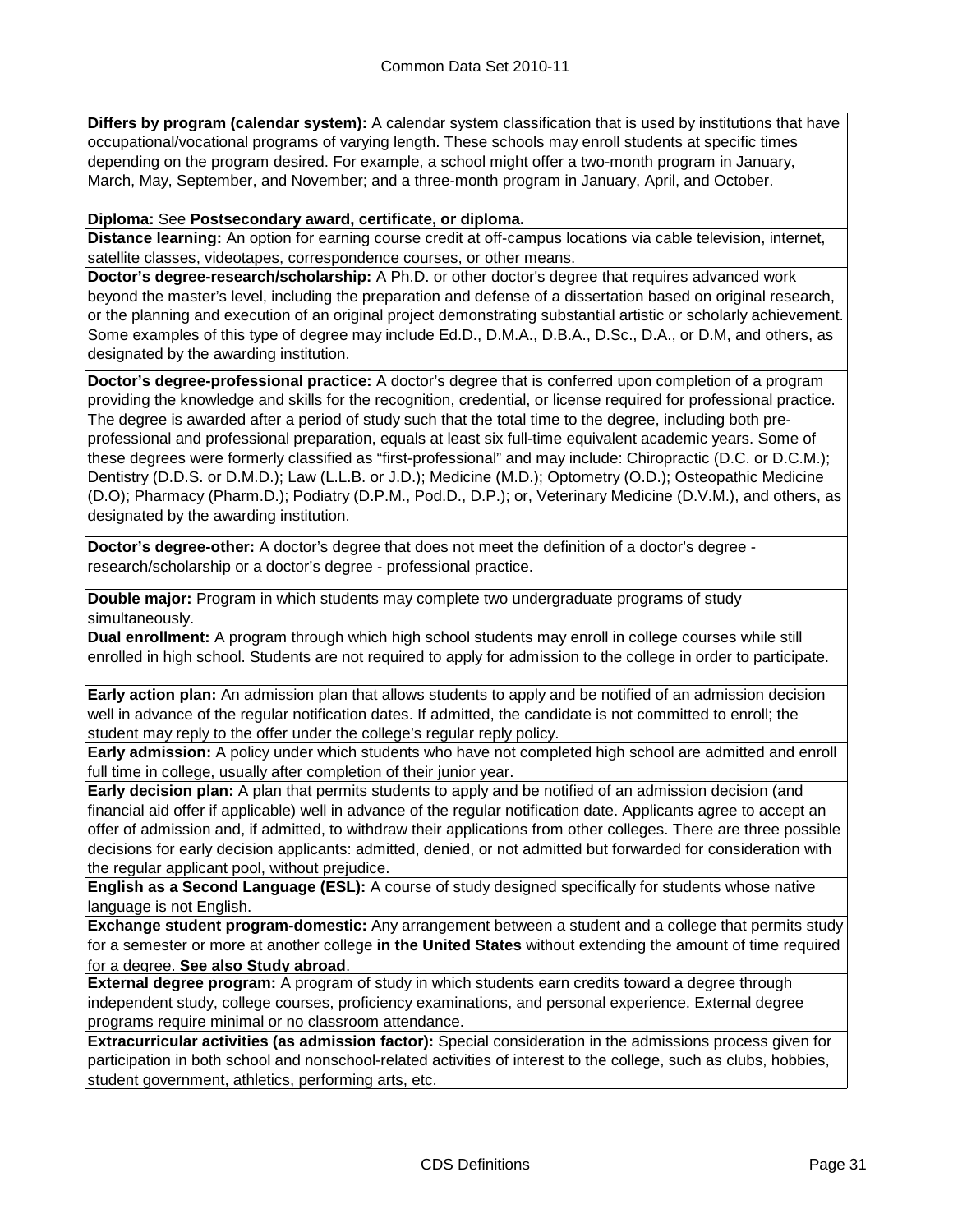**First-time student:** A student attending any institution for the first time at the level enrolled. Includes students enrolled in the fall term who attended a postsecondary institution for the first time at the same level in the prior summer term. Also includes students who entered with advanced standing (college credit earned before graduation from high school).

**First-time, first-year (freshman) student:** A student attending any institution for the first time at the undergraduate level. Includes students enrolled in the fall term who attended college for the first time in the prior summer term. Also includes students who entered with advanced standing (college credits earned before graduation from high school).

**First-year student:** A student who has completed less than the equivalent of 1 full year of undergraduate work; that is, less than 30 semester hours (in a 120-hour degree program) or less than 900 contact hours.

**Freshman:** A first-year undergraduate student.

**\*Freshman/new student orientation:** Orientation addressing the academic, social, emotional, and intellectual issues involved in beginning college. May be a few hours or a few days in length; at some colleges, there is a fee.

**Full-time student (undergraduate):** A student enrolled for 12 or more semester credits, 12 or more quarter credits, or 24 or more contact hours a week each term.

**Geographical residence (as admission factor):** Special consideration in the admission process given to students from a particular region, state, or country of residence.

**Grade-point average (academic high school GPA):** The sum of grade points a student has earned in secondary school divided by the number of courses taken. The most common system of assigning numbers to grades counts four points for an A, three points for a B, two points for a C, one point for a D, and no points for an E or F. Unweighted GPA's assign the same weight to each course. Weighting gives students additional points for their grades in advanced or honors courses.

**Graduate student:** A student who holds a bachelor's or equivalent, and is taking courses at the postbaccalaureate level.

**\*Health services:** Free or low cost on-campus primary and preventive health care available to students.

**High school diploma or recognized equivalent:** A document certifying the successful completion of a prescribed secondary school program of studies, or the attainment of satisfactory scores on the Tests of General Educational Development (GED), or another state-specified examination.

**Hispanic or Latino:** A person of Cuban, Mexican, Puerto Rican, South or Central American, or other Spanish culture or origin, regardless of race.

**Honors program:** Any special program for very able students offering the opportunity for educational enrichment, independent study, acceleration, or some combination of these.

**Independent study:** Academic work chosen or designed by the student with the approval of the department concerned, under an instructor's supervision, and usually undertaken outside of the regular classroom structure.

**In-state tuition:** The tuition charged by institutions to those students who meet the state's or institution's residency requirements.

**International student:** See **Nonresident alien.**

**International student group:** Student groups that facilitate cultural dialogue, support a diverse campus, assist international students in acclimation and creating a social network.

**Internship:** Any short-term, supervised work experience usually related to a student's major field, for which the student earns academic credit. The work can be full- or part-time, on- or off-campus, paid or unpaid.

**\*Learning center:** Center offering assistance through tutors, workshops, computer programs, or audiovisual equipment in reading, writing, math, and skills such as taking notes, managing time, taking tests.

**\*Legal services:** Free or low cost legal advice for a range of issues (personal and other).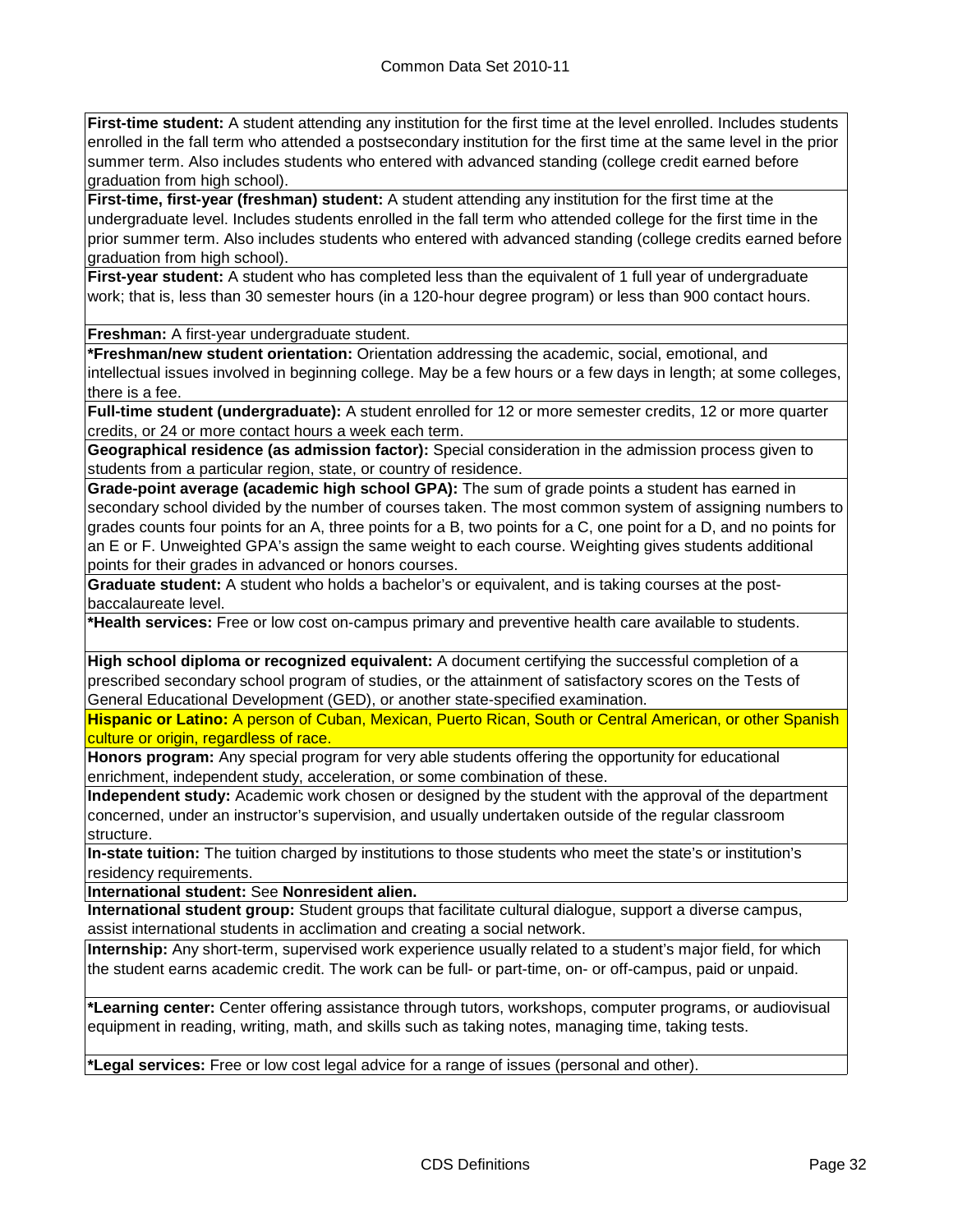**Liberal arts/career combination:** Program in which a student earns undergraduate degrees in two separate fields, one in a liberal arts major and the other in a professional or specialized major, whether on campus or through cross-registration.

**Master's degree:** An award that requires the successful completion of a program of study of generally one or two full-time equivalent academic years of work beyond the bachelor's degree. Some of these degrees, such as those in Theology (M.Div., M.H.L./Rav) that were formerly classified as "first-professional", may require more than two full-time equivalent academic years of work.

**Minority affiliation (as admission factor):** Special consideration in the admission process for members of designated racial/ethnic minority groups.

**\*Minority student center:** Center with programs, activities, and/or services intended to enhance the college experience of students of color.

**Model United Nations:** A simulation activity focusing on conflict resolution, globalization, and diplomacy. Assuming roles as foreign ambassadors and "delegates," students conduct research, engage in debate, draft resolutions, and may participate in a national Model UN conference.

**Native Hawaiian or Other Pacific Islander:** A person having origins in any of the original peoples of Hawaii, Guam, Samoa, or other Pacific Islands.

**Nonresident alien:** A person who is not a citizen or national of the United States and who is in this country on a visa or temporary basis and does not have the right to remain indefinitely.

**\*On-campus day care:** Licensed day care for students' children (usually age 3 and up); usually for a fee.

**Open admission:** Admission policy under which virtually all secondary school graduates or students with GED equivalency diplomas are admitted without regard to academic record, test scores, or other qualifications.

**Other expenses (costs):** Include average costs for clothing, laundry, entertainment, medical (if not a required fee), and furnishings.

**Out-of-state tuition:** The tuition charged by institutions to those students who do not meet the institution's or state's residency requirements.

**Part-time student (undergraduate):** A student enrolled for fewer than 12 credits per semester or quarter, or fewer than 24 contact hours a week each term.

**\*Personal counseling**: One-on-one or group counseling with trained professionals for students who want to explore personal, educational, or vocational issues.

**Post-baccalaureate certificate:** An award that requires completion of an organized program of study requiring 18 credit hours beyond the bachelor's; designed for persons who have completed a baccalaureate degree but do not meet the requirements of academic degrees carrying the title of master.

**Post-master's certificate:** An award that requires completion of an organized program of study of 24 credit hours beyond the master's degree but does not meet the requirements of academic degrees at the doctoral level.

**Postsecondary award, certificate, or diploma:** Includes the following three IPEDS definitions for postsecondary awards, certificates, and diplomas of varying durations and credit/contact hour requirements—

*Less Than 1 Academic Year:* Requires completion of an organized program of study at the postsecondary level (below the baccalaureate degree) in less than 1 academic year (2 semesters or 3 quarters) or in less than 900 contact hours by a student enrolled full-time.

*At Least 1 But Less Than 2 Academic Years:* Requires completion of an organized program of study at the postsecondary level (below the baccalaureate degree) in at least 1 but less than 2 full-time equivalent academic years, or designed for completion in at least 30 but less than 60 credit hours, or in at least 900 but less than 1,800 contact hours.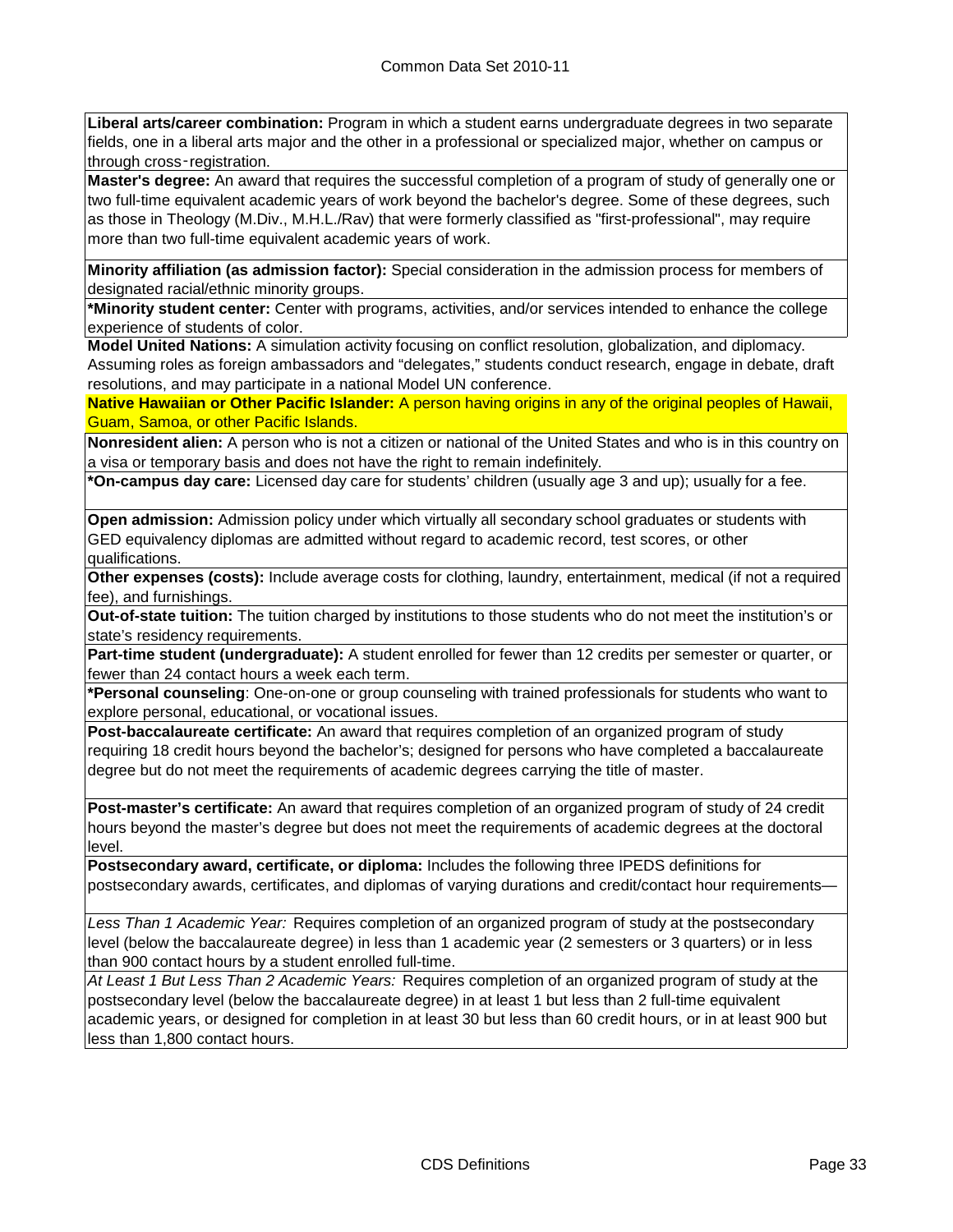*At Least 2 But Less Than 4 Academic Years:* Requires completion of an organized program of study at the postsecondary level (below the baccalaureate degree) in at least 2 but less than 4 full-time equivalent academic years, or designed for completion in at least 60 but less than 120 credit hours, or in at least 1,800 but less than 3,600 contact hours.

**Private institution:** An educational institution controlled by a private individual(s) or by a nongovernmental agency, usually supported primarily by other than public funds, and operated by other than publicly elected or appointed officials.

**Private for-profit institution:** A private institution in which the individual(s) or agency in control receives compensation, other than wages, rent, or other expenses for the assumption of risk.

**Private nonprofit institution:** A private institution in which the individual(s) or agency in control receives no compensation, other than wages, rent, or other expenses for the assumption of risk. These include both independent nonprofit schools and those affiliated with a religious organization.

**Proprietary institution:** See **Private for-profit institution.**

**Public institution:** An educational institution whose programs and activities are operated by publicly elected or appointed school officials, and which is supported primarily by public funds.

**Quarter calendar system:** A calendar system in which the academic year consists of three sessions called quarters of about 12 weeks each. The range may be from 10 to 15 weeks. There may be an additional quarter in the summer.

**Race/ethnicity:** Category used to describe groups to which individuals belong, identify with, or belong in the eyes of the community. The categories do not denote scientific definitions of anthropological origins. A person may be counted in only one group.

**Race/ethnicity unknown:** The category used to report students or employees whose race and ethnicity are not known.

**Religious affiliation/commitment (as admission factor):** Special consideration given in the admission process for affiliation with a certain church or faith/religion, commitment to a religious vocation, or observance of certain religious tenets/lifestyle.

**\*Religious counseling:** One-on-one or group counseling with trained professionals for students who want to explore religious problems or issues.

**\*Remedial services:** Instructional courses designed for students deficient in the general competencies necessary for a regular postsecondary curriculum and educational setting.

**Required fees:** Fixed sum charged to students for items not covered by tuition and required of such a large proportion of all students that the student who does NOT pay is the exception. Do not include application fees or optional fees such as lab fees or parking fees.

**Resident alien or other eligible non-citizen:** A person who is not a citizen or national of the United States and who has been admitted as a legal immigrant for the purpose of obtaining permanent resident alien status (and who holds either an alien registration card [Form I-551 or I-151], a Temporary Resident Card [Form I-688], or an Arrival-Departure Record [Form I-94] with a notation that conveys legal immigrant status, such as Section 207 Refugee, Section 208 Asylee, Conditional Entrant Parolee or Cuban-Haitian).

**Room and board (charges)—on campus:** Assume double occupancy in institutional housing and 19 meals per week (or maximum meal plan).

**Secondary school record (as admission factor):** Information maintained by the secondary school that may include such things as the student's high school transcript, class rank, GPA, and teacher and counselor recommendations.

**Semester calendar system:** A calendar system that consists of two semesters during the academic year with about 16 weeks for each semester of instruction. There may be an additional summer session.

**Student-designed major:** A program of study based on individual interests, designed with the assistance of an adviser.

**Study abroad:** Any arrangement by which a student completes part of the college program studying in another country. Can be at a campus abroad or through a cooperative agreement with some other U.S. college or an institution of another country.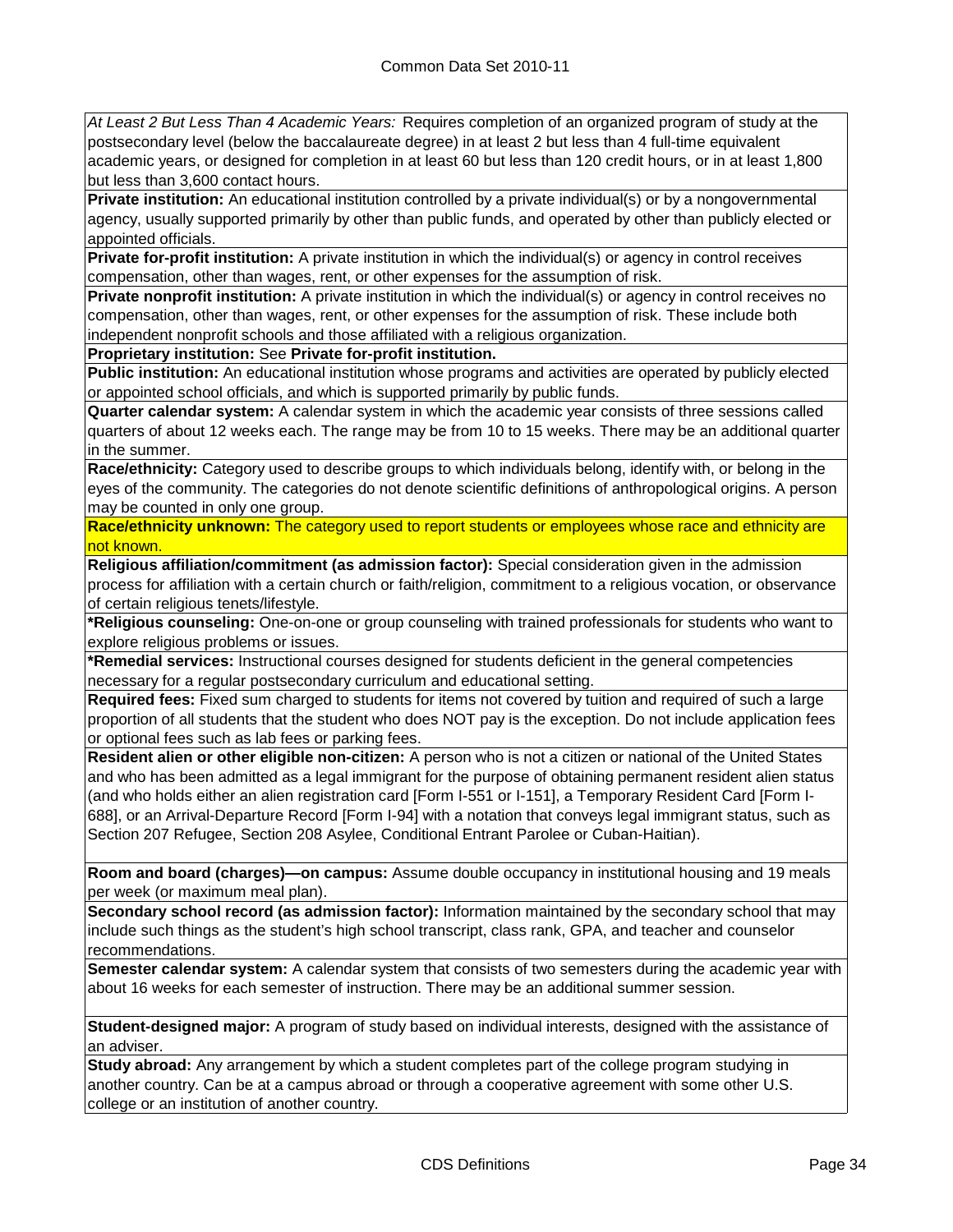**\*Summer session:** A summer session is shorter than a regular semester and not considered part of the academic year. It is not the third term of an institution operating on a trimester system or the fourth term of an institution operating on a quarter calendar system. The institution may have 2 or more sessions occurring in the summer months. Some schools, such as vocational and beauty schools, have year-round classes with no separate summer session.

**Talent/ability (as admission factor):** Special consideration given to students with demonstrated talent/abilities in areas of interest to the institution (e.g., sports, the arts, languages, etc.).

**Teacher certification program:** Program designed to prepare students to meet the requirements for certification as teachers in elementary, middle/junior high, and secondary schools.

**Transfer applicant:** An individual who has fulfilled the institution's requirements to be considered for admission (including payment or waiving of the application fee, if any) and who has previously attended another college or university and earned college-level credit.

**Transfer student:** A student entering the institution for the first time but known to have previously attended a postsecondary institution at the same level (e.g., undergraduate). The student may transfer with or without credit.

**Transportation (costs):** Assume two round trips to student's hometown per year for students in institutional housing or daily travel to and from your institution for commuter students.

**Trimester calendar system:** An academic year consisting of 3 terms of about 15 weeks each.

**Tuition:** Amount of money charged to students for instructional services. Tuition may be charged per term, per course, or per credit.

**\*Tutoring:** May range from one-on-one tutoring in specific subjects to tutoring in an area such as math, reading, or writing. Most tutors are college students; at some colleges, they are specially trained and certified.

**Unit:** a standard of measurement representing hours of academic instruction (e.g., semester credit, quarter credit, contact hour).

**Undergraduate:** A student enrolled in a four- or five-year bachelor's degree program, an associate degree program, or a vocational or technical program below the baccalaureate.

**\*Veteran's counseling:** Helps veterans and their dependents obtain benefits for their selected program and provides certifications to the Veteran's Administration. May also provide personal counseling on the transition from the military to a civilian life.

**\*Visually impaired:** Any person whose sight loss is not correctable and is sufficiently severe as to adversely affect educational performance.

**Volunteer work (as admission factor):** Special consideration given to students for activity done on a volunteer basis (e.g., tutoring, hospital care, working with the elderly or disabled) as a service to the community or the public in general.

**Wait list:** List of students who meet the admission requirements but will only be offered a place in the class if space becomes available.

**Weekend college:** A program that allows students to take a complete course of study and attend classes only on weekends.

**White:** A person having origins in any of the original peoples of Europe, the Middle East, or North Africa.

**\*Women's center:** Center with programs, academic activities, and/or services intended to promote an understanding of the evolving roles of women.

**Work experience (as admission factor):** Special consideration given to students who have been employed prior to application, whether for relevance to major, demonstration of employment-related skills, or as explanation of student's academic and extracurricular record.

#### **Financial Aid Definitions**

**Awarded aid**: The dollar amounts offered to financial aid applicants.